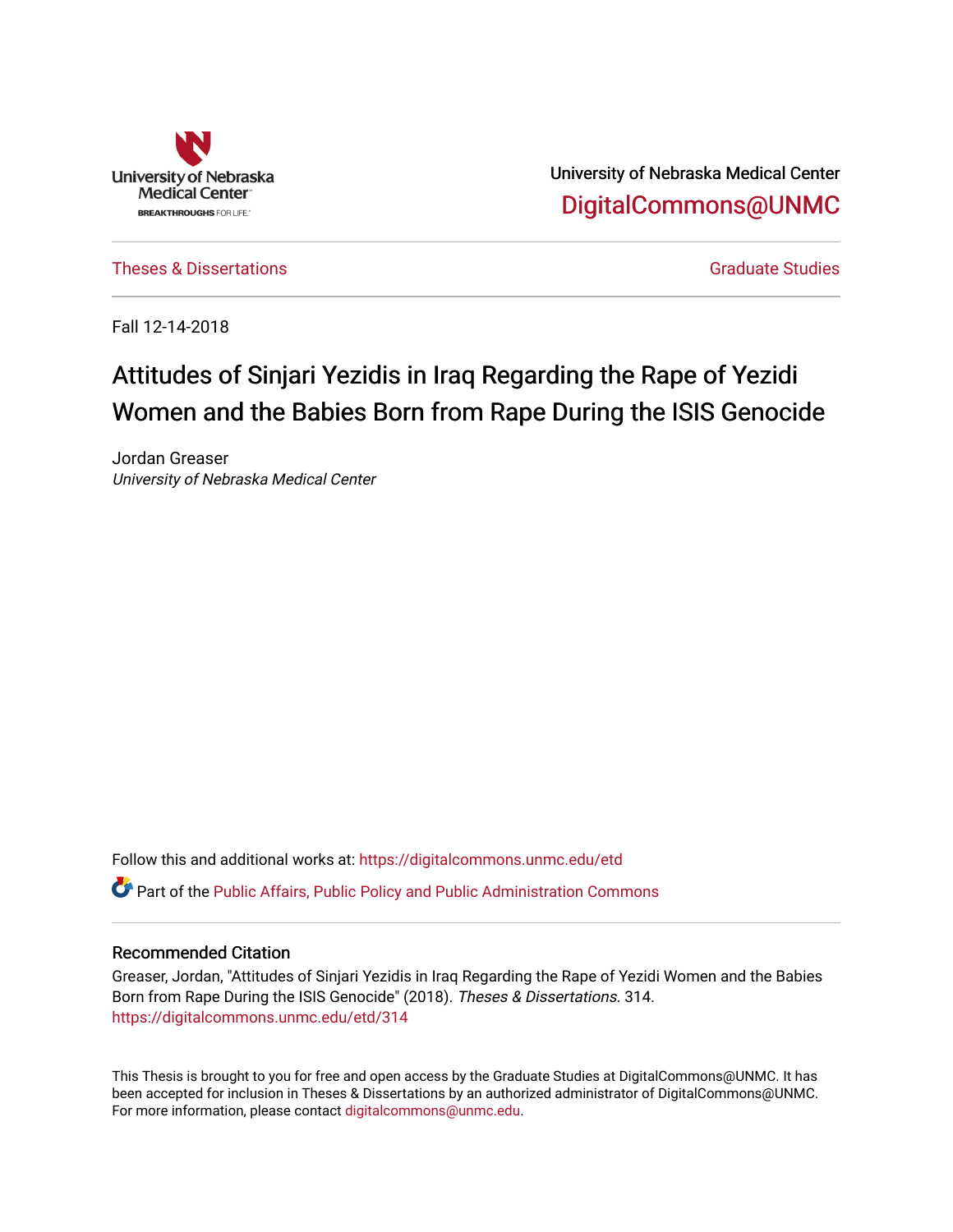# **Attitudes of Sinjari Yezidis in Iraq Regarding the Rape of Yezidi Women and the Babies Born from Rape During the ISIS Genocide**

By **Jordan Greaser**

# A THESIS

Presented to the Faculty of the University of Nebraska Graduate College in Partial Fulfillment of the Requirements for the Degree of Master of Science

M.S. Emergency Preparedness

Under the Supervision of Professor Sharon Medcalf

University of Nebraska Medical Center Omaha, Nebraska

September, 2018

Advisory Committee:

Sharon Medcalf, PhD. COL. Ted Cieslak, MD Paul Kingery, PhD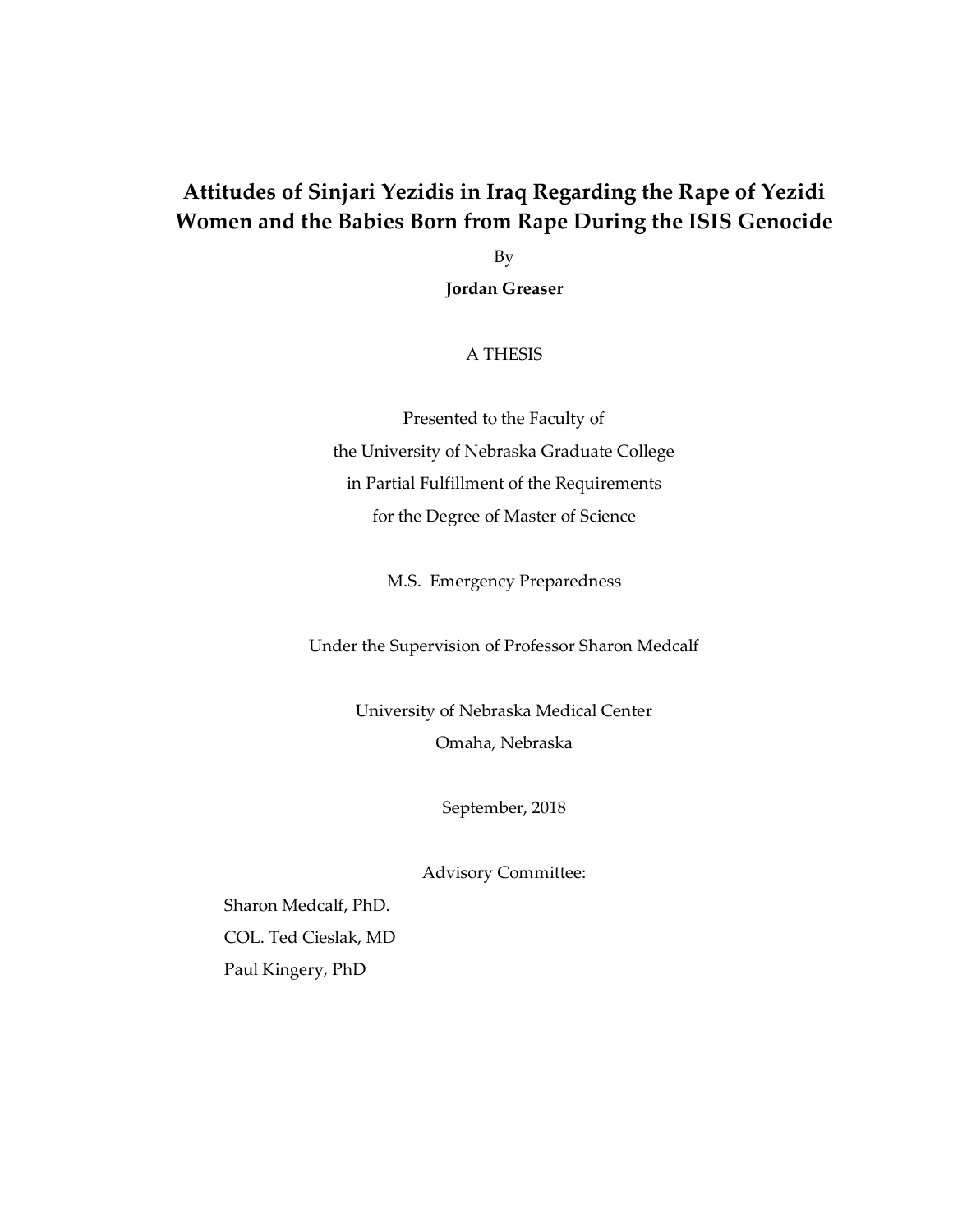# **Attitudes of Sinjari Yezidis in Iraq Regarding the Rape of Yezidi Women and the Babies Born from Rape During the ISIS Genocide**

Jordan Greaser, M.S.

University of Nebraska, 2018

Advisor: Sharon Medcalf, PhD

This thesis evaluated the attitude of acceptance among Sinjari Yezidis toward Yezidi women who were captured and raped by ISIS captors. In addition, attitudes of acceptance were also studied on behalf of the children born due to rape. These attitudes were recorded by a 25-question attitudinal survey and then analyzed on a question by question bases. The outcome of the following study showed an overwhelming acceptance of the women but a mixed acceptance of their children. Based on the study findings, religious beliefs may be the best way to understand the level of acceptance the Yezidi community has toward the women who were raped and their children.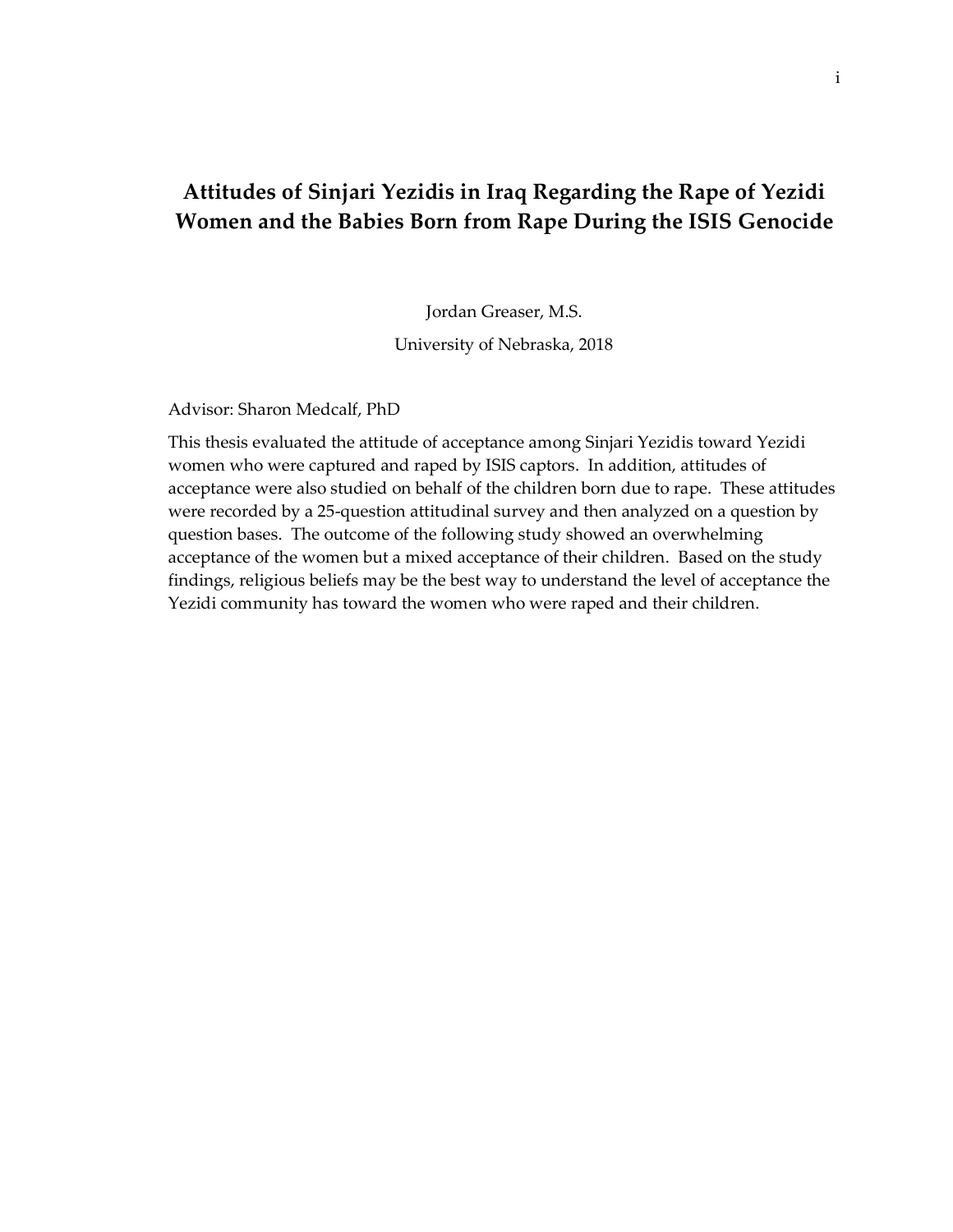# TABLE OF CONTENTS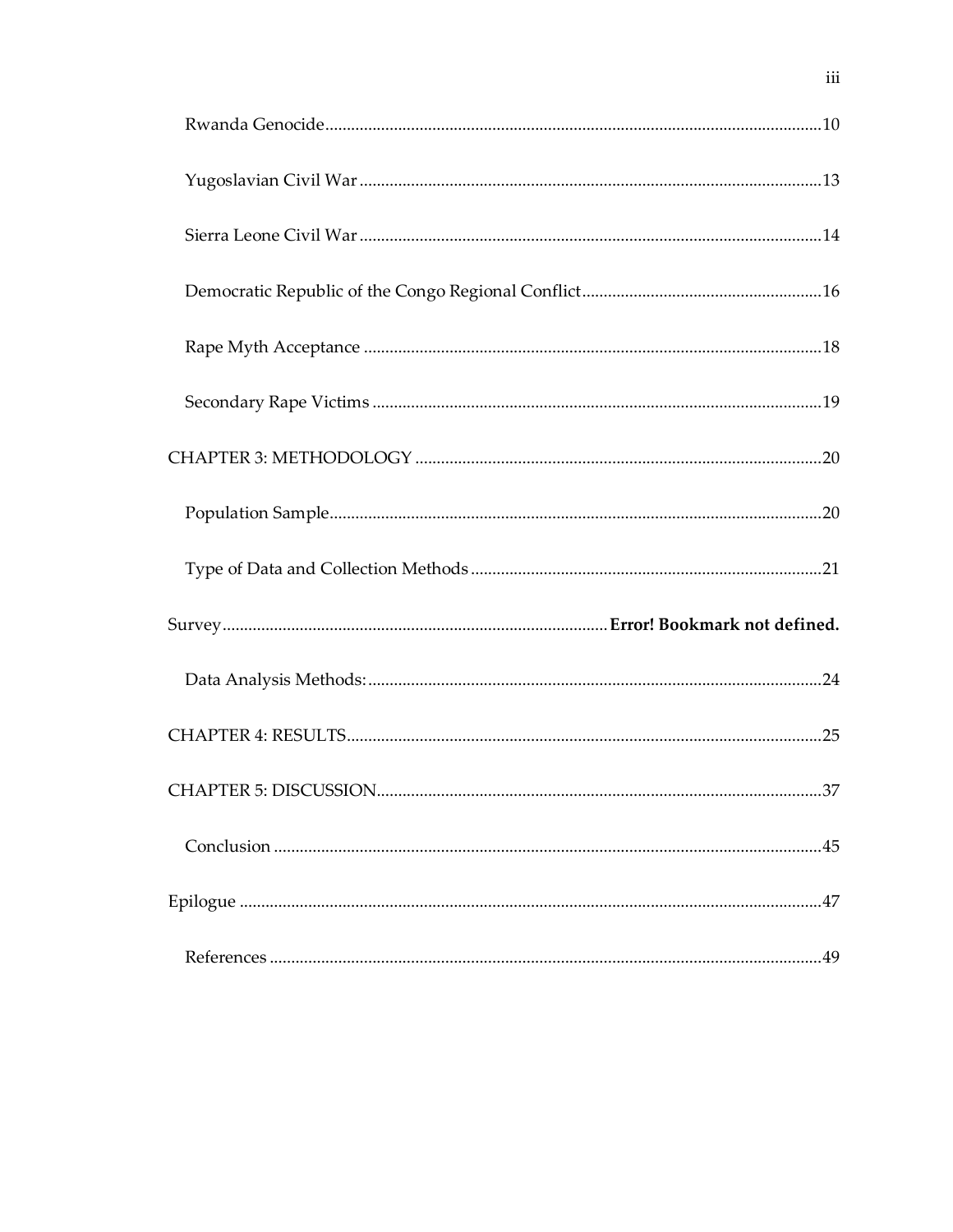# **GLOSSARY AND LIST OF ABBREVIATIONS**

- <span id="page-5-0"></span>Baba Sheik –Yezidi religious supreme spiritual leader
- Faqier An ethnic tribal designation within the Mereed caste in the Yezidi community
- ICTY International Criminal Tribunal for the Former Yugoslavia
- IDP Internally Displaced Person One who moves within the boundaries of a single nation
- ISIL Islamic State in Iraq and the Levant (ISIS)
- ISIS Islamic State in Iraq and Syria
- IOM International Office for Migration
- KRG Kurdistan Regional Government
- KRI Kurdistan Region Iraq
- MedEast A local Iraqi nongovernmental organization that has been working among

Yezidi communities since 2014.

- Mereed is the lowest of 3 castes. Literally translated from Arabic or Badini Kurdish it means "poor." Despite its derogatory connotation, it is acceptable by tradition to those so designated.
- Peer The caste above Mereed but below Sheikh in the Yezidi community.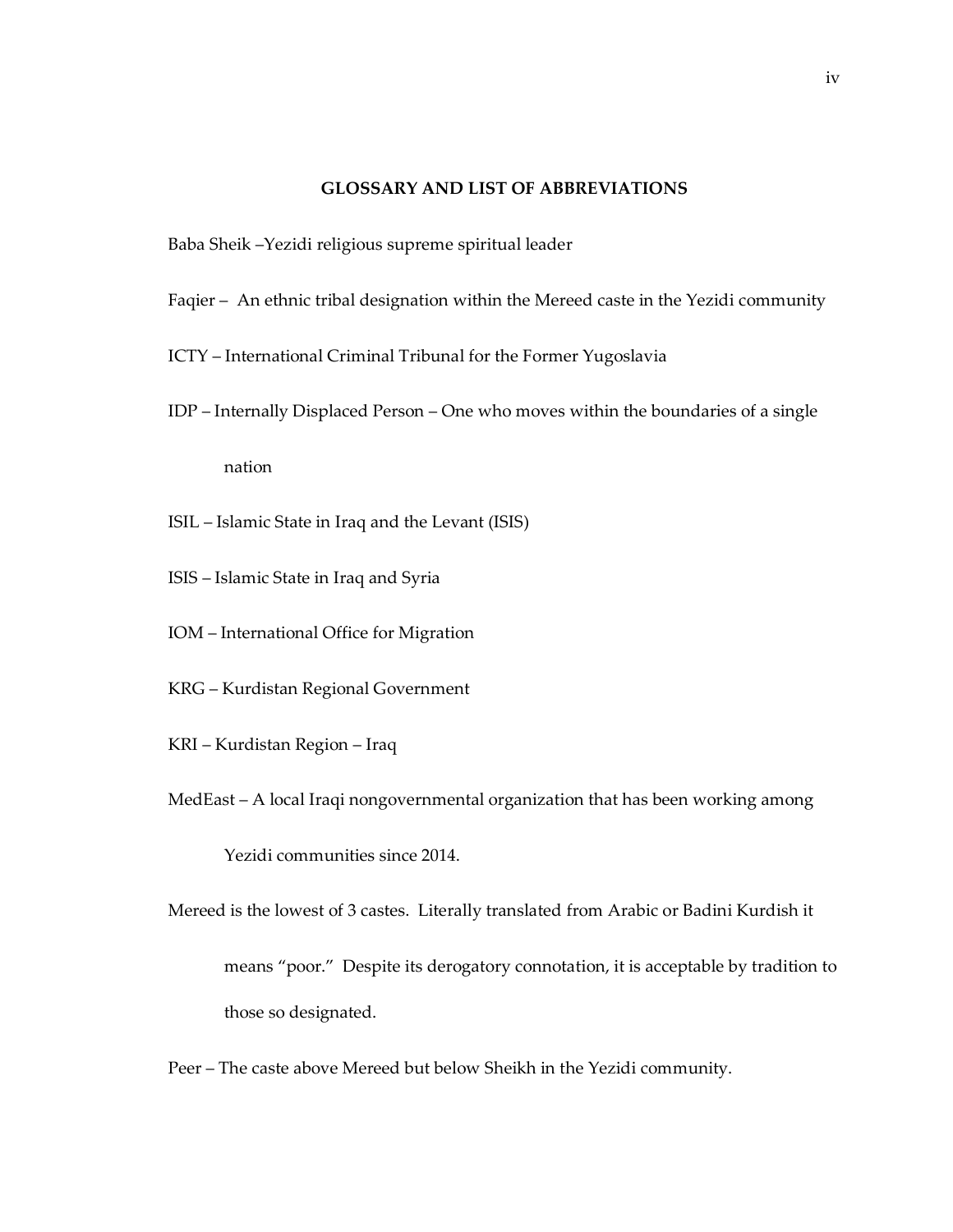Peshmerga – Kurdistan Regional Government Military. Literally, "Those who face death." ("Who Are," 2014)

PKK – Kurdistan Workers' Party; a militant and political organization based in Turkey and Iraq

RMA – Rape Myth Acceptance

Seje Village – Sometimes spelled "Shazi" on Arab maps. It is a small village that many Yezidi's from Sinjar moved to after ISIS took Mosul.

Sheikh – The highest caste in the Yezidi community.

UN – United Nations

UNICEF – United Nations International Children's Emergency Fund

WHO – World Health Organization

Yezidi (or Yazidi) – a member of a religious sect inhabiting a small area in Iraq, Syria, and Armenia, and exiles living abroad, comprising several Kurdish-speaking peoples, and worshiping an angel believed to be chief among angels to whom the supreme but transcendent God has left the government of the world (Yezidi, 2018).

YPG – The People's Protection Unites; a Kurdish militia in Syria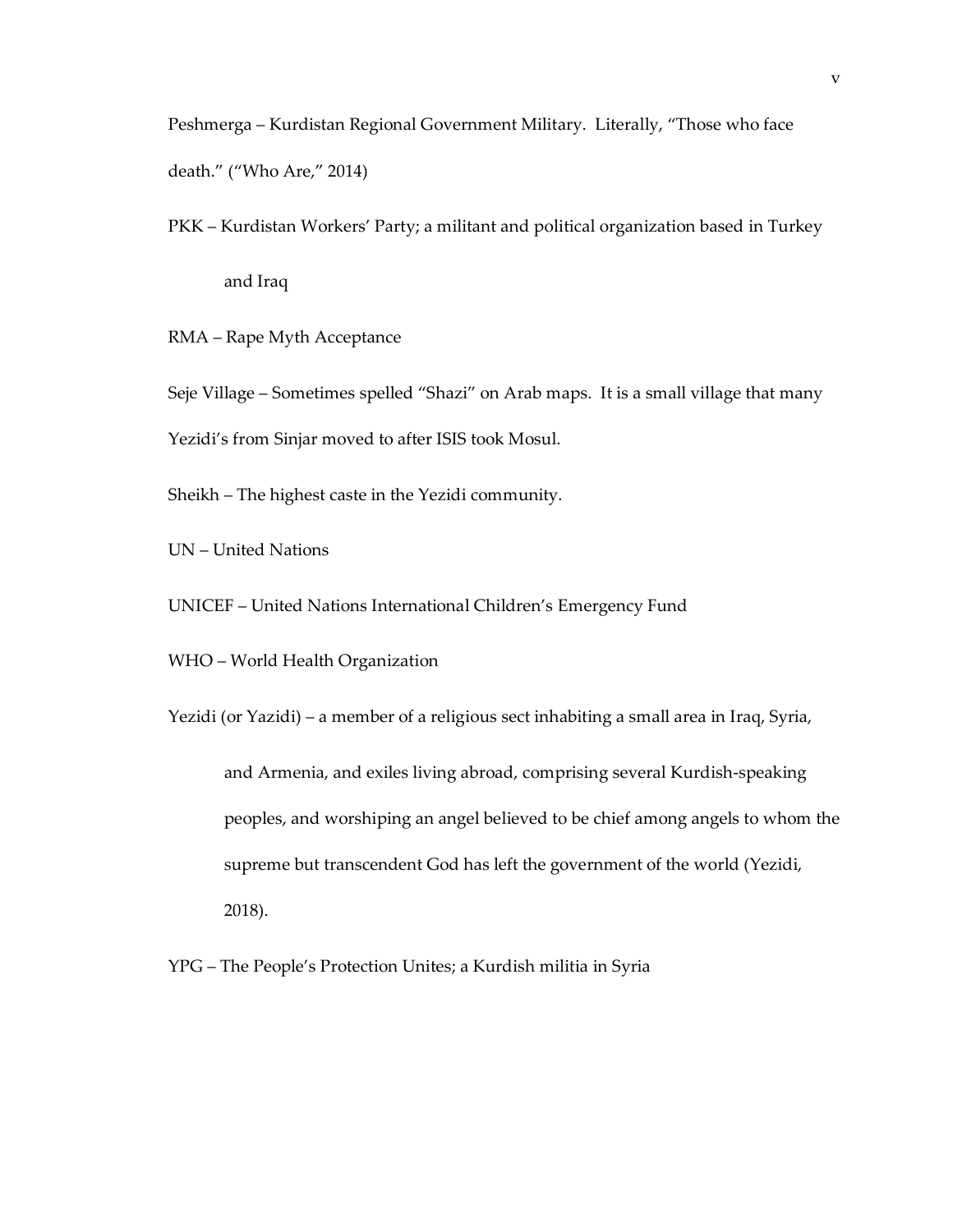Attitudes of Sinjari Yezidis in Iraq Regarding the Rape of Yezidi Women and the Babies Born from Rape During the ISIS Genocide 1 and 1 and 1 and 1 and 1 and 1 and 1 and 1 and 1 and 1 and 1 and 1 and 1 and 1 and 1 and 1 and 1 and 1 and 1 and 1 and 1 and 1 and 1 and 1 and 1 and 1 and 1 and 1 and 1 and 1 and 1

#### **CHAPTER 1: INTRODUCTION**

<span id="page-7-0"></span>The Islamic State of Iraq and Syria (ISIS) occupied the District of Sinjar in the Nineveh Province of Iraq on August 3<sup>rd</sup>, 2014 pushing 50,000 Yezidis into displacement from that district alone ("Flash Update," 2014). ISIS moved into the surrounding Yezidi territories, and it is estimated that approximately 360,000 Yezidis remain displaced today from this and earlier attacks ("A Call," 2016). Christians, Turkmen, and other religious minorities were also targeted for removal by ISIS. By 2016, Sinjar had been retaken by the Kurdish Peshmerga, Iraqi armed forces, Turkish YPG/PKK and Iranian Hashd al Shabi soldiers and the largest ISIS stronghold of Iraq, Mosul, was retaken by the same groups in July 2017 ("Integrated Location," 2017). Ninety percent of returnees to their home in Nineveh reported high levels of total destruction of property with some of the damage even coming from the groups that first liberated their land ("Housing, Land," 2016; Martinez, 2017). Nearly a third of displaced Yezidis from Sinjar District will not choose to return home again due to several factors such as land mines, presence of Iranian or Turkish military groups, lack of security, and desire for employment in more populated areas not decimated by ISIS ("Obstacles to Return," 2017; "Punished," 2016).

While the physical toll on the Yezidi community is vast there are even deeper issues, some of them hidden. The Yezidis suffered disproportionally under the hand of ISIS as Muslims and Christians have labeled them "Devil Worshipers," and excluded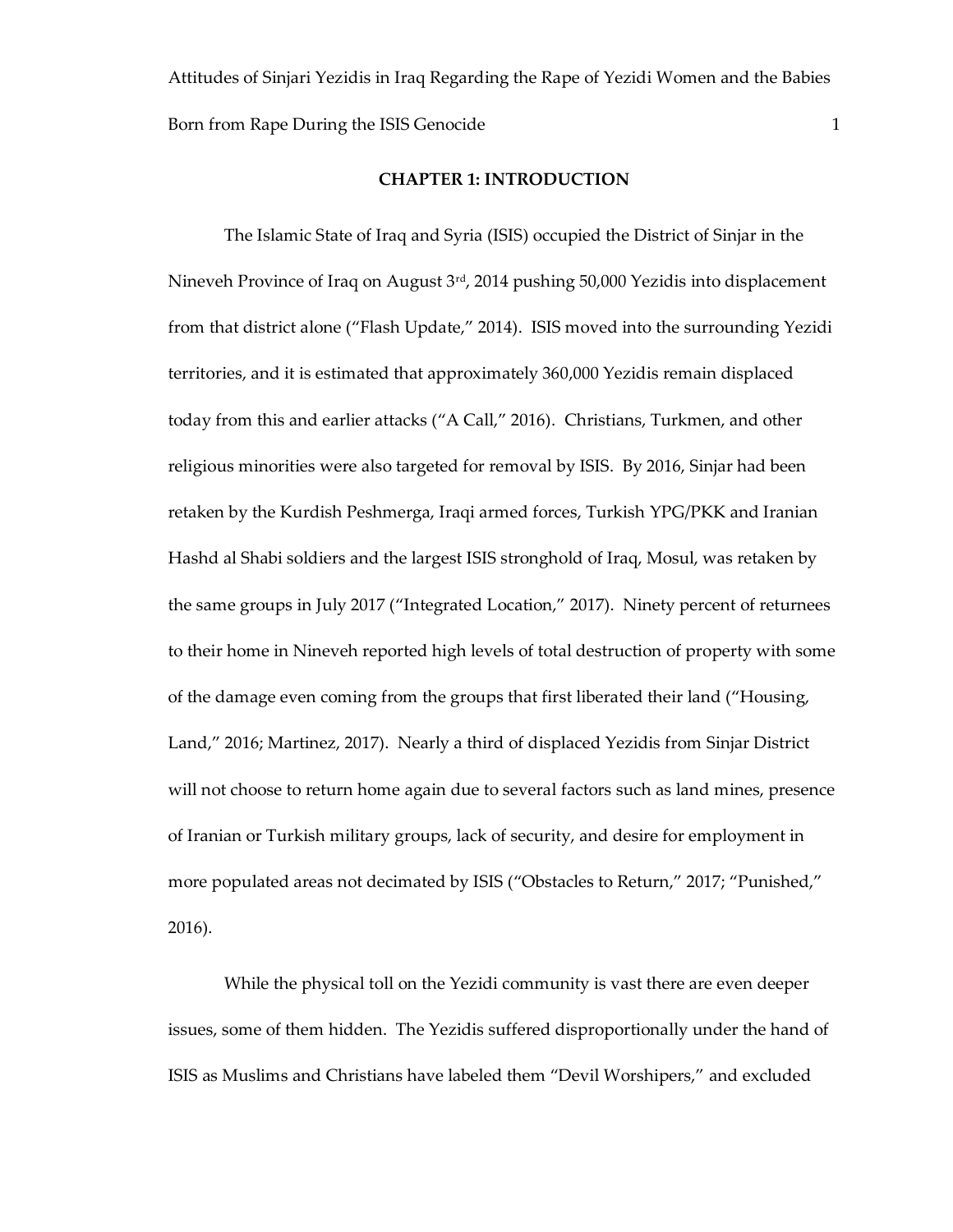them from jizyah payments (a system that allowed Christians to pay a tax in order to remain unharmed) and forced them to either "convert or die" while their women were systematically separated, sold, and forced into sex slavery (Dabiq, 2014; Roth, 2015). In 2015, it was reported that roughly 3,500 women and children were taken as slaves by ISIS, most of whom were Yezidi ("Report on the Protection," 2015). The enslaving of women and children by ISIS became so common place that a pricing system was put in place by the terrorists. The pricing system had a sliding scale based on age, ethnicity, and nationality of each woman and child ("A Call," 2016).

As of July 2017, it is estimated that 3,048 Yezidis had escaped from ISIS whereas 1,636 women and girls remained missing and 1,733 men and boys were missing ("Promotion and Protection," 2017). Many of them, particularly men and older boys, are assumed to be dead. Others are still captive in Syria.

There are currently few formal services in place that provide psychological, medical, or other support for Yezidis who have escaped from ISIS ("A Call," 2016). Furthermore, instead of being embraced and cared for, many of these returning women and their children have been stigmatized by their own families and communities and continue to face higher levels of domestic and sexual violence ("Promotion and Protection," 2017). While the Yezidi religious leaders have issued a fatwa— a ruling on religious law— requiring the acceptance of these raped girls back into the Yezidi religion and culture and making them eligible for marriage, in rare cases they are murdered in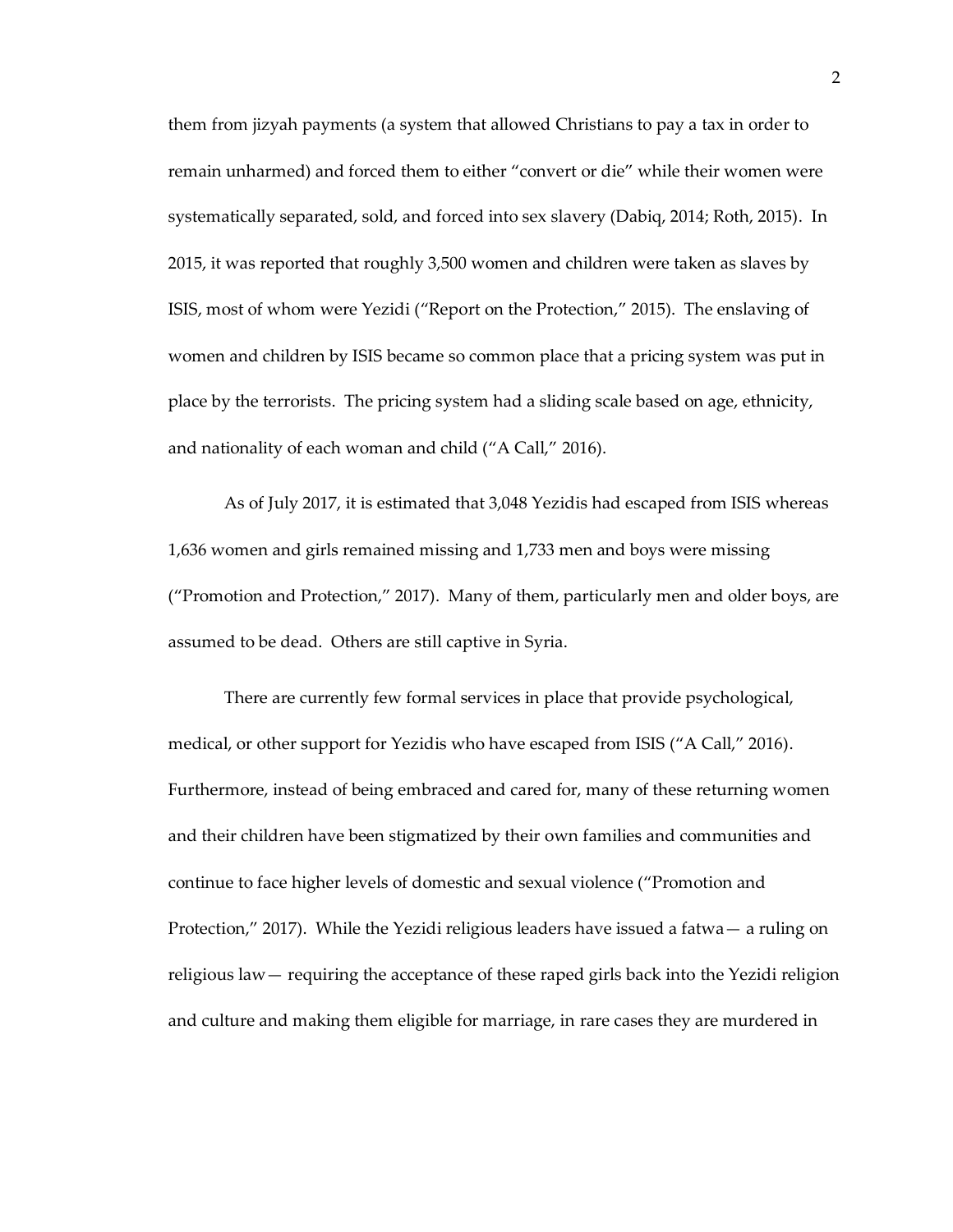"honor" killings by their fathers and brothers to avenge their "sin of adultery" even though they were forcibly raped by their captures (Graham-Harrison, 2017).

#### <span id="page-9-0"></span>**The Problem**

Even when the Yezidis accept the raped women back into their society, a stigma follows them, few men want to marry them, and their babies are not allowed to remain with the mothers and are excluded from acceptance within the Yezidi religion. This problem had not yet been studied formally, and was a hidden phenomenon among the secretive Yezidis, and only evidenced by personal communications with direct service providers from outside the community who were seeing and hearing first-hand the way these women and their babies are treated. The ancient rule of the Yezidis is that no person who does not have two Yezidi parents can live in a Yezidi house or community. But how fully this affects these women and girls was still unknown. It was essential to survey the communities that these women and children were returning to in order to understand the attitude of acceptance toward these women and to assess whether their well-being and security were truly at risk and if interventions were required. By understanding the reported problem, we can understand how to provide assistance to these women and children to assure they were better accepted into their communities.

## <span id="page-9-1"></span>**Case Reports**

The following case reports are further confirmation that a more formal study needs to be done among the Yezidis. Each of these reports was recorded directly by MedEast's Director, American Public Health Doctor Paul M. Kingery, from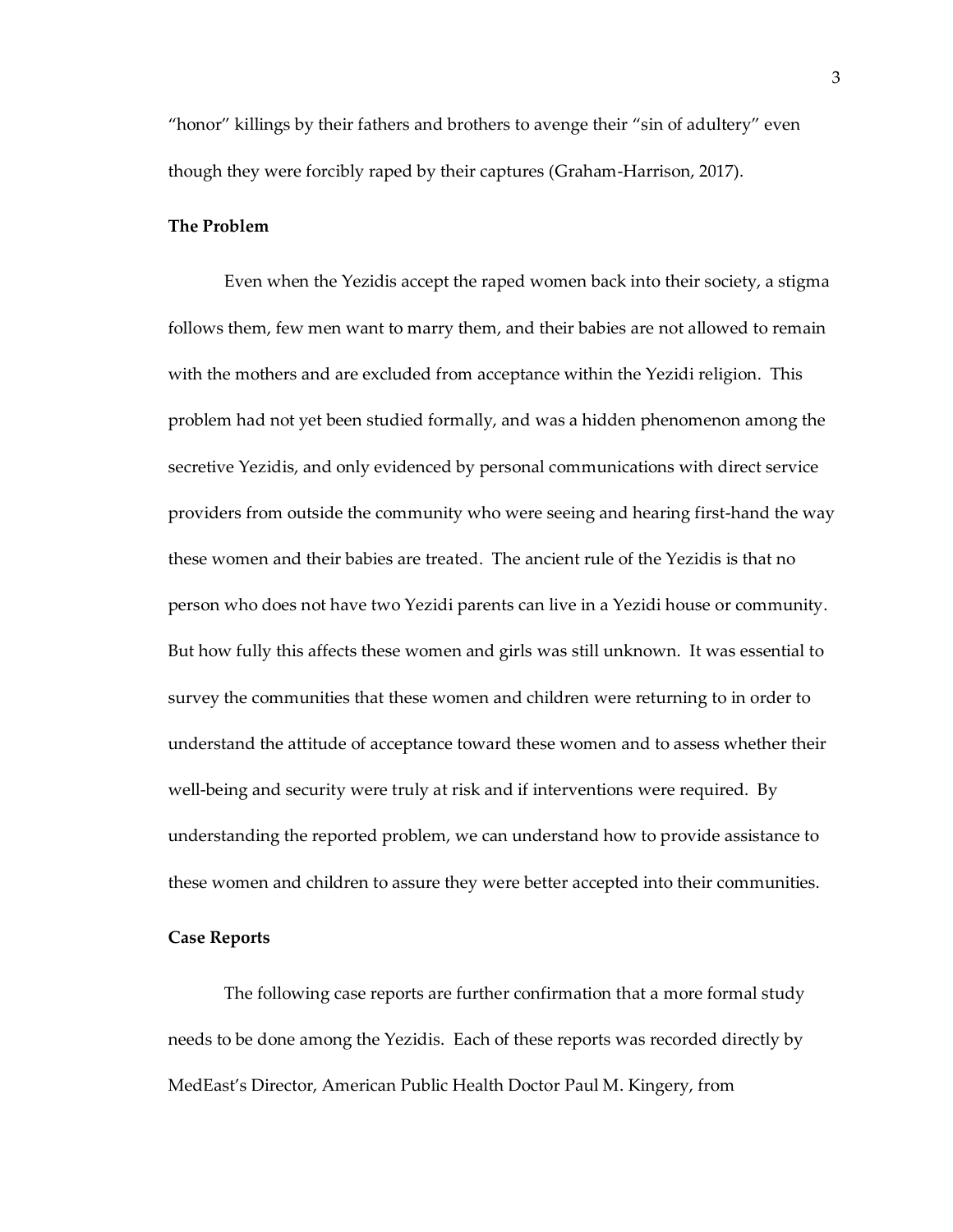communications he had personally received concerning Yezidi women and their ISISfathered children.

#### <span id="page-10-0"></span>**Case Report #1**

In a personal communication with Fadhil Adil, an employee of Operation Mercy Organization, on March 25, 2018, he was told that the UN representative in a Nineveharea Camp for displaced Yezidis reported to him that five babies of Yezidi women with ISIS fighters that were born in the camp medical facility were sent as newborns to Baghdad orphanages, and follow-up determined that all five babies had died within 3 days of transfer.

# **Case Report # 2**

<span id="page-10-1"></span>In a personal communication with Mohammed Atto, an employee of the International Office for Migration (IOM), on April 15<sup>th</sup>, Dr. Kingery was informed that a Yezidi man bragged to Mohammed in Khanke Camp for IDPs that he and other relatives of a woman returning from ISIS with a pregnancy from an ISIS father killed the baby in revenge for the ISIS genocide against Yezidis.

#### **Case Report # 3**

<span id="page-10-2"></span>In a personal communication with a Yezidi woman, who returned from ISIS in Syria, she relayed to Dr. Kingery that she was tricked into leaving her baby behind. Her mother, who had herself been sex trafficked by ISIS and who had since immigrated to Canada, had conspired with the Yezidi human traffickers to trick Eman into thinking the baby had to travel separately to Iraq. But then when Eman arrived in Seje Village to her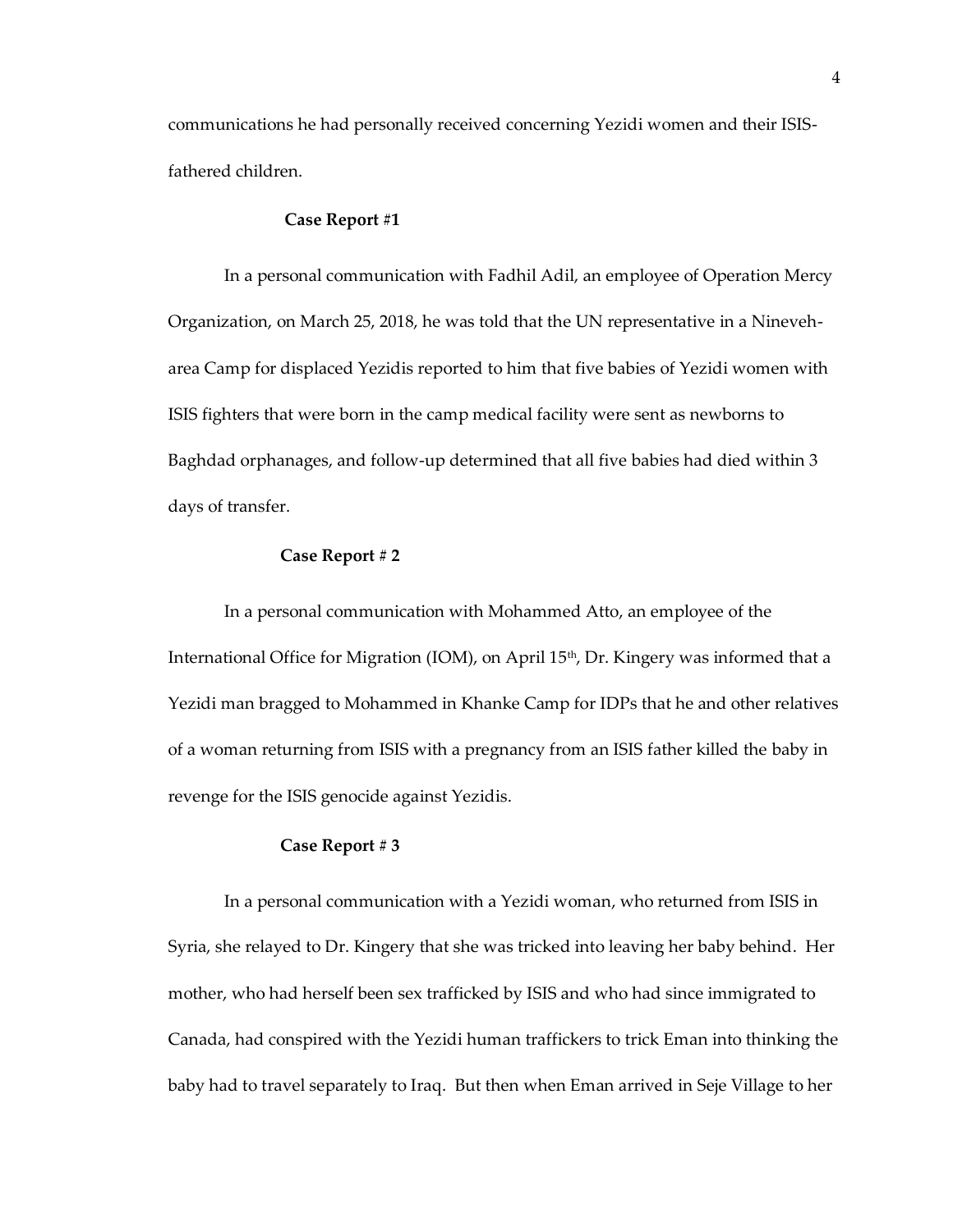grandparents, she was informed the baby had been given away in Syria. She stated that five babies were left on the same day with the same Kurdish couple in Syria, and she had no knowledge of whether they were sold, killed, or put up for adoption in Syria. She wanted her baby back, but all efforts to find the child failed.

#### **Case Report #4**

<span id="page-11-0"></span>In a personal conversation with a Mereed Yezidi from Kocho, a resident at the Safe Home operated by MedEast Organization in Seje Village, and who escaped from ISIS pregnant with her captor's baby, she reported on October 4, 2017 that her family was trying to force her to give up the baby. MedEast Organization was asked to take the baby and raise it. This was illegal, and the offer was rejected. Her family also tried to get her to have a third trimester abortion, but she refused. Her family took her to the Yezidi religious supreme spiritual leader, Baba Sheik in Lalish Temple— the holiest site in the Yezidi religion— to be baptized back into the Yezidi religion after her forced conversion to Islam, but when he refused to also baptize her baby, she refused baptism herself and left the Yezidi religion rather than give up her baby. She was told by religious leaders that she could not live with her family in the Yezidi IDP camp, so she sought help from the Ministry of Health in the Kurdistan Regional Government (KRG), and they put her in a hotel in Dohuk until the baby was born.

In the hospital, Yezidi staff secretly tried to force her to give them her baby when it was born, for sale in Dohuk, but she refused. When she gave birth, she was not allowed to see her baby, so she ran away from the hospital and sought police protection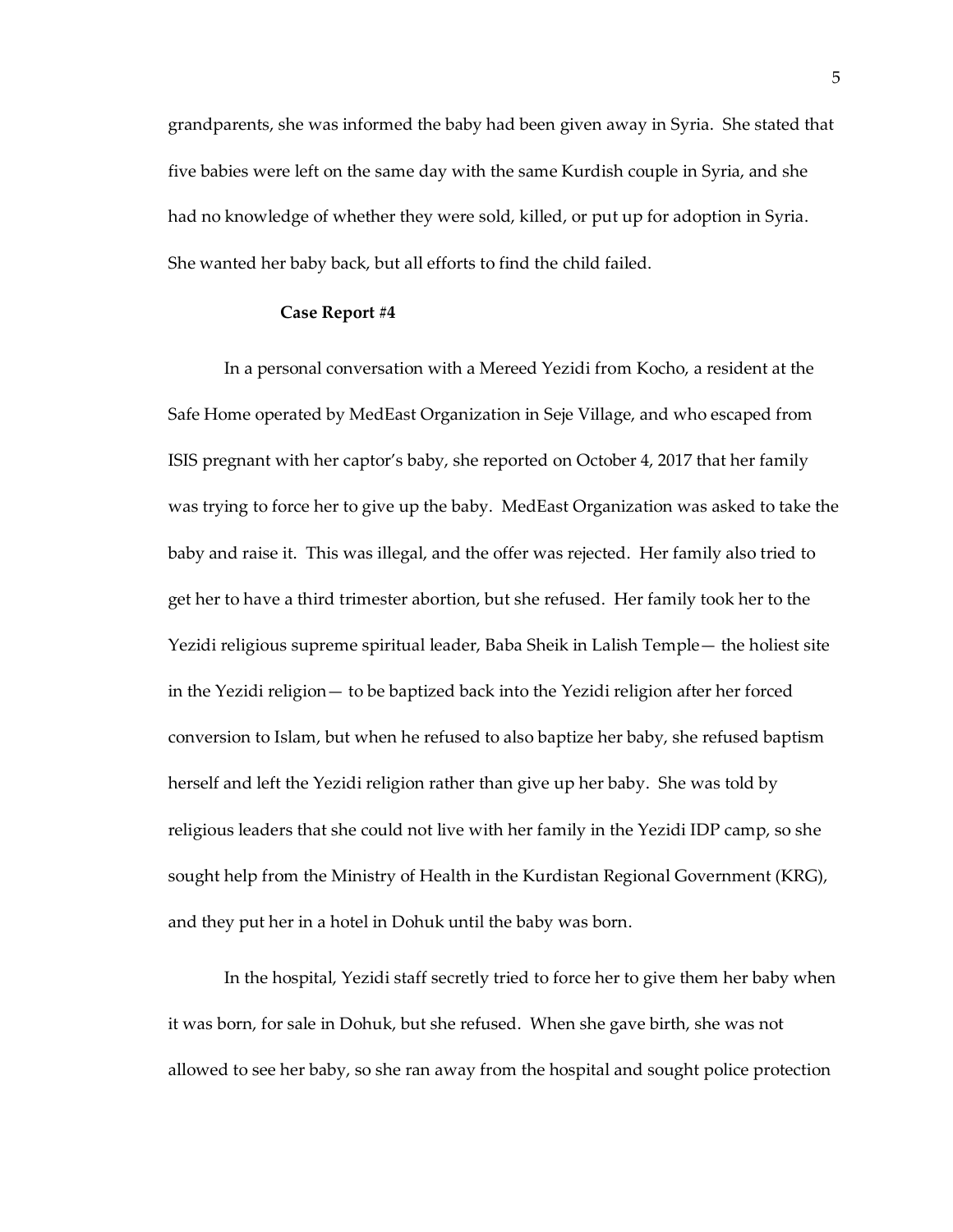in a shelter for women who had been abused by men in Dohuk, and her baby was brought to her. She struggled to get legal custody of her child and was assisted by Dr. Kingery and MedEast's lawyer, and the baby was returned to her. The shelter director called her a prostitute and told her she had no right to choose to keep the baby because she had not consented to the sexual liaison and sham marriage with her captor that produced the child. This manager was then fired after the incident, but the shelter did not adequately provide for the needs of the baby, and the mother and baby were housed in a room with Muslim Kurdish women who were also victims of violence but were opposed to her keeping the baby as well. Ultimately, the baby was registered as a Muslim Arab orphan though the mother is Yezidi which is a classification consistent with Kurdistan Regional Government (KRG) laws.

#### **Case Report #5**

<span id="page-12-0"></span>In a personal communication on November 3, 2017 with religious supreme spiritual leader, conveyed through an intermediary Salim Ali, grandson of the second spiritual leader of the Yezidis, Baba Sheik, the highest Yezidi leader, informed Dr. Kingery that no Yezidi child from an ISIS father would be accepted into a Yezidi home or community for any period of time.

#### <span id="page-12-1"></span>**Case Report #6**

In a personal communication with the director of the Yezidi women's shelter in Shekhan, operated by Yezidis, on April 5, 2018, Dr. Kingery was told that no Yezidi woman with an ISIS baby would be accepted into the facility, and that 36 such women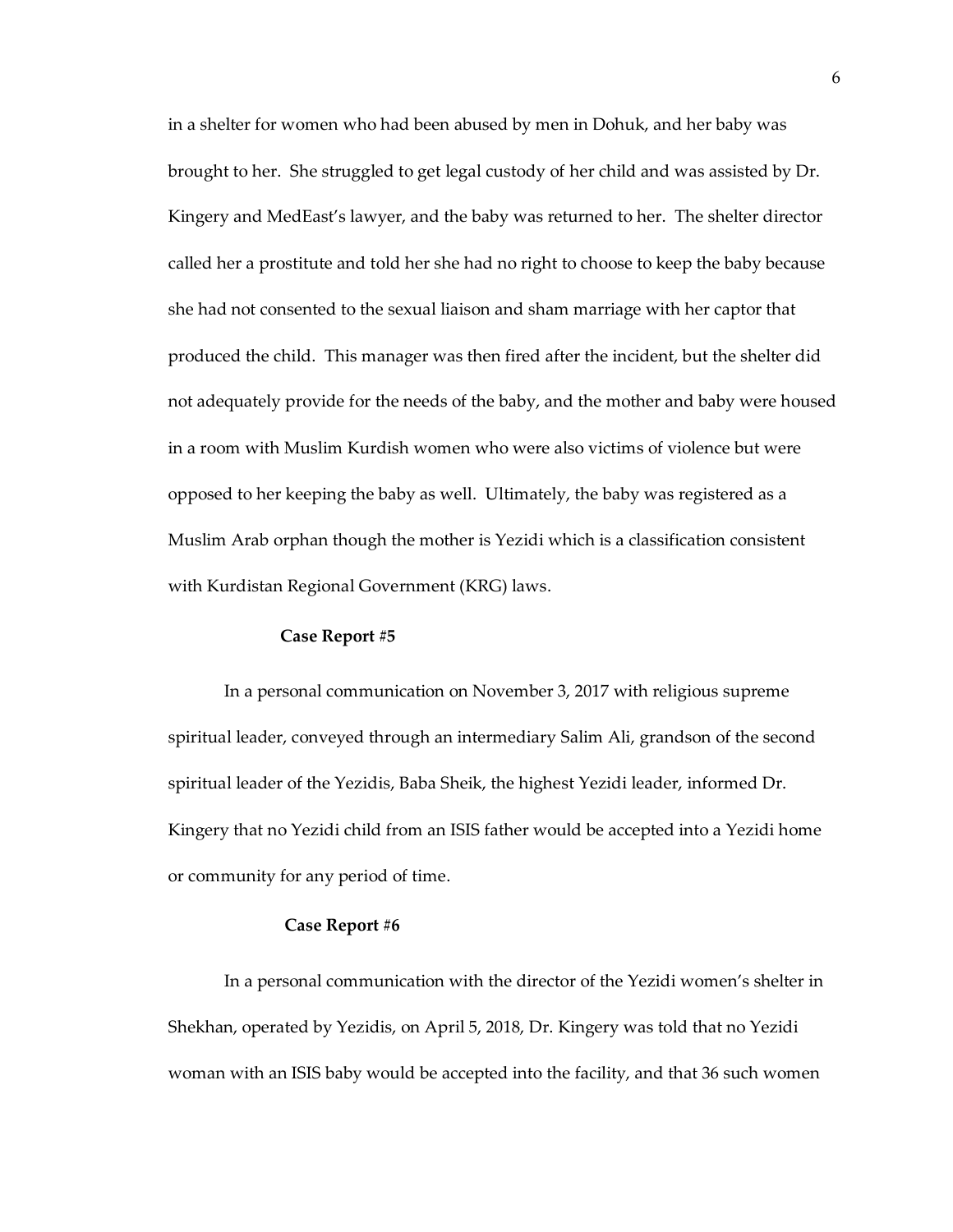and a larger number of children had been refused at the door and told to return to the families of their rapist husband/father in the Islamic areas controlled by ISIS. They said their policy was to refuse all such babies and their mothers.

#### <span id="page-13-0"></span>**Case Report #7**

In a personal communication with the director of the Azady Emergency Hospital in Dohuk on March 25, 2018 with Mr. Sabri Ali, Dr. Kingery was informed that the hospital had tried in vain to place children fathered by ISIS with the local government orphanage, but that the orphanage refused to accept any ISIS babies. As a result, the hospital hired caretakers to watch the children for as long as a month in a hospital room converted for the purpose, until Baghdad officials could come to take the children to a Baghdad orphanage. He said they did not follow up on the survival of the children in that setting as it was not their purview.

# **Case Report #8**

In a personal communication with a local NGO working in Qanqi Camp for Yezidi IDPs in Iraq, Dr. Paul's colleague, and Director of their safe home for Yezidi Girls, Anette Axelsson, was informed that many of the Yezidi girls who were taken by ISIS, knowing at this stage that their babies will be taken from them if they return to their parents in Iraq, have chosen to stay with the families of their ISIS rapists in Syria. Effort to let them know that a safe house is available in Iraq through MedEast will take time however, and what choice they will make given the option of the Safe House remains unclear.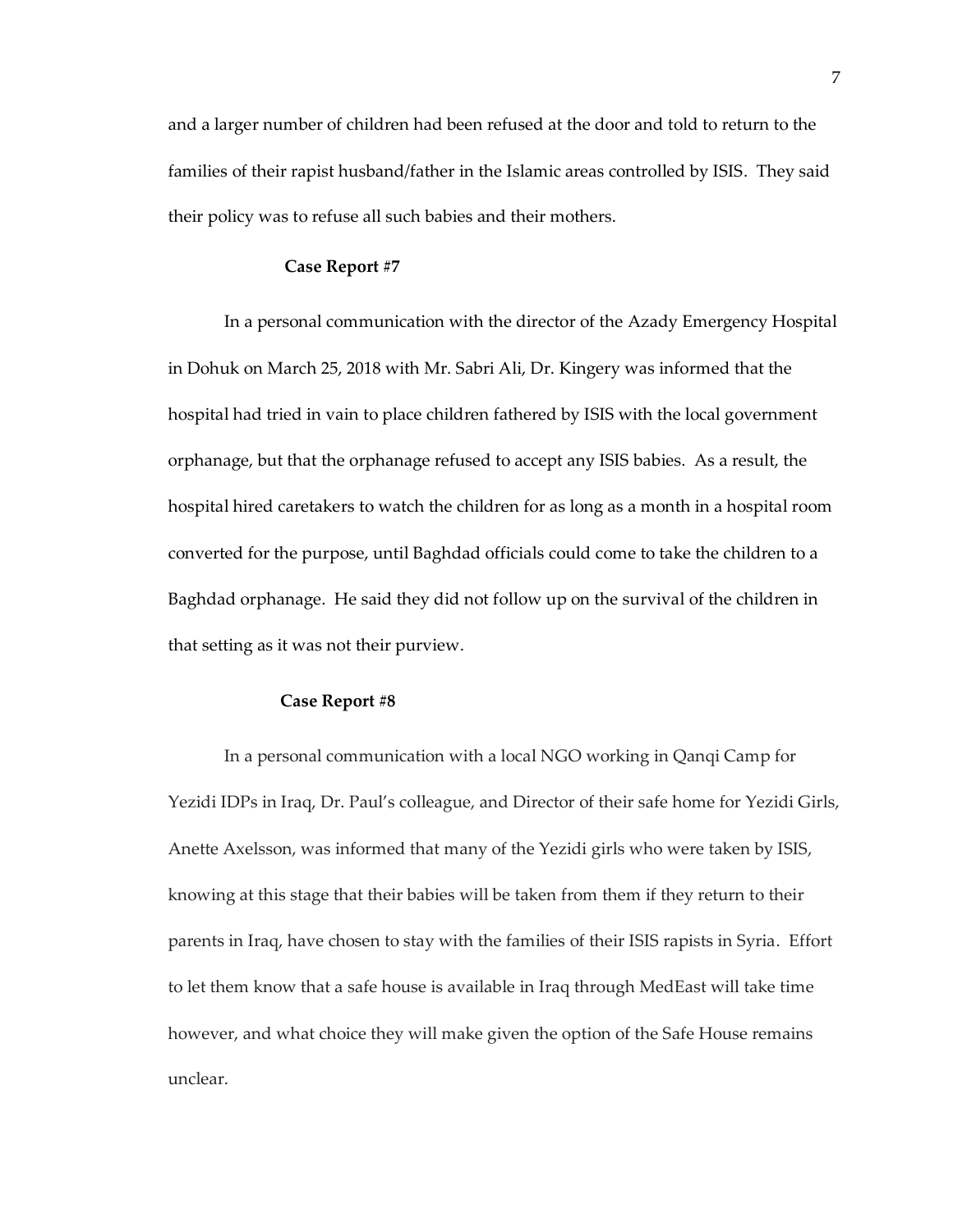# <span id="page-14-0"></span>**Study Purpose**

The research question for this study is as follows: What is the Sinjari Internally Displaced Person (IDP) Yezidi community's attitude of acceptance of women impregnated during ISIS captivity and their resultant children? By exploring the Yezidi community's attitudes toward these women, we sought to understand the challenges they face to reintegration. Solutions to challenges were identified and explored, to assist these women and children in living productive, meaningful lives in safety and peace.

## <span id="page-14-1"></span>**Specific Aims**

The specific aims of this study were to understand the attitudes of the Sinjari IDP Yezidi community as it related to three distinct areas. First, we sought to understand the attitudes toward the women returning from captivity. Next, we desired to understand the attitudes toward the babies born from captivity. Then, we wanted to understand the attitudes toward protecting these women and children.

# <span id="page-14-2"></span>**Assumptions**

We made two assumptions throughout this study. First, we assumed that the participants answered the interview questions in an honest and candid manner. Second, we assumed that the inclusion criteria of the convenience sample of all heads of household and their spouses in Seje village who were age 18 and above were appropriate and the sample was representative of the Sinjari IDPs living in Iraq.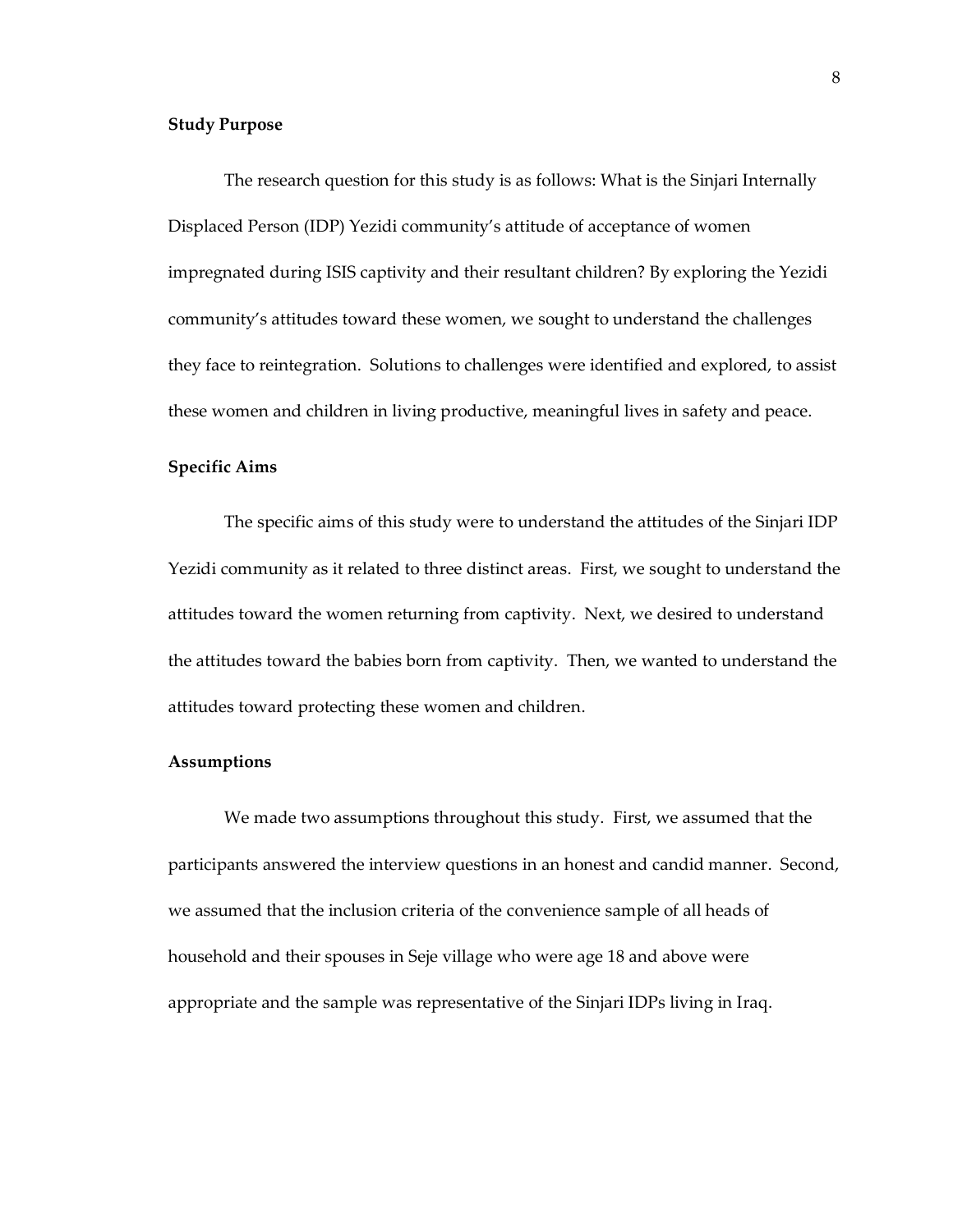#### <span id="page-15-0"></span>**Limitations/Delimitations**

The study had some limitations. First, all participants were self-reporting on behalf of an entire household and therefore may have reported on attitudes not reflective of the entire household. The sample was limited to a convenience sample of one village that was from the same area under the same religious leadership that may not be completely representative of the Sinjari IDP Yezidi community at large (including those living abroad). Within this research, women and/or children who escaped ISIS captivity were not directly interviewed as the focus of the study is on the attitudes of the community to which they belong toward them.

#### **CHAPTER 2: LITERATURE REVIEW**

<span id="page-15-1"></span>UNICEF estimates that worldwide there have been 120 million girls under the age of twenty forced into some form of sexual acts ("Sexual Violence," 2018). Systematic sexual violence during wartime has been recorded as one of the most recurring human rights abuses throughout history (Denov, 2015). This is such a powerful weapon of war as women are at the center of family and cultural reproduction and thus are a clear target that can cause a profound effect on a society (Mukamana, & Brysiewicz, 2008). It is often used to destroy family ties, societal solidarity, and exert total dominance while simultaneously performing ethnic cleansing (Card, 1996; Diken & Laustsen, 2005). Victims of these crimes are usually raped multiple times causing elevated degrees of physical and psychological injuries (Clifford, 1985). While evidence exists throughout the centuries about the traumatic effects of war rape, the following literature review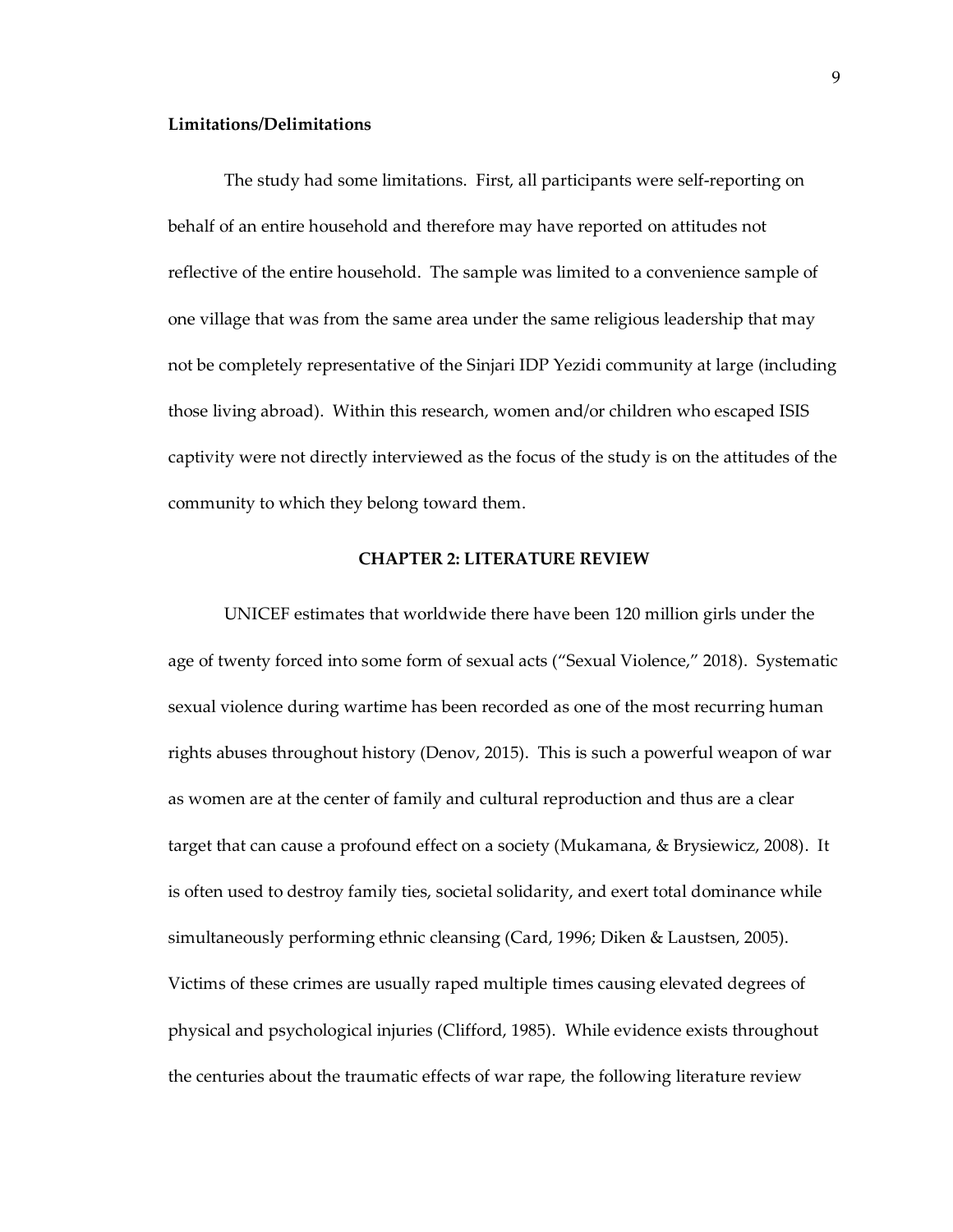identified outcomes of rape regarding women and their children from the Rwandan, Yugoslavian, Sierra Leonean, and Democratic Republic of the Congo (DRC) conflicts.

#### <span id="page-16-0"></span>**Rwanda Genocide**

Wartime rape came to the forefront of the international community in 1994 during the Rwandan genocide. During the conflict, Hutu extremists killed over 800,000 individuals (Carpenter, 2007). In fact, 91% of children saw at least one death in their family (Kumar, 1997). Death was not the only devastation as it was estimated that between 250,000 to 500,000 Tutsi women and girls were raped, tortured, and mutilated while the offspring of their raping were given names by Rwandans meaning Devil's children, unwanted children, or children of bad memories (Crawley & Simic, 2012). Specific to the Rwandan genocide was the consistent scenario of rape often preceding murder (Sharlach, 2000). In the aftermath of the genocide, many of the raped women who did survive chose self-induced abortions, child abandonment, infanticide or suicide as better options than facing the social stigma of having their families reject them for giving birth to the offspring of the enemy (Hogwood, Auerbach, Munderere, & Kambibi, 2014). Many of these women were even accused of collaborating with the enemy, which ultimately led many of the rape victims, in turn, to hate their children before they were even born (Carpenter, 2007).

Toward the end of the conflict, little in the way of support was provided for the victims and their children. Rituals of mourning were held all throughout Rwanda for those that lost loved ones, but no ceremonies were held for victims of rape, which left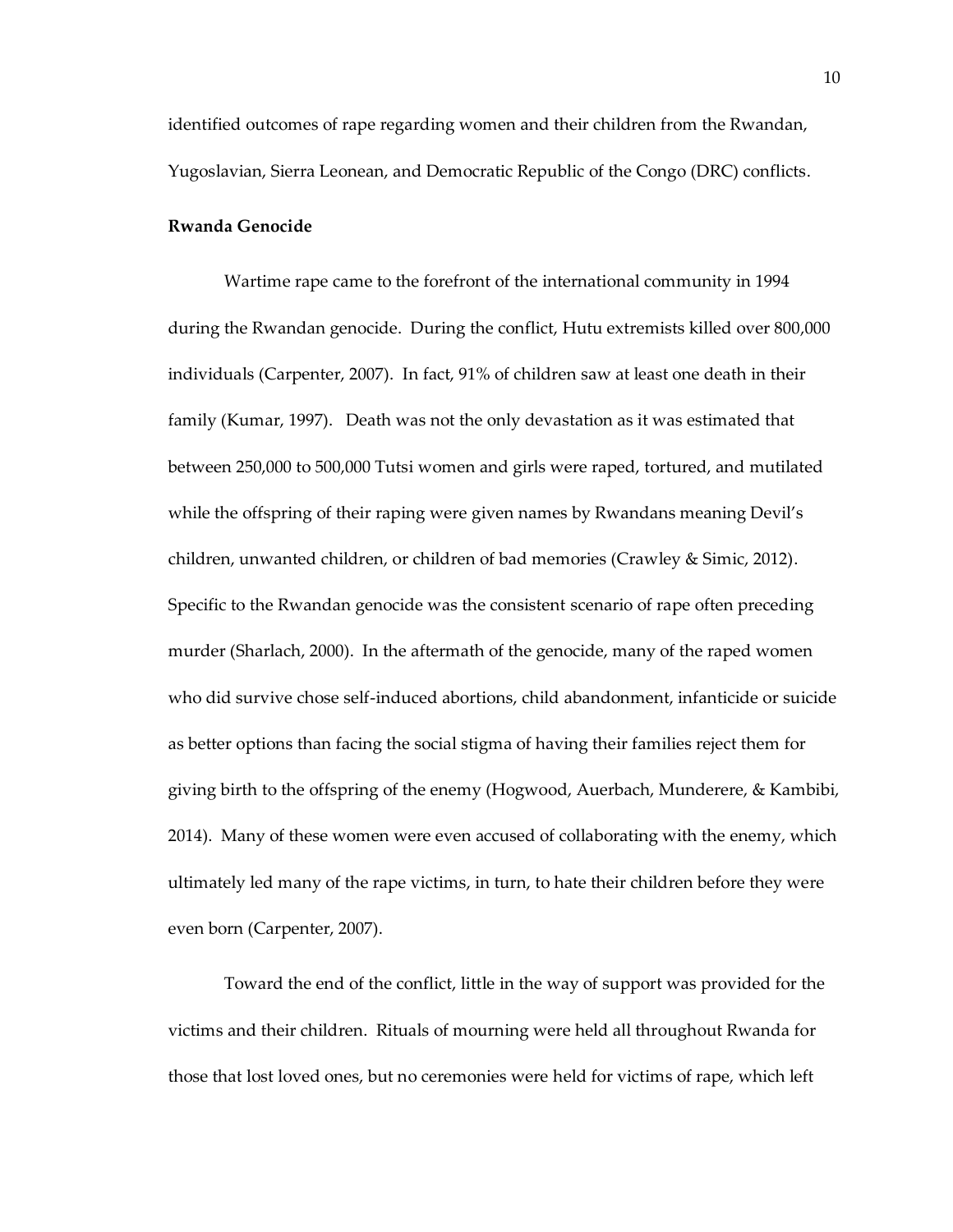them without sympathy and support from their community (Mukamana, & Brysiewicz, 2008). Social workers reported that the women suffered from severe bouts of depression, guilty feelings for being alive, nightmares, and even violent fantasies toward their children (Carpenter, 2007). Many of the women informed investigators that they would have preferred death to surviving with the lack of support and severe feelings of guilt (Crawley & Simic, 2012). In many cases the women were not helped by the law and often found that the legal system was hostile to them, which ultimately left many of these women without family, societal, or even legal support (Mukamana, & Brysiewicz, 2008). In fact, many women reported being chased from their own homes and divorced by their husbands, effectively destroying any fragment of a support system (Carpenter, 2007).

Between 2,000 and 5,000 children were born through rape during the Rwandan genocide (Hogwood, et. al., 2014). In 1990, Rwanda signed the United Nation's Convention on the Rights of Child and the African Charter on the Rights and the Welfare of the Child that ultimately stated that it was the government's formal obligation to provide all the basic needs and legal rights for every child, but most of the infrastructure and basic services needed to care for children were destroyed during the genocide (Carpenter, 2007). Many of these Rwandan children born from rape grew up with traumatized mothers, perceived by their society that they were children of the enemy, and without the state's protection which led many to develop psychological disorders and a negative self-identity (Hogwood, et. al., 2014). Thus, most of these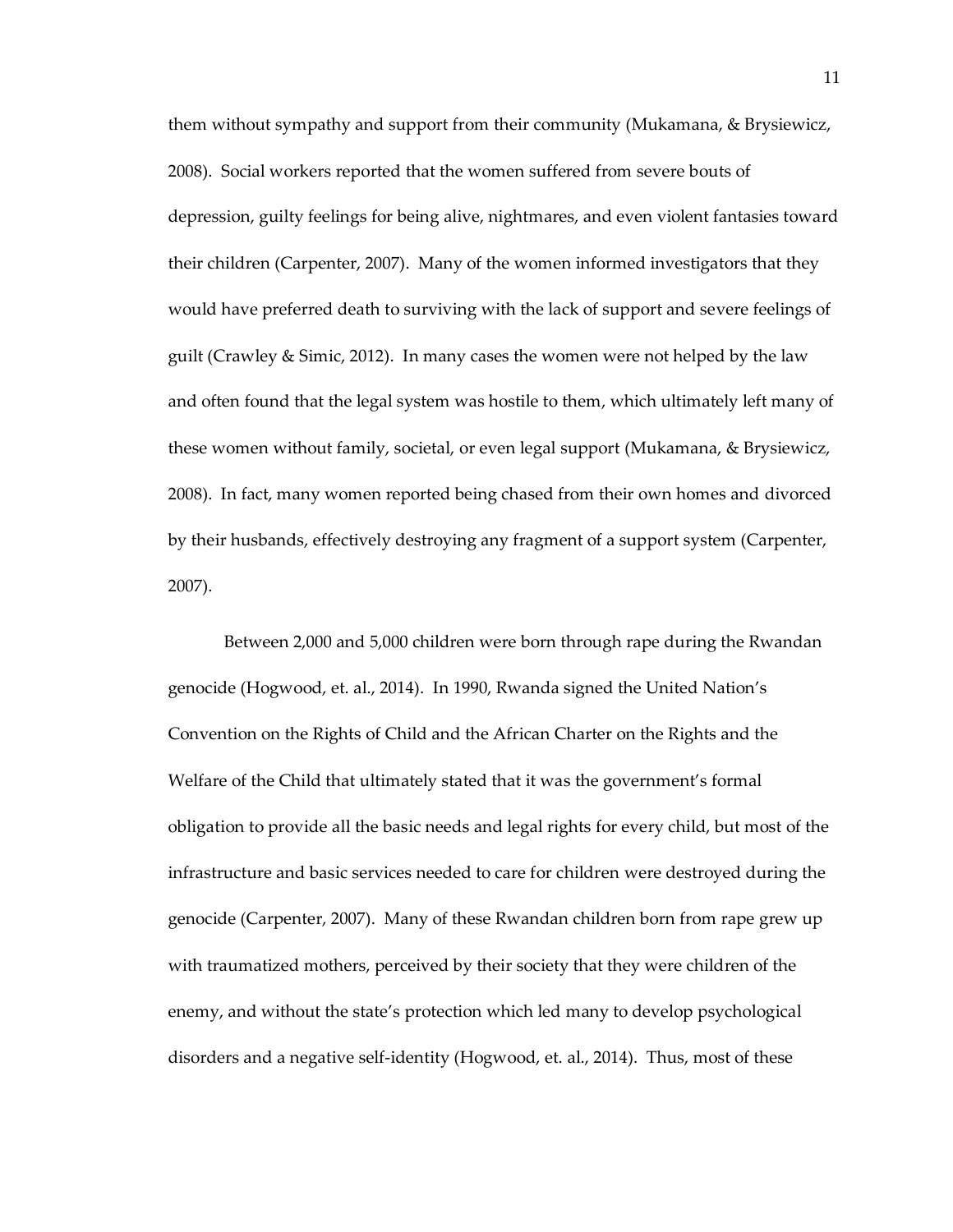children were considered nearly impossible to truly integrate into Rwandan society (Mukamana, & Brysiewicz, 2008).

The Rwanda genocide spurred the international community forward to introduce a statute in the International Criminal Court in 1998 which stated that gender crimes related to sexual assault would furthermore be classified as crimes against humanity and would be deemed war crimes in any national or international armed conflict (Schott, 2011). Nonetheless, the legislation was too late to truly impact the survivors of the Rwandan genocide. The international community's response to the Rwandan genocide has been widely judged as a failure (Crawley & Simic, 2012). In the year 2000, roughly six years after the atrocities were committed, not a single man had been convicted rape during the genocide (Sharlach, 2000).

Just before the Rwandan genocide started, there was a similar scenario unfolding during Yugoslavia's civil war. There were estimates that between 10,000 and 60,000 women were sexually assaulted during the war (Sharlach, 2000). A system of rape was developed in Bosnia and Herzegovina by Serbian men that followed five distinct patterns— (1) breaking into a home and gang raping women before fighting broke loose in the town, (2) after the capturing of a town or village the women would be gathered for public gang rapes, (3) women would be taken to detention and picked out by camp guards, paramilitaries, or civilians to rape them and return them to the site or kill them, (4) the women were taken to "rape camps" to be raped, beaten, and killed but if they were impregnated they would be helped for at least seven months after conception so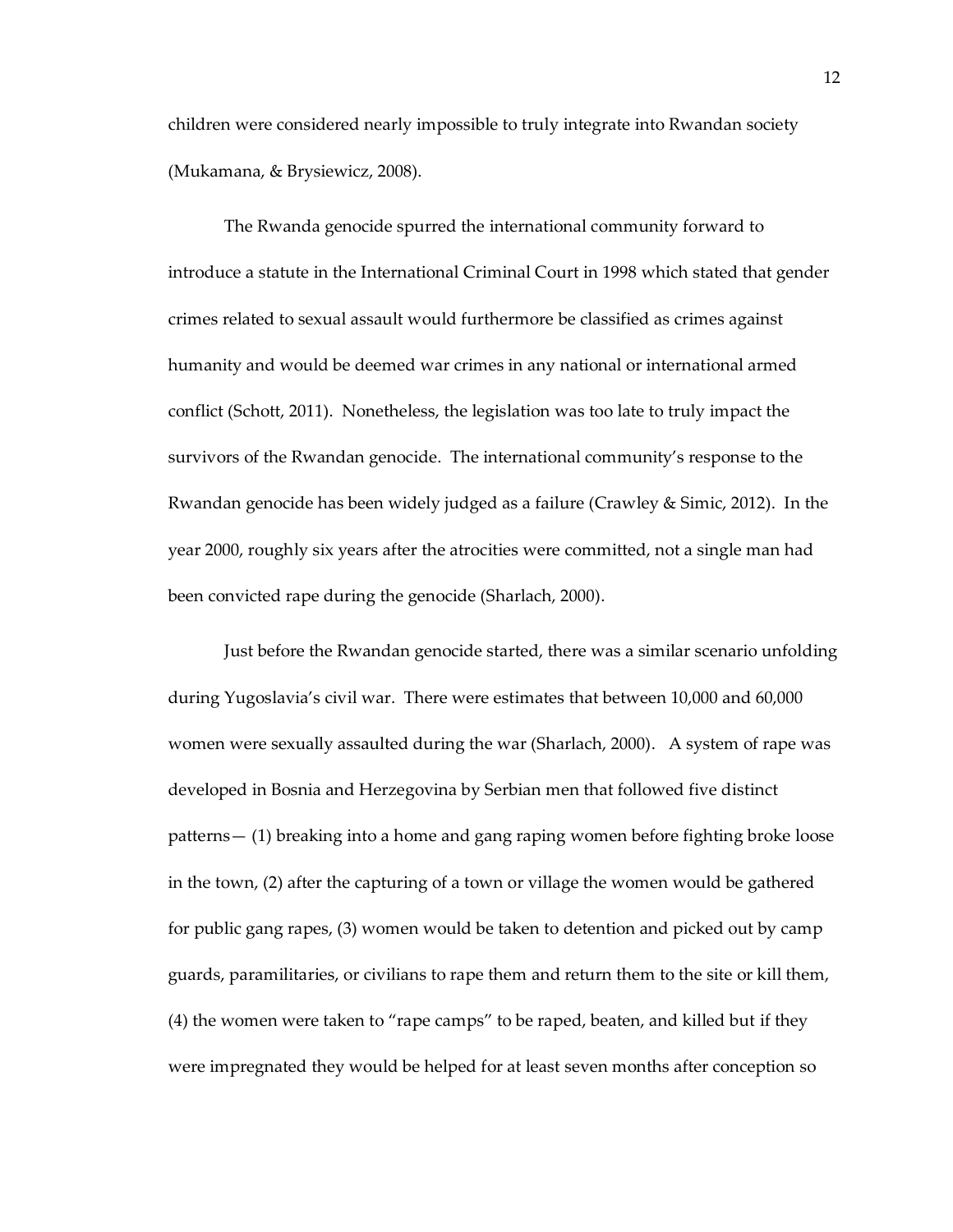abortions were less of an option, and (5) forced sex work occurred in brothels to entertain soldiers (Niarchos, 1995). This established a set of patterns that led to an international outcry because for the first time, rape was not seen as a random act by rogue soldiers but as a planned and strategic agenda of military leaders (Salzman, 1998). Another study noted that the mass rape had at least several thousand victims; many of the victims were girls between the ages of seven and fourteen, and the rape was usually committed by several attackers with the victim's family nearby (Meznaric, 1994).

Further exacerbating the issue was that this time the focus was on ethnic cleansing. As most of the atrocities were by the Serbian forces against the Muslim population, there was an intentional focus on impregnating Muslim women in order to dilute the ethnic, religious, and national identities of the female victims (Allen, 1996). Moreover, the aim was to fully humiliate and destroy the identity of the victims and their society at large (Skjelsbæk, 2012). By eliminating the identity of other ethnicities, the Serbs were attempting to purge the area of all non-Serbs to establish a greater Serbia (Salzman, 1998).

#### <span id="page-19-0"></span>**Yugoslavian Civil War**

There are similarities between the women and their children who survived the Rwandan genocide and those affected by the Yugoslavian civil war. Many of the women induced their own abortions, abandoned the baby after birth, or pretended their husbands were the fathers to avoid shame and social ostracizing (Salzman, 1998). Some reportedly were so traumatized by their assailants that they refused sexual intercourse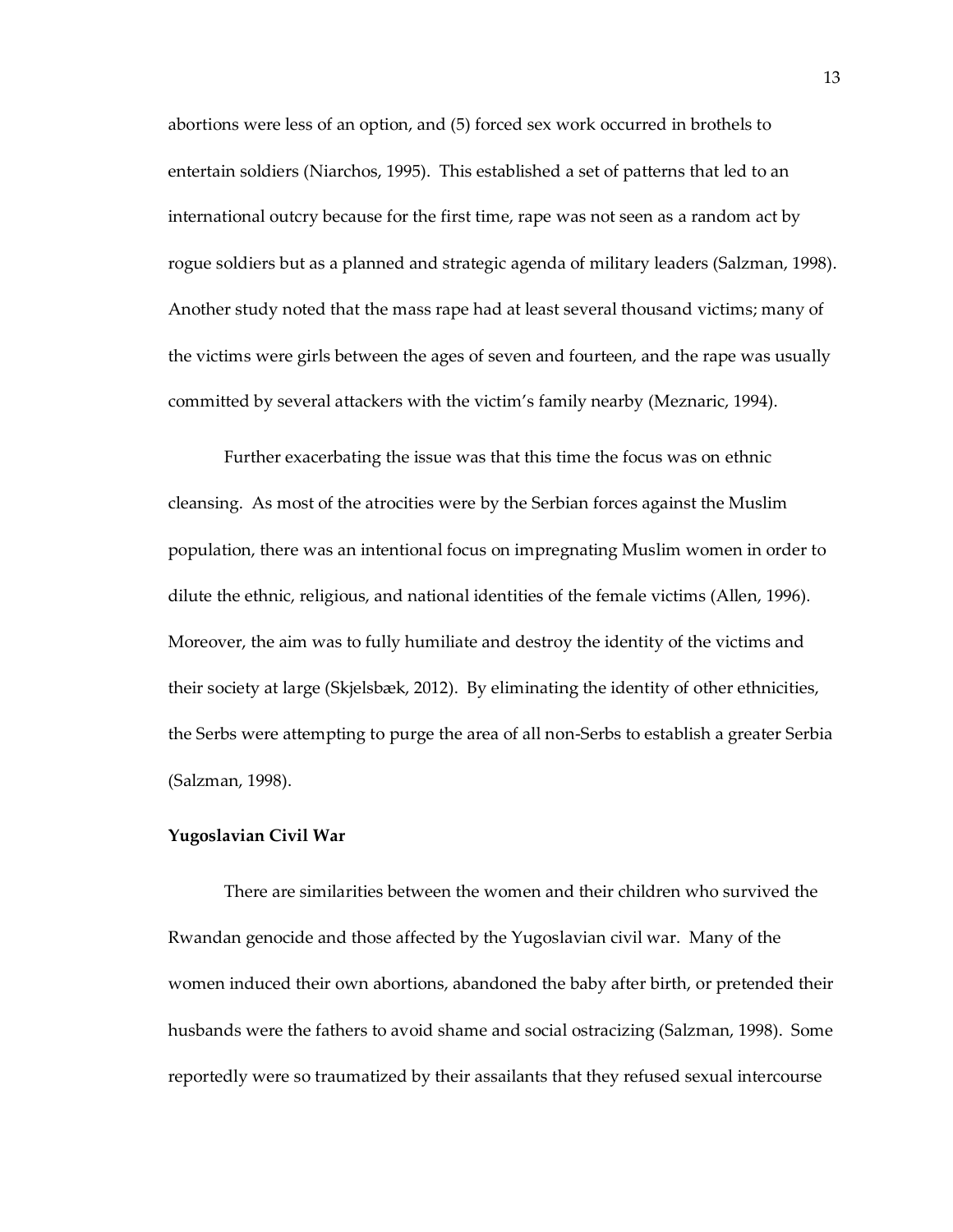with their husbands while keeping the reason for the lack of intimacy a secret from them (Skjelsbaek, 2012). Others were left by their husbands and even their fathers as the women were seen as having engaged in shameful behavior (Carpenter, 2007). If the women sought justice, they were typically made to describe the acts in front of a public forum. They also felt their safety was at risk if they testified against the men who had committed the acts against them which left most women too ashamed and afraid to report any crimes (Niarchos, 1995).

As in the Rwandan situation, the children born from rape in Yugoslavia struggled to find a place in society. Throughout the Balkan states these children were labeled "children of the enemy" (Carpenter, 2007). Even the mere presence of these children within the community caused strife and resentment among the inhabitants though the child was a result of assault (Salzman, 1998). On a positive note, both Christian and Muslim leaders called for the acceptance of these children into the community as a God-ordained mandate to care for them (Carpenter, 2007). This had some unfortunate side effects once the Bosnian government took hold of the message as they mandated that children born of rape were not allowed to be adopted which led to many children being left behind in orphanages and unable to remove the stigma of their origins (Carpenter, 2007; Weitsman, 2008).

# <span id="page-20-0"></span>**Sierra Leone Civil War**

From 1991-2002 a civil conflict raged on in Sierra Leone between government and guerrilla forces wherein many children were abducted and forced to become child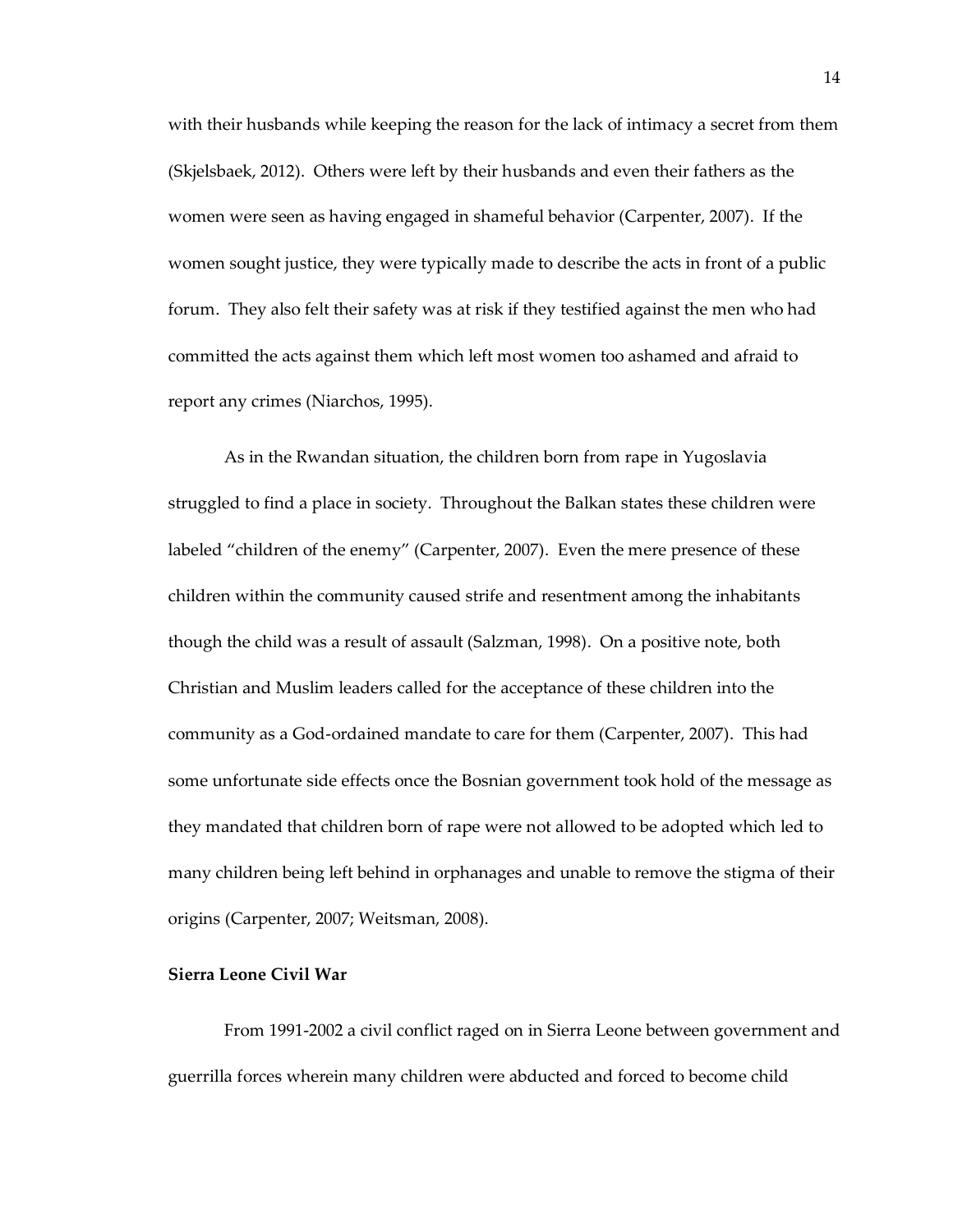soldiers (Betancourt et. al., 2010). During this conflict, the women were commonly abducted for sexual reasons and forced into a marriage but were also required to engage in combat, serve as porters or spies, and work in diamond mines (Denov, Betancourt, Borisova & Williamson, 2010; Betancourt et. al., 2010). A 2006 study by Lindsay Stark summarized the struggles these women faced as they returned to their families.

"These girls and young women emerged from the war with both physical and emotional wounds. They reported feelings of hopelessness, worthlessness and despair. Reintegration has proven extremely difficult and has exacerbated these wounds. Their families and communities, who saw them as 'impure' as a result of the sexual abuse, stigmatized the girls. They were exposed to ridicule for prostituting themselves to support their babies. They were verbally and physically attacked, restricted from mingling with family and community, and prohibited from marrying. Their spiritual pollution was believed to cause misfortune, bad harvests and health problems for both the girls and the broader community."

The struggles highlighted by Stark mirror those seen in the Rwanda and the Yugoslavian conflicts.

In the aftermath of the conflict, two predominant paradigms emerged through which recovery workers attempted to aid the women. The first paradigm was to address the psychological and physiological diagnoses as the primary factor of recovery whereas the second paradigm focused on community and local coping strategies to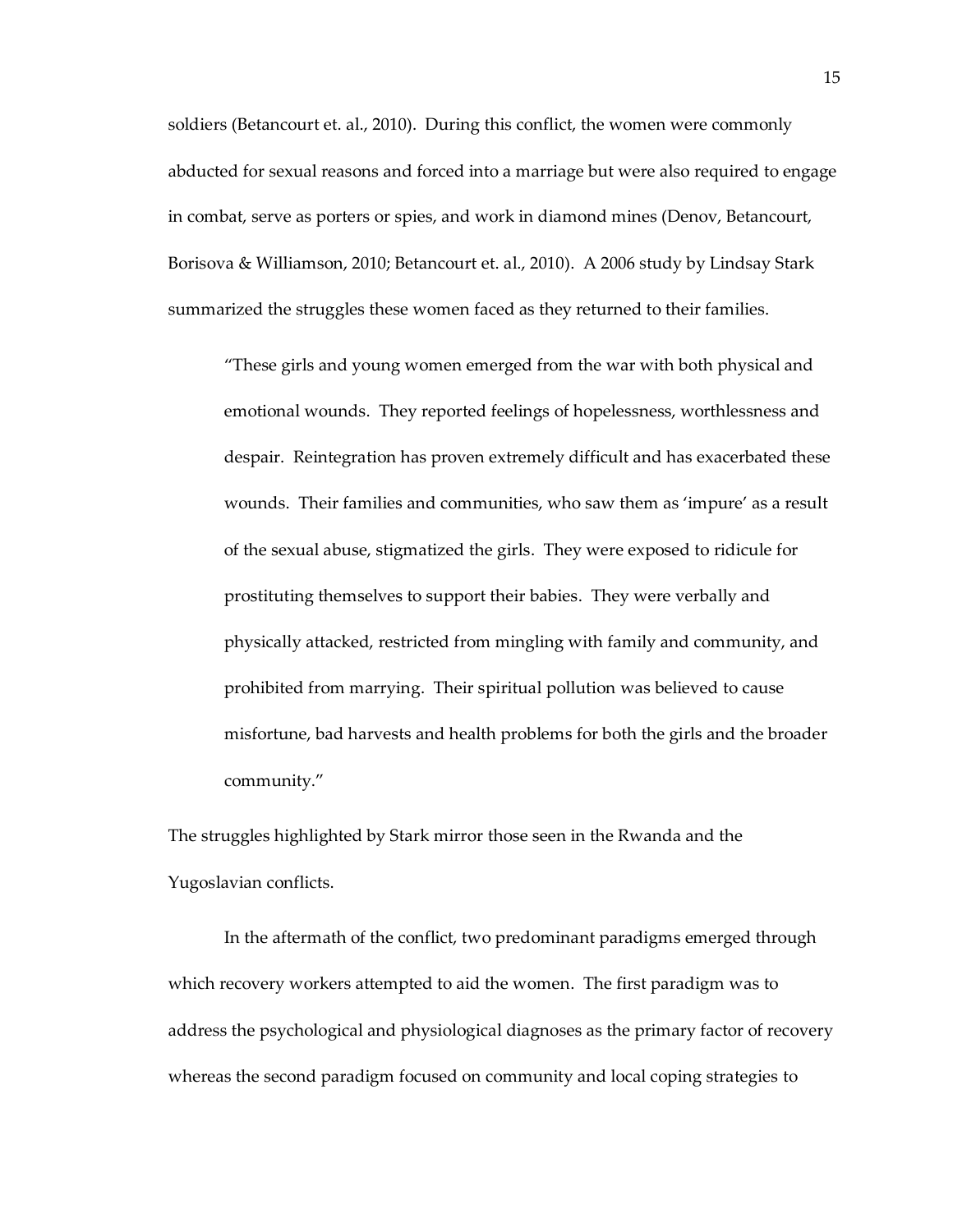restore well-being in victims (Stark, 2006). In the Stark study, 121 women were interviewed about their well-being and integration back into their communities. Data demonstrated that the women who had undergone religious "cleansing" ceremonies wherein the religious leaders placed hands upon the women and washed them in front of the entire community were fully reintegrated to their community and saw a more holistic recovery and reintegration as opposed to those who were treated by the Western paradigm of individual self and biomedical diagnosis (Stark, 2006). Thus, the importance of cultural factors and communal implications must be taken into consideration during any recovery effort.

#### <span id="page-22-0"></span>**Democratic Republic of the Congo Regional Conflict**

The effects of war transcend national boundaries. In 1991, border hostilities between the Democratic Republic of the Congo (DRC) and Rwanda broke out due to the Rwandan genocide which ultimately turned into an intense regional conflict in 1994 (Pratt & Werchick, 2004). Within the DRC, armed groups, state actors, and criminals were guilty of raping women during the conflict, but systematic rape as a weapon of war began to take form after the insurgents of the Rwandan military entered the DRC (Maedl, 2011; Trenholm, Olsson & Ahlberg, 2009). During the conflict rape was used by the assaulters for various reasons. A 2003 study by Penn and Nardos notes that the categories of rape included punitive rape, status rape (to show rank), ceremonial rape (social sanctioned rituals), exchange rape (genital contact used as a gesture of conciliation), theft rape (abduction), and survival rape (women willingly giving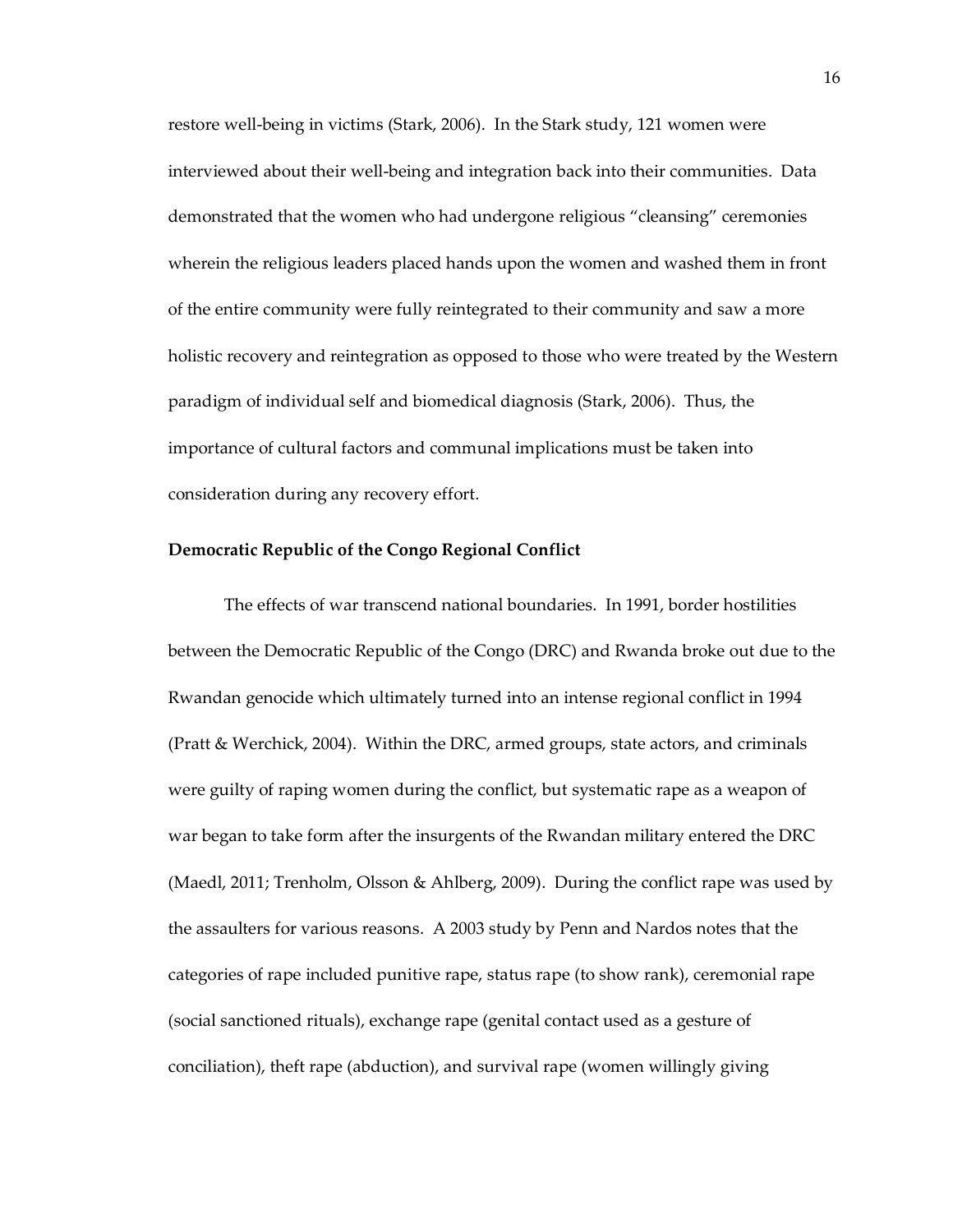themselves to men in order to survive). A theme apparent in all rape instances in the DRC was that they were committed with the intention to humiliate and dominate local populations, though, in some cases, specific acts were purportedly committed from within their own groups against families and communities that were allegedly sympathizing with the "enemy" (Pratt & Werchick, 2004).

The women who were raped during the conflict dealt with tremendous barriers to acceptance by their communities because a woman's value in the DRC is directly associated with virginity, wifehood, and bearing children (Pratt & Werchick, 2004). Furthermore, most women that were raped were automatically assumed to be HIVpositive regardless of testing which meant these women were quickly ostracized and isolated from their communities (Trenholm, Olsson & Ahlberg, 2009). In many cases, the husbands of these women refused to accept them due to fear of contracting HIV themselves (Trenholm, Olsson & Ahlberg, 2009). Some women victims were willing to forget the pursuit of justice against their assaulters in favor of reintegration into their communities. This may be viewed as a testimony to their priorities post trauma (Pratt  $\&$ Werchick, 2004).

The women, facing their own rejection, often struggled to accept their own children as well. Many women reported that they could not help but remember the violence perpetrated against them when they looked upon their child, whereas the husbands of these women often rejected the child as they were reminded of their wife's assailant (Pratt & Werchick, 2004). These emotions left many women wanting to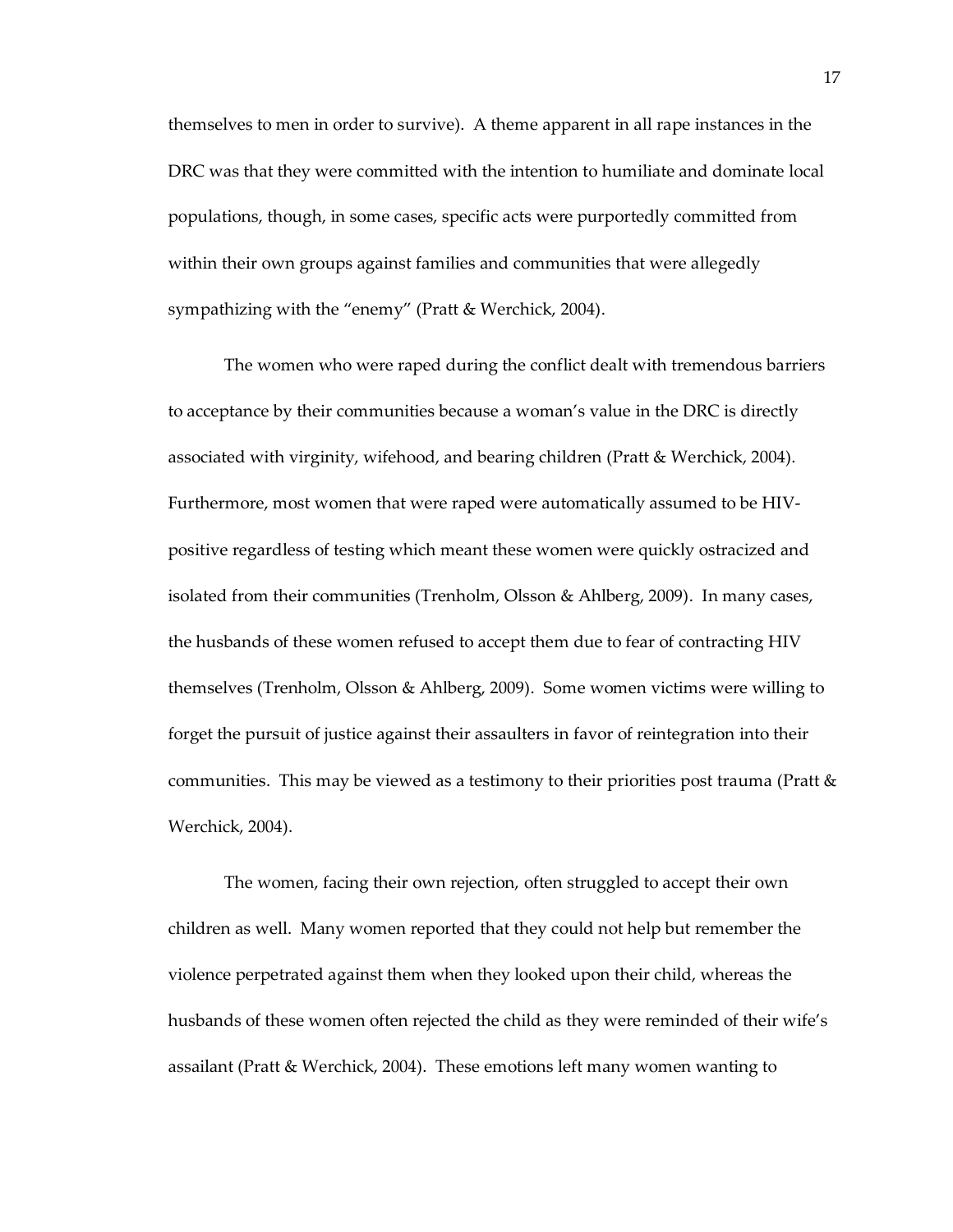separate themselves from their children. In the DRC, abortion is illegal and due to the intense levels of poverty throughout the country which leave too little resources for would-be parents to care for additional children, adoption was not typically an option for these rejected children (Trenholm, Olsson & Ahlberg, 2009).

# <span id="page-24-0"></span>**Rape Myth Acceptance**

In order to understand why communities may or may not accept women and their children born of rape, one must first understand the concept of Rape Myth Acceptance (RMA). The foundations of RMA were first introduced in 1975 by Brownmiller to explain mostly inaccurate cultural beliefs that were proposed to be the foundation of sexual aggression perpetrated against women. These rape myths illuminate serious issues related to rape acceptance such as victim blaming, perpetrator absolution, and minimization or rationalization of sexual violence (Payne, Lonsway, & Fitzgerald, 1994). RMA is exacerbated by strong patriarchal systems wherein men hold higher status and have more power than women (Edwards, et. al., 2011). In fact, it is possible to predict a man's own engagement in any form of sexual violence based on their own level of rape myth acceptance (Loh, et. al., 2005).

The most common rape myth is victim precipitation which is founded on the belief that in some way the victim either provoked the rape or in the very least desired the outcome (Bavela & Coates, 2001). This attitude can be personified in three categories, that women "enjoy rape," "ask to be raped," or even "lie about being raped" (Edwards, et. al., 2011). There is evidence that women in communities can reject other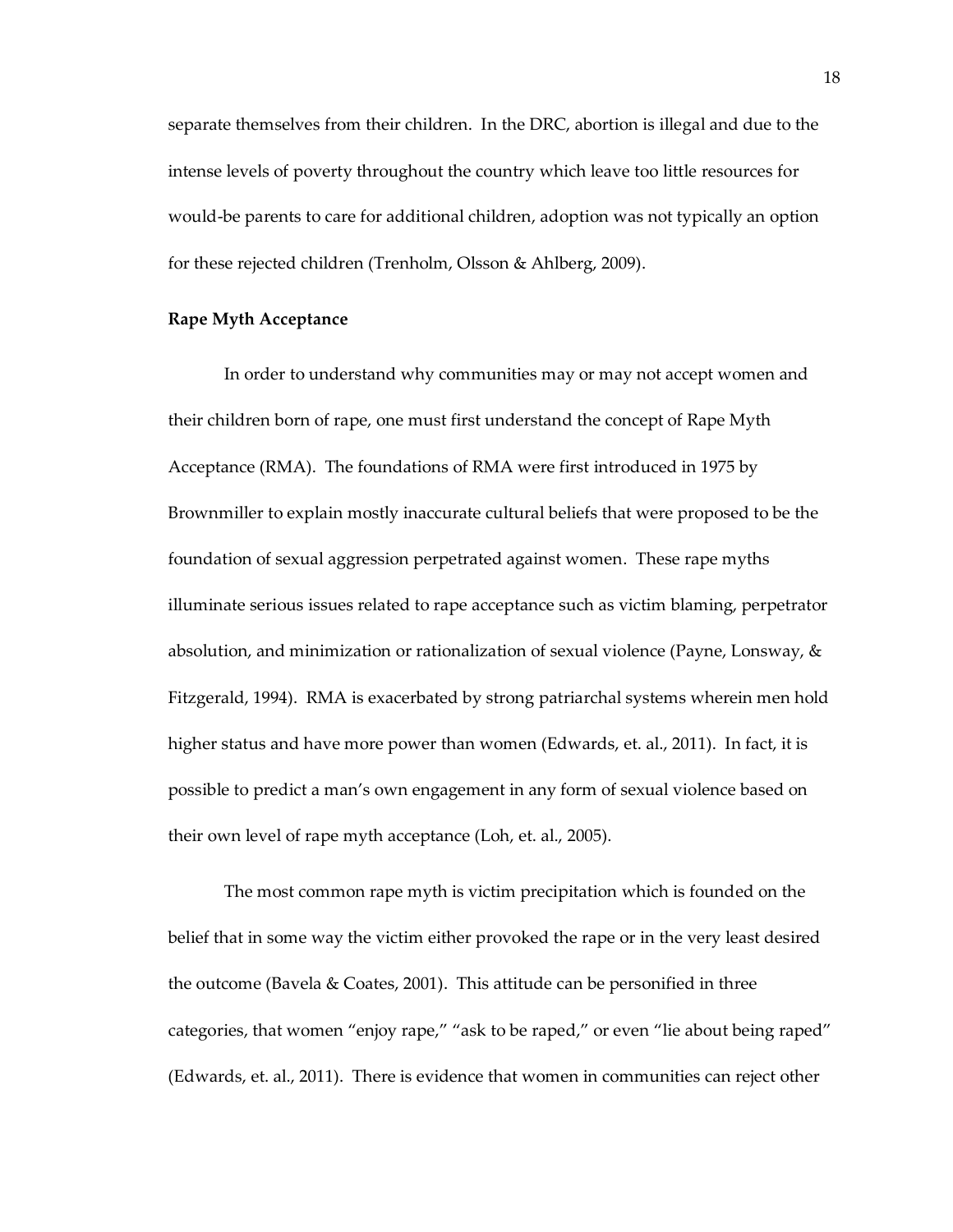women and further believe the rape myths and blame victims of sexual violence as women may see themselves as exceptions to their devalued group or place in society (Cowan, 2000). Despite the falsehood of these myths, unfortunately, women often wrestle with this personification and in some cases will begin to accept the myths being pointed toward them. The invasion of rape into the heart of women can reduce them to humiliation, degradation, and defilement which leads many to feelings of insufferable self-shame and self-disgust (Moor, 2007). Many survivors are left with feelings of unworthiness and dishonor due to the violent penetration and destruction of what was meant to be a meaningful connection (Bavela & Coates, 2001).

#### <span id="page-25-0"></span>**Secondary Rape Victims**

Over the past several decades there have been substantial contributions in scholarship related to the effects of wartime rape and the women that are left behind, however, fundamental gaps of knowledge remain, especially as it relates to the children born as a result of rape (Denov, 2015). Yet, the WHO has noted that children born from rape are often unwanted, socially ostracized, and face infanticide, and potential neglect/stigmatization (2000). It was only recently that these children were considered "secondary rape victims," thus attaching the violence of rape to not only the woman it was perpetrated against but also to the child that was born as a result (Daniel-Wrabetz, 2007). In scenarios specific to wartime, these children have been considered secondary victims of war as their communities may stigmatize or altogether ostracize them (Ee & Kleber, 2013).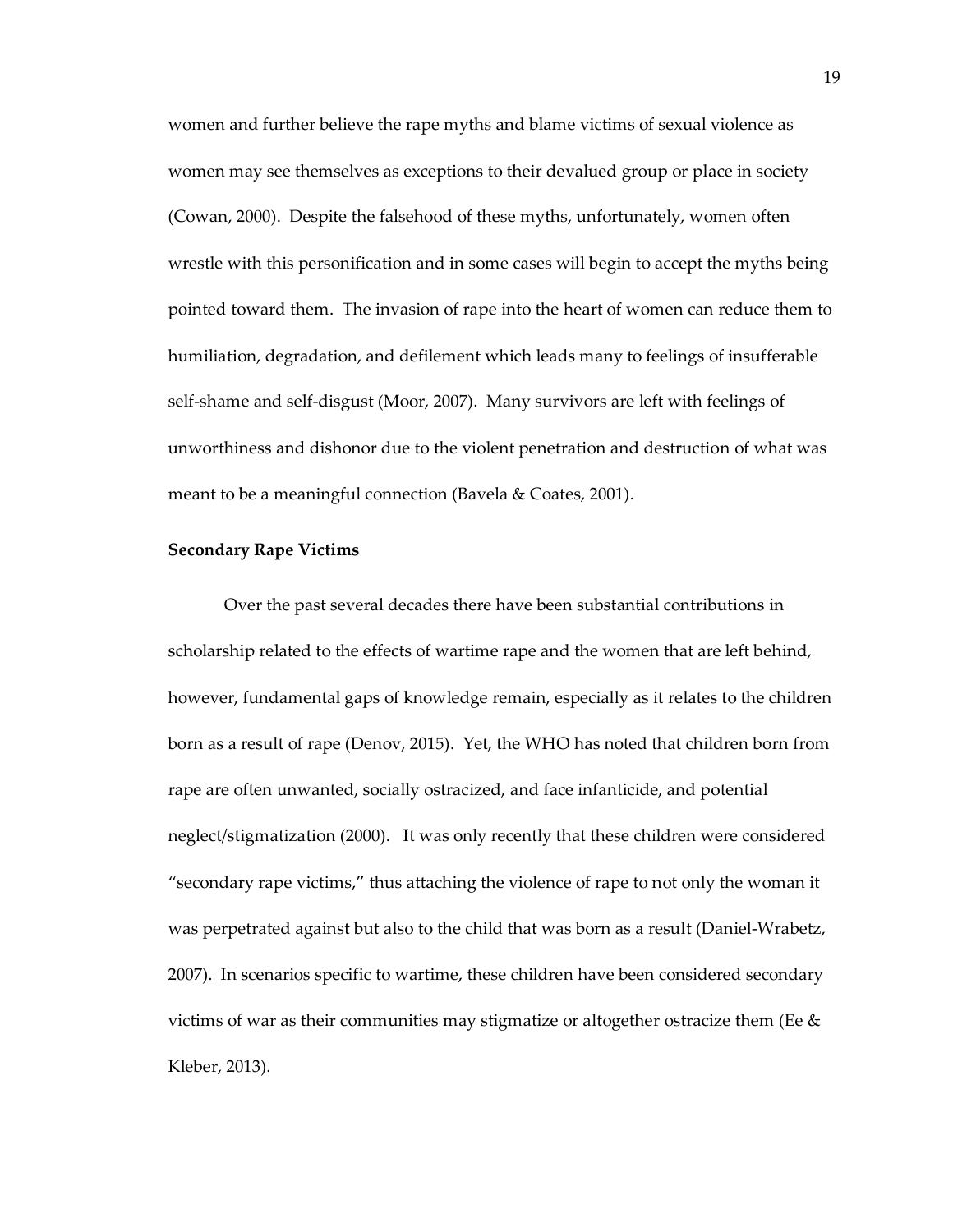These secondary victims of war experience very real biological and socio-cultural challenges. Evidence exists that there are very real health risks associated with children carried to term wherein the mother had experienced trauma (Carpenter, 2007). The mother's stress can strain fetal brain development, result in lower birth weights, lead to development of metabolic syndromes, and cause other diseases (Ee & Kleber, 2013). The mother's own trauma can cause a lack of sensitivity and care for the child which only exacerbates the symptomatology of their children (Ee, Kleber, & Mooren, 2012). In fact, at times these secondary victims have noted that they feel targeted by their mothers as the very object of their own hatred (Erjavec & Volčič, 2010). Furthermore, these children are often seen as a child of the enemy which is particularly true in strong patriarchal cultures wherein the father's identity dictates the child's identity (Hogwood, et. al., 2014, Weitsman, 2008). Nonetheless, in situations where the mother was empowered, encouraged, and accepted, the children are more likely to overcome their own struggles as the health of both the child and mother are closely linked together (Erjavec & Volčič, 2010).

#### **CHAPTER 3: METHODOLOGY**

## <span id="page-26-1"></span><span id="page-26-0"></span>**Population Sample**

The population sample that was studied were Yezidis from Sinjar, Iraq that are currently residing in Seje Village, Iraq as IDPs. In the Spring of 2015 there were roughly 7,000 Sinjari Yezidis living in Seje Village, however, the number of those residing in Seje Village as of 2018 was approximately 2,400 individuals due to many returning to Sinjar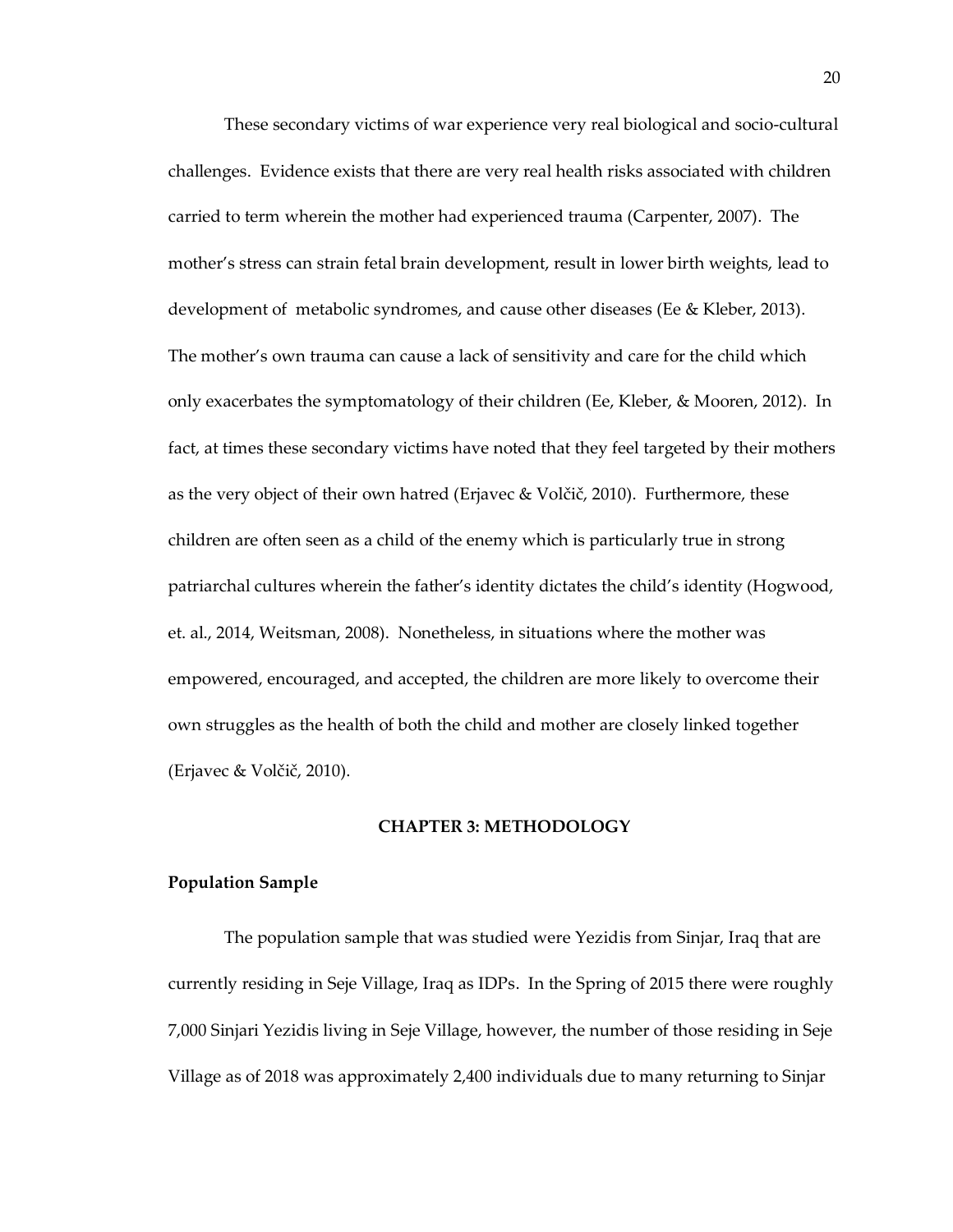after ISIS was removed from Sinjar District. We interviewed 100 heads of households. Our methodology relied on dual husband/wife reporting, so that the unit of analysis was either husband/wife or both in a single household. Furthermore, a couple counted as one household the same as we count a husband-only interview as one household. Data were collected from individuals who were eighteen years of age or older. If a respondent did not know his or her age, he/she was excluded from the study. Additionally, if an interviewee was not a head of household, a head of household's wife, and/or a Yezidi from Sinjar, he or she was excluded from the study.

#### <span id="page-27-0"></span>**Type of Data and Collection Methods**

The data for this study was obtained through a 25-question attitudinal survey consisting of three distinct parts. (1) Six questions were demographic in nature. (2) Four questions were related to the interviewee's association with the women who had been abducted and raped by ISIS and their children born through rape. (3) The final fifteen questions were multiple-choice questions related to the interviewee's attitude toward the subject matter. Before the survey was administered, participants were asked for a verbal consent in order to participate in the study.

The survey was administered by Mr. Khalid Khudeda, a Sinjari Yezidi IDP. He is an internally displaced person from the same ethnicity and religion and resided in the same type of unfinished home as the rest of the community members at the time of this survey. He had prior experience administering household surveys in the community and was directly supervised by Dr. Paul Kingery, a public health doctor from the United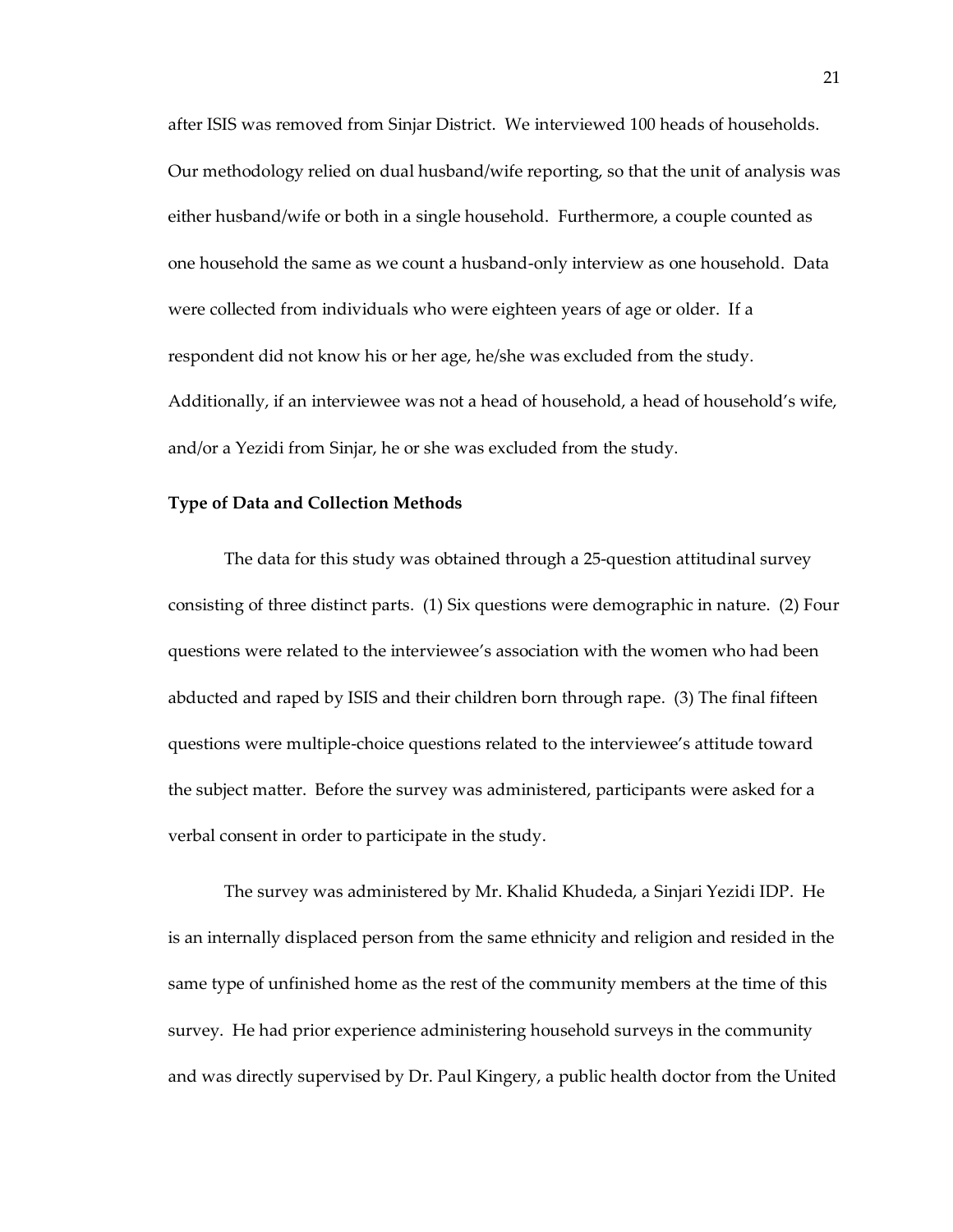States, who maintains a database as part of a larger effort in Seje Village that assures residents receive equitable distribution of goods and services to aid the IDPs. Khalid was responsible for speaking to and recording responses from survey participants. After all responses were recorded, Dr. Kingery entered the responses into an Excel database while ensuring the survey was fully completed. The data were stored in Dr. Kingery's password protected laptop. No personal identifiers were used in any reporting to the primary investigator. Upon completion, the data were stored in a locked safe in the MedEast office and subsequently deleted from the laptop for higher security. The dataset was completed and sent to the P.I. for analysis. No personal identifiers on the data were received and the safe handling of the data was assured.

| Gender                                          | Male       | Female         |       |       |
|-------------------------------------------------|------------|----------------|-------|-------|
| <b>Marital Status</b>                           | Married    | Single         |       |       |
| Caste                                           | Faqier     | Mereed         | Peer  | Sheik |
| How many male children do you have?             |            |                |       |       |
| How many female children do you have?           |            |                |       |       |
| Age                                             |            |                |       |       |
| <b>Statement</b>                                | <b>Yes</b> | N <sub>o</sub> | Don't |       |
|                                                 |            |                | Know  |       |
| Do you know any women who were forcibly married |            |                |       |       |
| while in captivity?                             |            |                |       |       |

# **Survey Instrument.**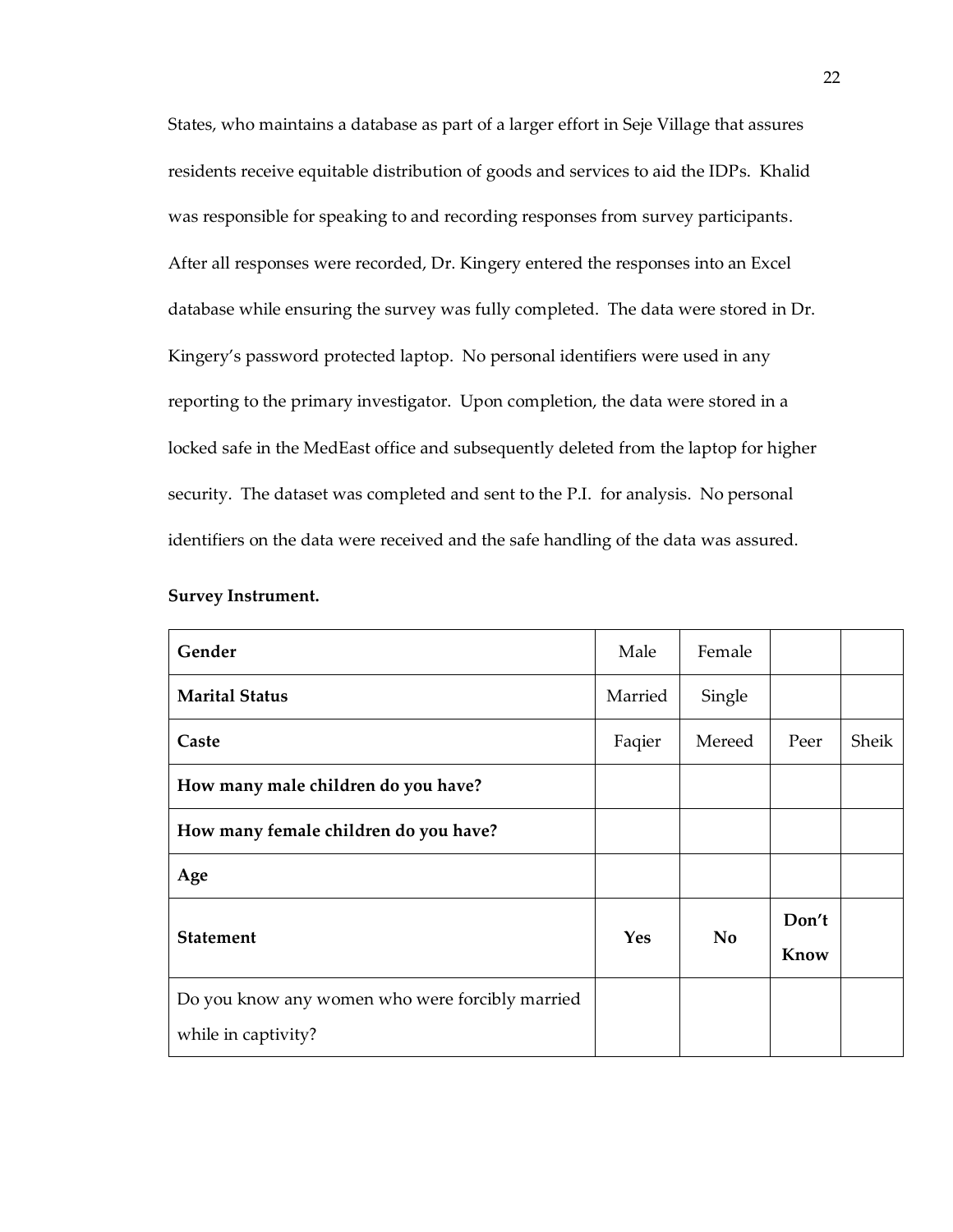| Do you know any women who were impregnated<br>while in captivity?                                                                                             |     |                |               |  |
|---------------------------------------------------------------------------------------------------------------------------------------------------------------|-----|----------------|---------------|--|
| Are you related to any women who were<br>impregnated by their captors?                                                                                        |     |                |               |  |
| Are you related to any women who were captured<br>but not impregnated by their captors?                                                                       |     |                |               |  |
| Do you believe that                                                                                                                                           | Yes | N <sub>0</sub> | Don't<br>Know |  |
| Women who were not impregnated by their ISIS<br>captors should be reintegrated into the community.                                                            |     |                |               |  |
| Women who were impregnated by their ISIS captors<br>but did not give birth to the baby (the baby was<br>aborted) should be reintegrated into the community.   |     |                |               |  |
| Women who were impregnated by their ISIS captors<br>and did give birth to the baby but no longer have the<br>child should be reintegrated into the community. |     |                |               |  |
| Women who were impregnated by their ISIS captors<br>and have kept the child should be reintegrated into<br>the community.                                     |     |                |               |  |
| Women who were not impregnated by their ISIS<br>captors should be able to marry Yezidis.                                                                      |     |                |               |  |
| Women who were impregnated by their ISIS captors<br>but did not give birth to the baby should be able to<br>marry.                                            |     |                |               |  |

23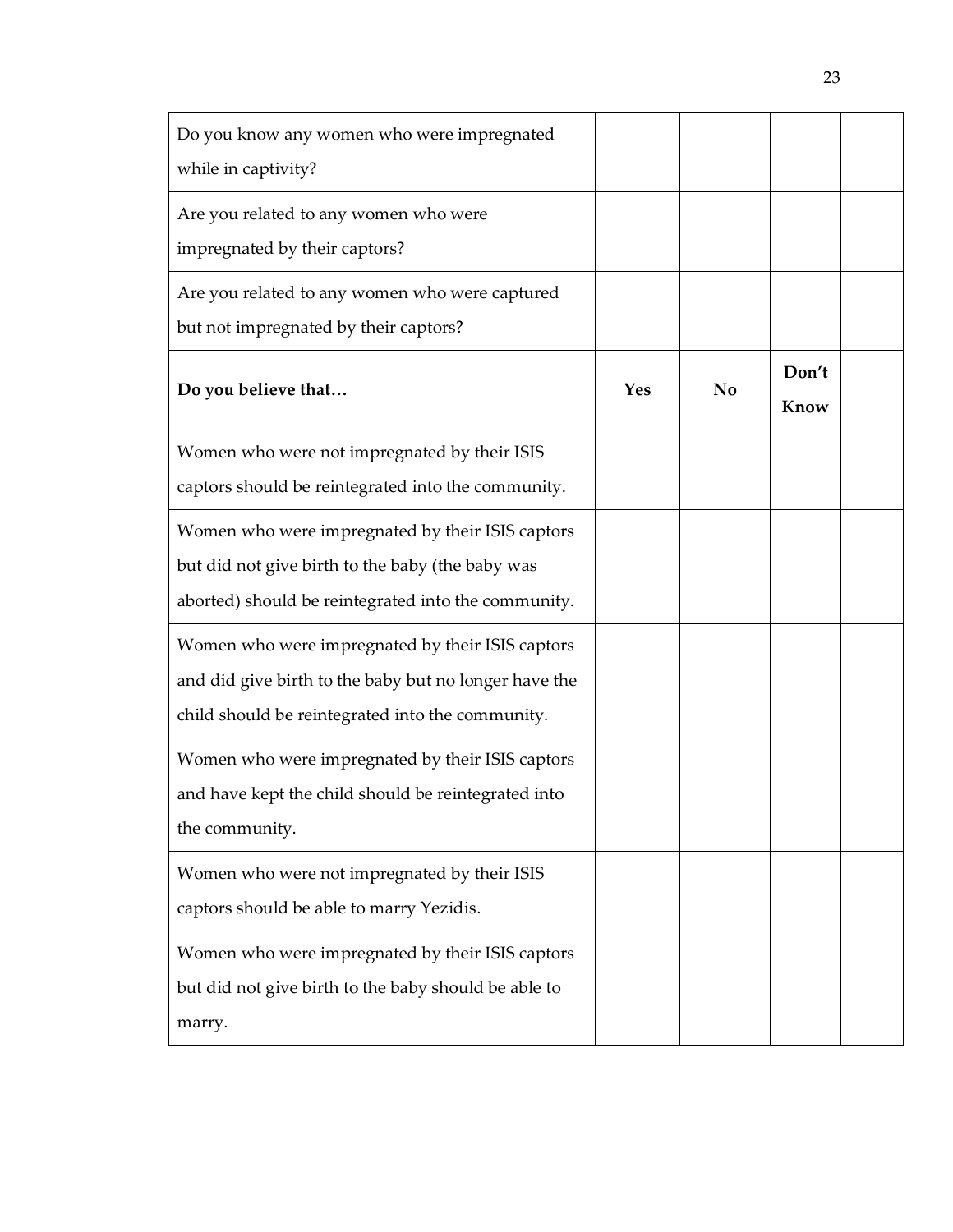| Women who were impregnated by their ISIS captors      |  |  |
|-------------------------------------------------------|--|--|
| and did give birth to the baby but no longer have the |  |  |
| child should be able to marry.                        |  |  |
| Women who were impregnated by their ISIS captors      |  |  |
| and remain with the child should be able to marry.    |  |  |
| Children born to Yezidi girls/women from ISIS         |  |  |
| fathers should be baptized into the Yezidi religion.  |  |  |
| If the mother marries, the child fathered by an ISIS  |  |  |
| captor should be adopted by her new husband.          |  |  |
| The Yezidi mother of a child fathered by an ISIS      |  |  |
| member should be allowed to live with her child in    |  |  |
| Iraq in a non-Yezidi community                        |  |  |
| The child of an ISIS father and a Yezidi mother       |  |  |
| should be allowed to stay with its mother in Iraq     |  |  |
| The Yezidi community has a responsibility to protect  |  |  |
| the children from Yezidi girls/women with ISIS        |  |  |
| members in their own Yezidi communities               |  |  |
| The Yezidi community has some responsibility to       |  |  |
| assure that the children from Yezidi mothers and ISIS |  |  |
| fathers are protected                                 |  |  |
| There should be facilities in your community that     |  |  |
| protect these women and children.                     |  |  |

# <span id="page-30-0"></span>**Data Analysis Methods:**

All "yes" answers in the attitudinal portion of the survey indicated an attitude of acceptance and all "no" answers indicated an attitude of nonacceptance. The response,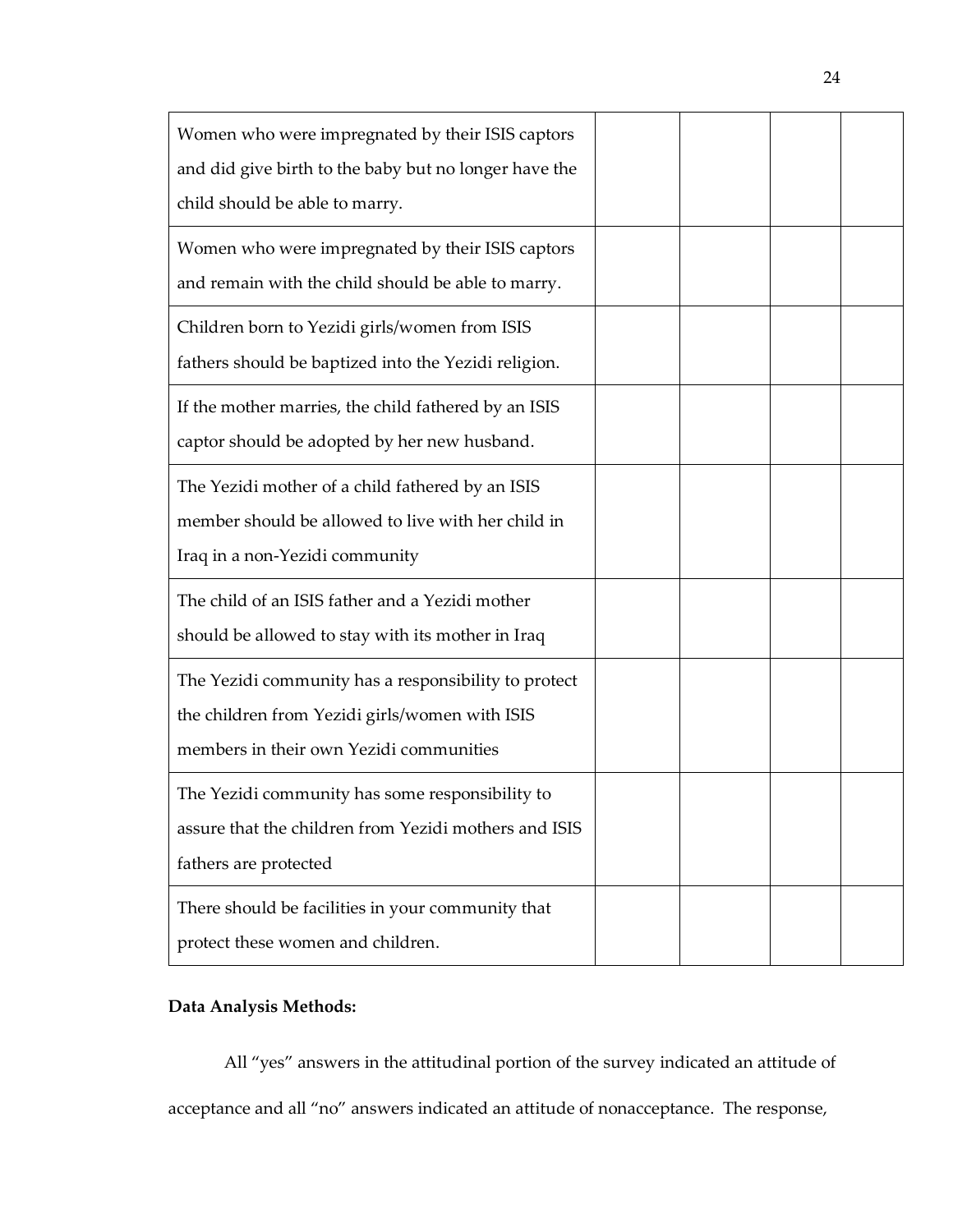"don't know" was considered a neutral response that neither leaned toward or against acceptance. Descriptive (univariate) statistics were analyzed on each question. Responses on questions with the greatest variability in response (questions 8,12-14,17,18) were analyzed using Chi-square tests (and Fischer's exact for small sample size) for independent association of categorical variables both demographic (gender, marital status, caste, number of male children, number of female children, and age) and relationship (questions 1-4) with each outcome. Then, a T-test and ANOVA analyses were used for in-depth association of continuous variables with each outcome. p<0.05 was the significance level for each test. The purpose of this method was to determine if basic demographic information or family "closeness" with the issue of returning women and their children from ISIS explained any of the variance in attitudes toward the women and their children.

## **CHAPTER 4: RESULTS**

<span id="page-31-0"></span>Yezidis from the area around Sinjar Mountain in Nineva Province, Northern Iraq who were displaced by the ISIS genocide to unfinished houses in a Christian village in Semel District of Dohuk Province of the Kurdistan Region were surveyed in late July 2018 regarding women and their children sired by ISIS members, after returning from ISIS captivity. The village is unique in that it had 5,000 Christian inhabitants before the genocide, and 7,000 Yezidis settled into unfinished houses there during and after the genocide. Roughly two-thirds returned to Mount Sinjar area in October 2017.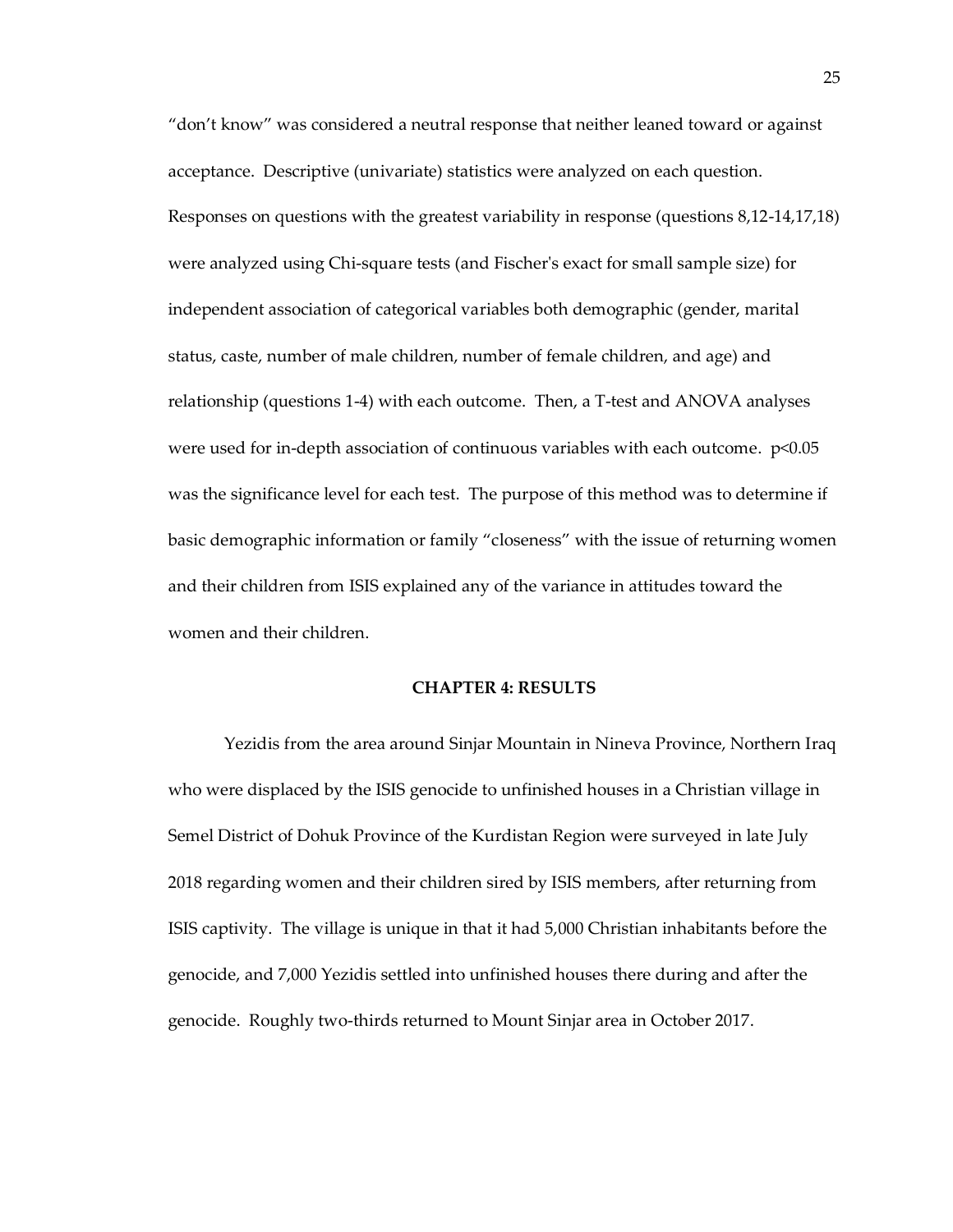Of the one-third (2,400 people) who remained in the Christian village, a convenience sample of 100 heads of household were surveyed. Demographic questions (age, marital status, number of male/female children, and caste were asked along with four questions about relation to or knowledge of girls returning from ISIS, and fifteen attitudinal questions. The latter two sections had three response options: Yes, No, and Don't Know. The surveyor was a male Yezidi college student who is well respected in the community. The survey was administered orally in the Sinjari dialect of Kurmanji Kurdish. Data were then entered into an Excel spreadsheet for analysis and double checked for data entry errors. The full results are shown below:

| Gender                                                                     | Male    | 86       | Female         | 14       |
|----------------------------------------------------------------------------|---------|----------|----------------|----------|
| <b>Marital Status</b>                                                      | Married | 91       | Single         | 9        |
| Caste                                                                      | Faqier  | Mereed   | Peer           | Sheik    |
|                                                                            | 74      | 22       | $\overline{4}$ | $\Omega$ |
| How many children do you have? (male,<br>female)                           | Range   | $2 - 15$ | Mean           | 6.6      |
| Age                                                                        | Range   | 20-79    | Mean           | 40.2     |
| <b>Statement</b>                                                           | Yes     | No       | Don't<br>Know  |          |
| Q1. Do you know any women who were<br>forcibly married while in captivity? | 33      | 67       | $\theta$       |          |
| Q2. Do you know any women who were<br>impregnated while in captivity?      | 30      | 70       | $\Omega$       |          |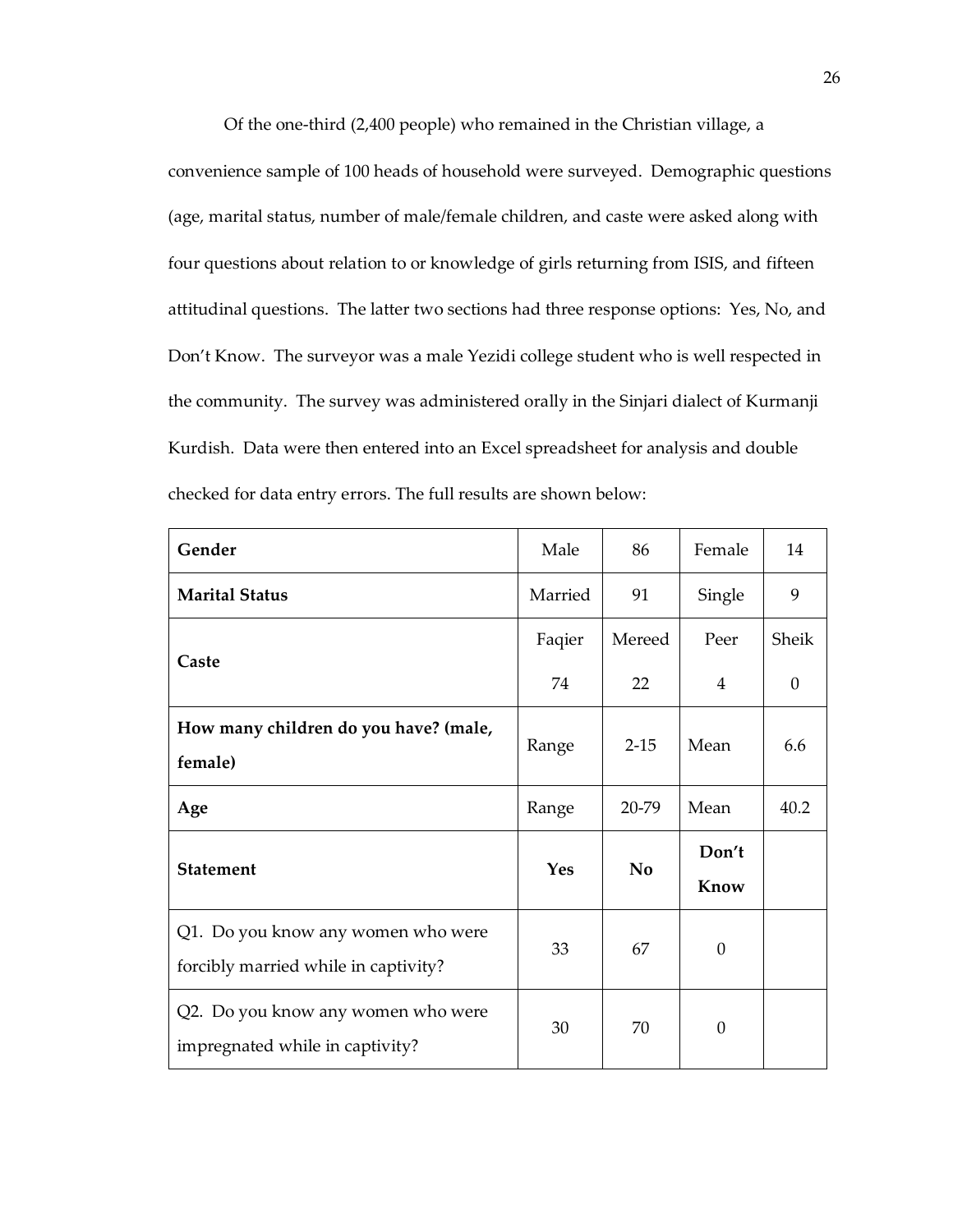| Q3. Are you related to any women who<br>were impregnated by their captors?                                                                                           | 29  | 71       | $\theta$       |  |
|----------------------------------------------------------------------------------------------------------------------------------------------------------------------|-----|----------|----------------|--|
| Q4. Are you related to any women who<br>were captured but not impregnated by<br>their captors?                                                                       | 12  | 88       | $\theta$       |  |
| Do you believe that                                                                                                                                                  | Yes | No       | Don't<br>Know  |  |
| Q5. Women who were not impregnated by<br>their ISIS captors should be reintegrated<br>into the community.                                                            | 100 | $\Omega$ | $\theta$       |  |
| Q6. Women who were impregnated by<br>their ISIS captors but did not give birth to<br>the baby (the baby was aborted) should be<br>reintegrated into the community.   | 100 | $\Omega$ | $\theta$       |  |
| Q7. Women who were impregnated by<br>their ISIS captors and did give birth to the<br>baby but no longer have the child should be<br>reintegrated into the community. | 98  | 1        | 1              |  |
| Q8. Women who were impregnated by<br>their ISIS captors and have kept the child<br>should be reintegrated into the community.                                        | 56  | 36       | 8              |  |
| Q9. Women who were not impregnated by<br>their ISIS captors should be able to marry<br>Yezidis.                                                                      | 98  | $\theta$ | $\overline{2}$ |  |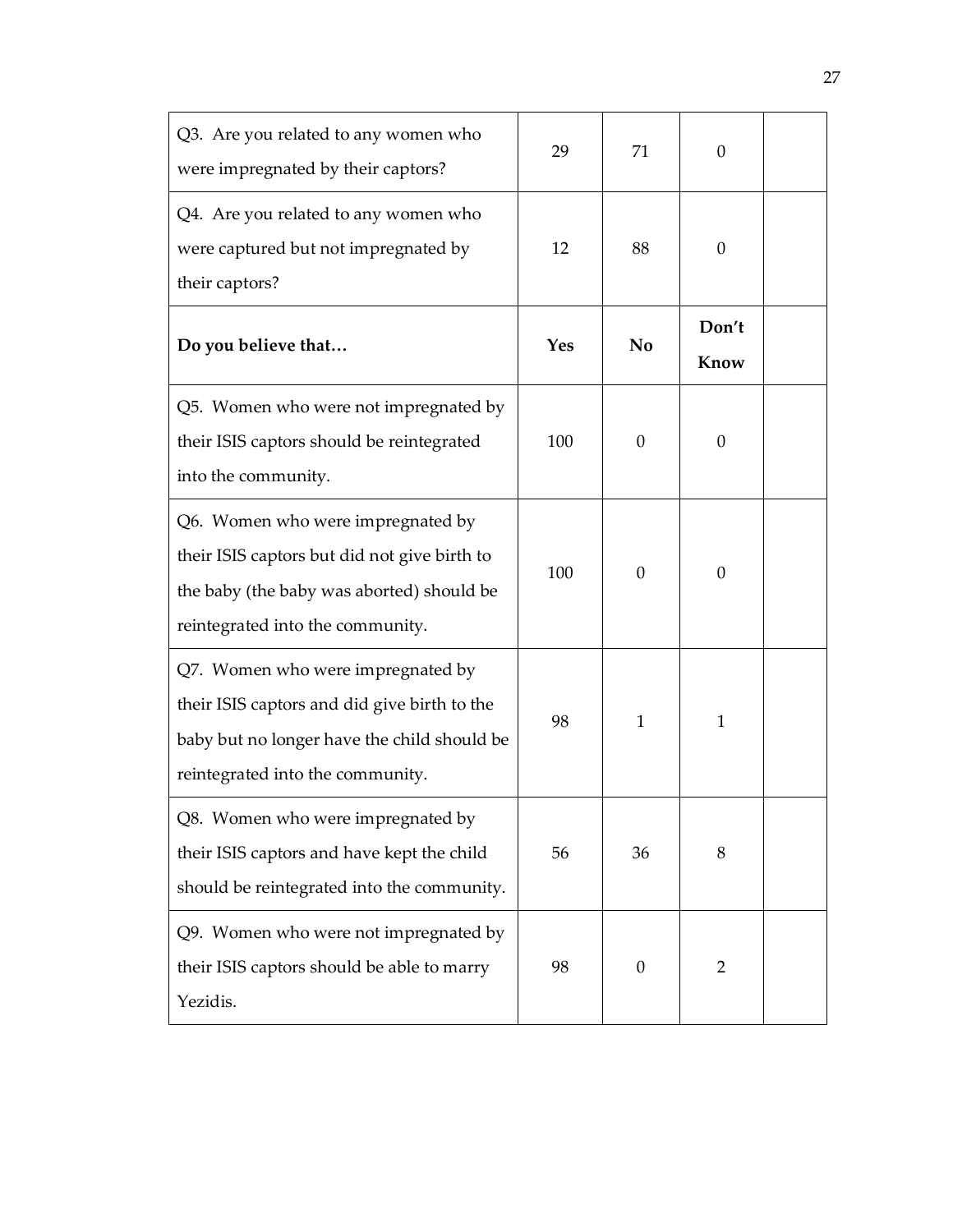| Q10. Women who were impregnated by<br>their ISIS captors but did not give birth to<br>the baby should be able to marry.                             | 98 | $\theta$     | 2              |  |
|-----------------------------------------------------------------------------------------------------------------------------------------------------|----|--------------|----------------|--|
| Q11. Women who were impregnated by<br>their ISIS captors and did give birth to the<br>baby but no longer have the child should be<br>able to marry. | 97 | 1            | $\overline{2}$ |  |
| Q12. Women who were impregnated by<br>their ISIS captors and remain with the child<br>should be able to marry.                                      | 54 | 34           | 12             |  |
| Q13. Children born to Yezidi girls/women<br>from ISIS fathers should be baptized into<br>the Yezidi religion.                                       | 30 | 37           | 33             |  |
| Q14. If the mother marries, the child<br>fathered by an ISIS captor should be<br>adopted by her new husband.                                        | 30 | 60           | 10             |  |
| Q15. The Yezidi mother of a child fathered<br>by an ISIS member should be allowed to<br>live with her child in Iraq in a non-Yezidi<br>community.   | 97 | $\mathbf{1}$ | 2              |  |
| Q16. The child of an ISIS father and a<br>Yezidi mother should be allowed to stay<br>with its mother in Iraq.                                       | 99 | $\theta$     | 1              |  |
| Q17. The Yezidi community has a<br>responsibility to protect the children from                                                                      | 72 | 27           | 1              |  |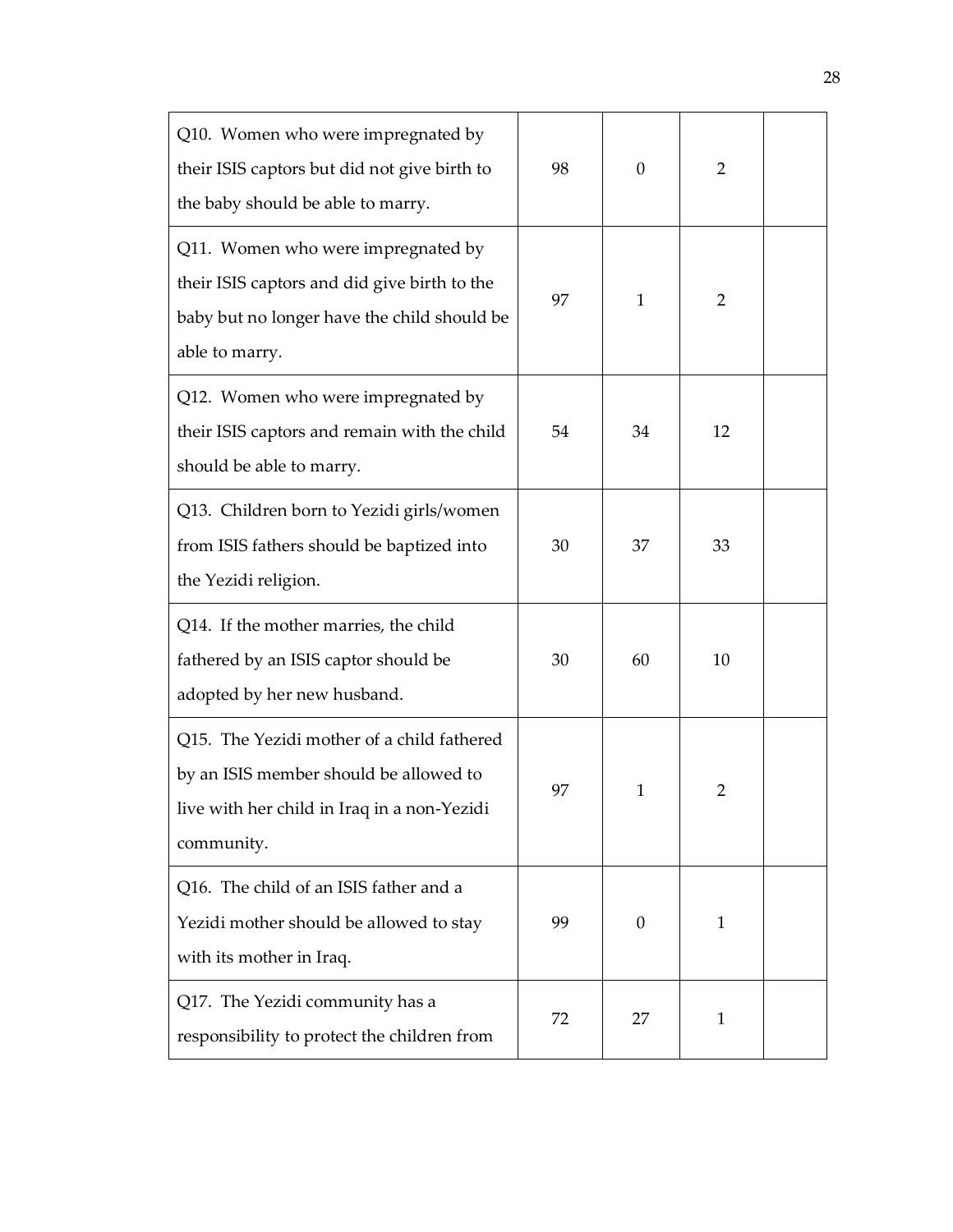| Yezidi girls/women with ISIS members in<br>their own Yezidi communities.                                                                   |    |    |   |  |
|--------------------------------------------------------------------------------------------------------------------------------------------|----|----|---|--|
| Q18. The Yezidi community has some<br>responsibility to assure that the children<br>from Yezidi mothers and ISIS fathers are<br>protected. | 70 | 26 | 4 |  |
| Q19. There should be facilities in your<br>community that protect these women and<br>children.                                             | 95 | 4  | 1 |  |

Of the 100 heads of households, 86 were male and 14 were female. All survey participants completed the questionnaire in its entirety. Of the participants, 91 were married and nine were single. Seventy-four participants self-identified their social caste as Faqier, 22 as Mereed, and 4 as Peer. No survey participants identified themselves within the Sheik class. All participants had a number of children ranging from two through 15 with the mean number of children being 6.6. The age range of the respondents was 20 to 79 years old with the mean age being 40.2 years old.

Sixty-seven percent of households interviewed responded that they did not know any women who were forcibly married while in captivity, while 33% reported that they did know women who were forcibly married while in captivity. Thirty of the 33 respondents who knew a woman that was forcibly married while in captivity also indicated that they knew a woman who was impregnated while in captivity. Seventy percent of the participants did not know any of the women who were impregnated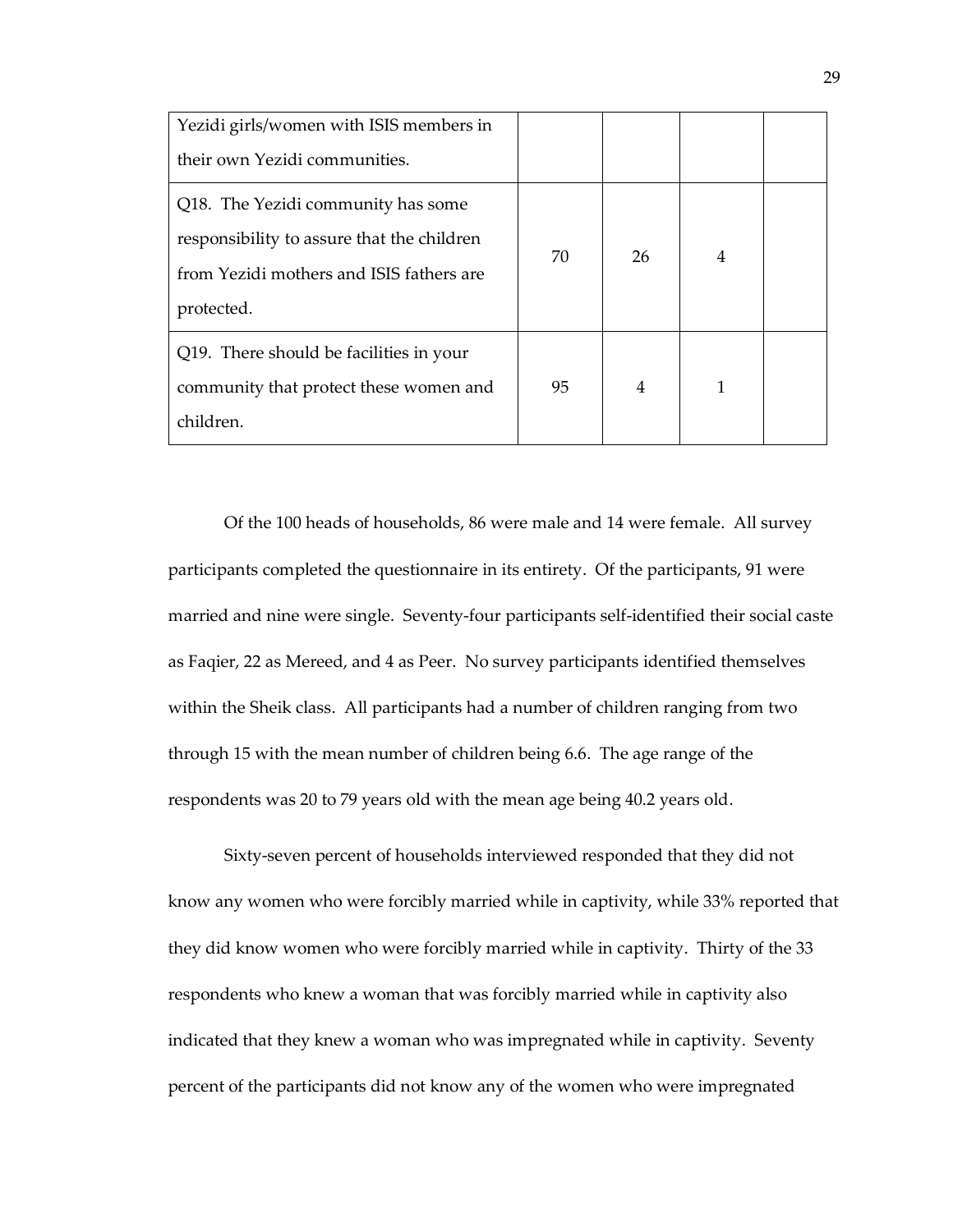while in captivity. Of the 30 respondents who knew of a woman impregnated while in captivity, 29 noted that they were related to a woman who was impregnated by their captor, while 71% of participants indicated that they had no relation to any women impregnated while in captivity. Eighty-eight percent of participants were not related to women who were captured but not impregnated, and 12% of respondents were related to woman who were captured but not impregnated.

All study participants were in full agreement that women who were not impregnated by their ISIS captures and those who were impregnated but aborted their baby should be reintegrated into the Yezidi community. Similarly, 98% believed that women who were impregnated and gave birth but no longer have the child should be reintegrated in the community, while 1% indicated that the woman should not be reintegrated and 1% answered "don't know." However, 36% believed that women who were impregnated in captivity and have kept the child should not be reintegrated into the Yezidi community. Eight percent were unsure and 56% did believe that such women should be reintegrated.

No participants believed that in both scenarios where women who were not impregnated by ISIS and those who were but did not give birth to the baby should be unable to marry, whereas 2% indicated that they were unsure. Only 1% of participants believed that women should be unable to remarry and 2% were unsure in scenarios where the woman that was impregnated by ISIS captors and gave birth to a baby but no longer have the child and 97% affirmed that in this scenario women should be able to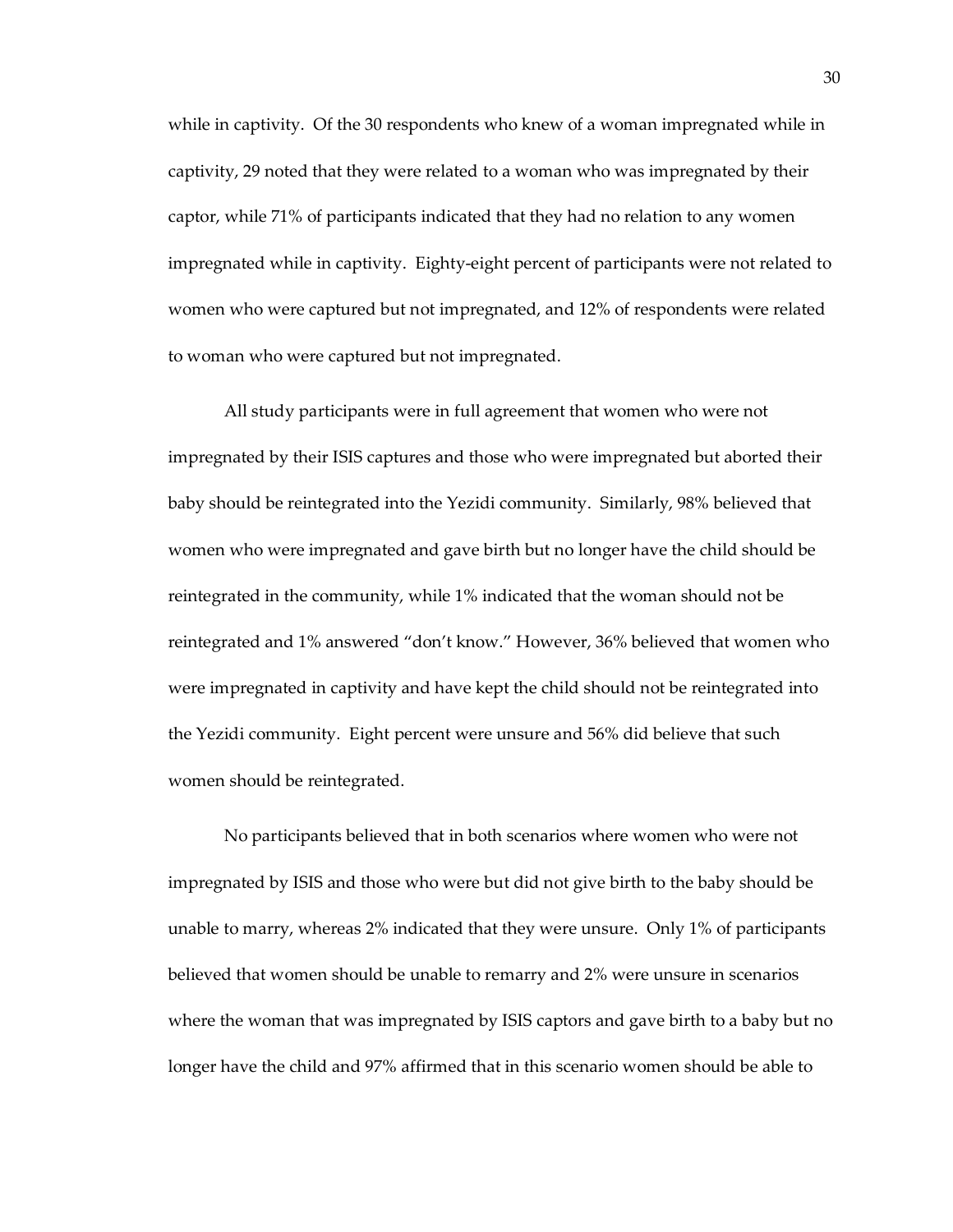marry. However, 34% thought women who were impregnated by their ISIS captors and still remain with the child should not be able to marry, while 12% were unsure and 54% affirmed that women in this scenario ought to be able to marry.

A slight majority of participants, 37%, did not believe that children born to Yezidi women from ISIS fathers should be baptized into the Yezidi religion, whereas 33% indicated that they were unsure and 30% did believe the children should be baptized into the Yezidi religion. A strong majority, 60%, indicated that children fathered by ISIS captors should not be adopted by a woman's new husband if she marries, while 10% indicated they were unsure and 30% believed that the child should be adopted. Nonetheless, 97% felt that the mother of a child fathered by an ISIS member should be allowed to live with her child in Iraq in a non-Yezidi community, while 1% were against the idea and 2% were unsure. Likewise, 99% believed that a child of an ISIS father and Yezidi mother ought to be able to say with his/her mother in Iraq—only 1% were unsure.

Seventy-two percent of the respondents indicated that the Yezidi community has a responsibility to protect children born from Yezidi women with ISIS members in their own Yezidi communities, while 27% were against the idea and 1% were unsure. Similarly, 70% believed that the Yezidi community had at least some responsibility to assure that these children were protected whereas 26% did not believe that to be true and 4% were unsure. Nonetheless, 95% of all participants believed that there should be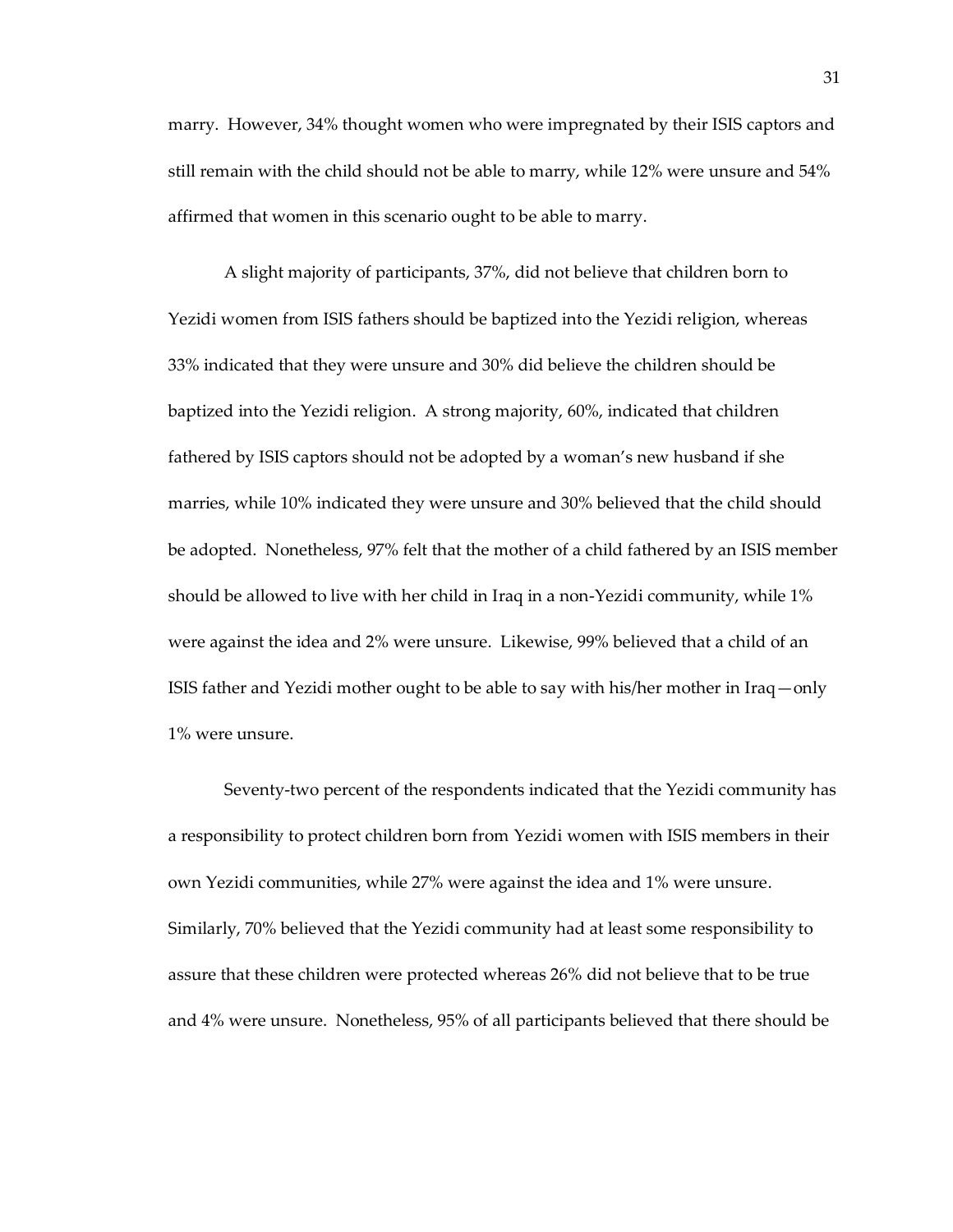facilities in their own community that protect these women and children, while 4% did not agree and 1% were unsure.

# **Statistical Tests**

The tables within this section, I-VI, show the outcomes of the Chi-square and Fisher's Exact Tests regarding the respondents' demographic information or relationship and how it relates to attitudes of acceptance for questions that had the greatest variability of acceptance. Table VII, displays the results of T-test and ANOVA results on how the respondent's own number of male or female children influenced their attitude of acceptance toward the women and children.

The following table displays the relationship between the respondent's age, relationship, gender, caste, or marital status and his/her likelihood to have an attitude of acceptance toward reintegrating women that kept their child.

| Variable              | Chi-Square p-value | Fisher's Exact Test p-value |
|-----------------------|--------------------|-----------------------------|
| Age                   | 0.3535             | 0.6697                      |
| Relationship          | 0.2526             | 0.6717                      |
| Gender                | 2.1365             | 0.2050                      |
| Caste                 | 0.0362             | 1.0000                      |
| <b>Marital Status</b> | 0.0442             | 1.0000                      |

**Table I.** Reintegrating Women That Kept Child (Question 8)

Note: 8% of the data were missing as "don't know" responses were excluded from the analysis. Significance was set at the p<0.05 level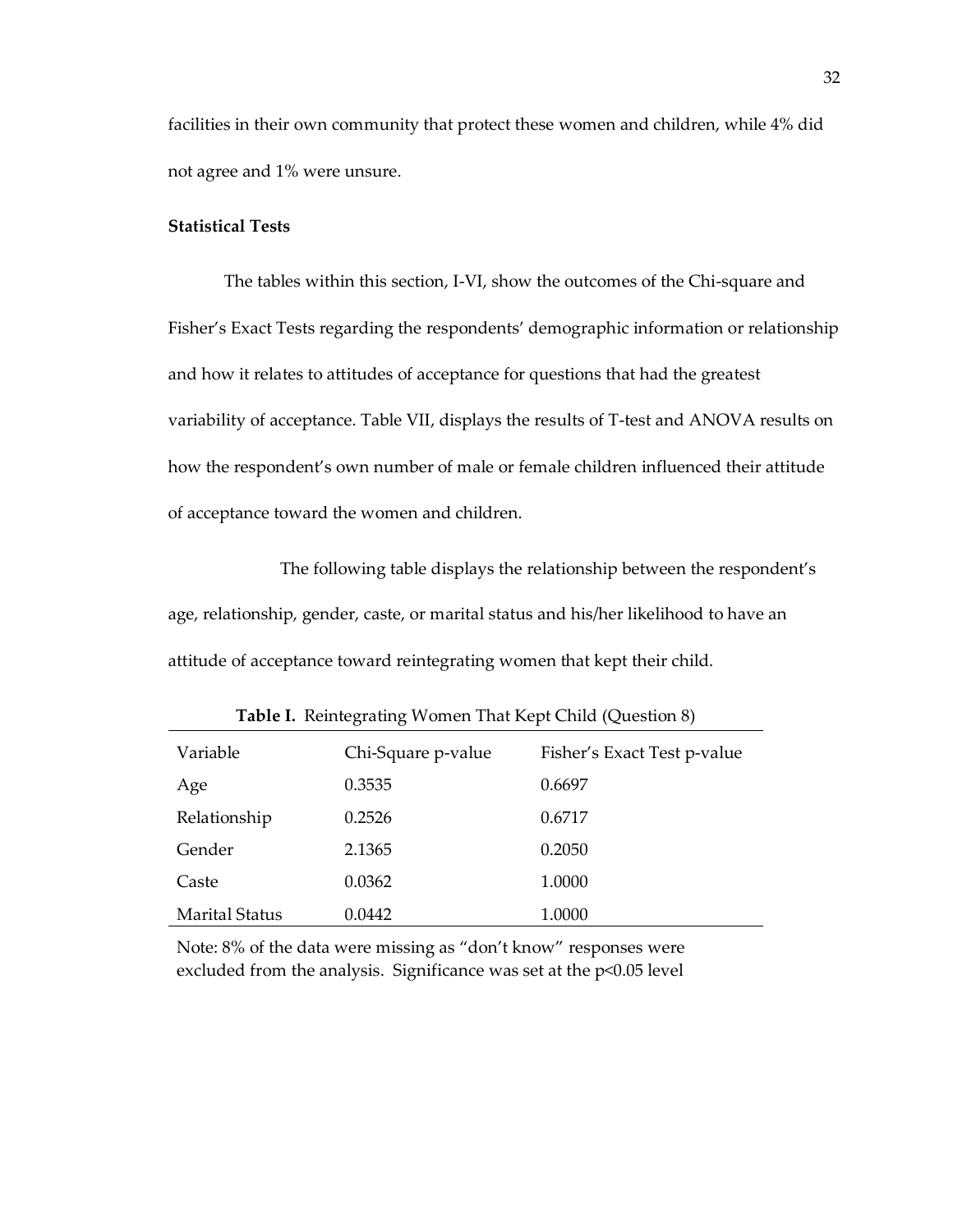There was no statistically significant relationship between the respondent's age, relationship, gender, caste, or marital status and his/her likelihood to have an attitude of acceptance toward reintegrating women that kept their child.

The following tables shows the relationship between the respondent's age, relationship, gender, caste, or marital status and his/her likelihood to have an attitude of acceptance toward women being allowed to remarry that kept their child.

| Table II. Women Marrying (Question 12) |                    |                             |  |
|----------------------------------------|--------------------|-----------------------------|--|
| Variable                               | Chi-Square p-value | Fisher's Exact Test p-value |  |
| Age                                    | 1.5546             | 0.2737                      |  |
| Relationship                           | 0.2588             | 0.6644                      |  |
| Gender                                 | 0.0274             | 0.2566                      |  |
| Caste                                  | 1.5977             | 0.3120                      |  |
| <b>Marital Status</b>                  | 1.3109             | 0.1984                      |  |

Note: 12% of the data were missing as "don't know" responses were excluded from the analysis. Significance was set at the p<0.05 level

There was no statistically significant relationship between the respondent's age, relationship, gender, caste, or marital status and his/her likelihood to have an attitude of acceptance toward women being allowed to remarry that kept their child.

The following table explains the statistical relationship between the respondent's age, relationship, gender, caste, or marital status and his/her likelihood agree that children born of ISIS captors should be baptized into the Yezidi religion.

**Table III.** Baptizing the Children (Question 13)

Variable Chi-Square p-value Fisher's Exact Test p-value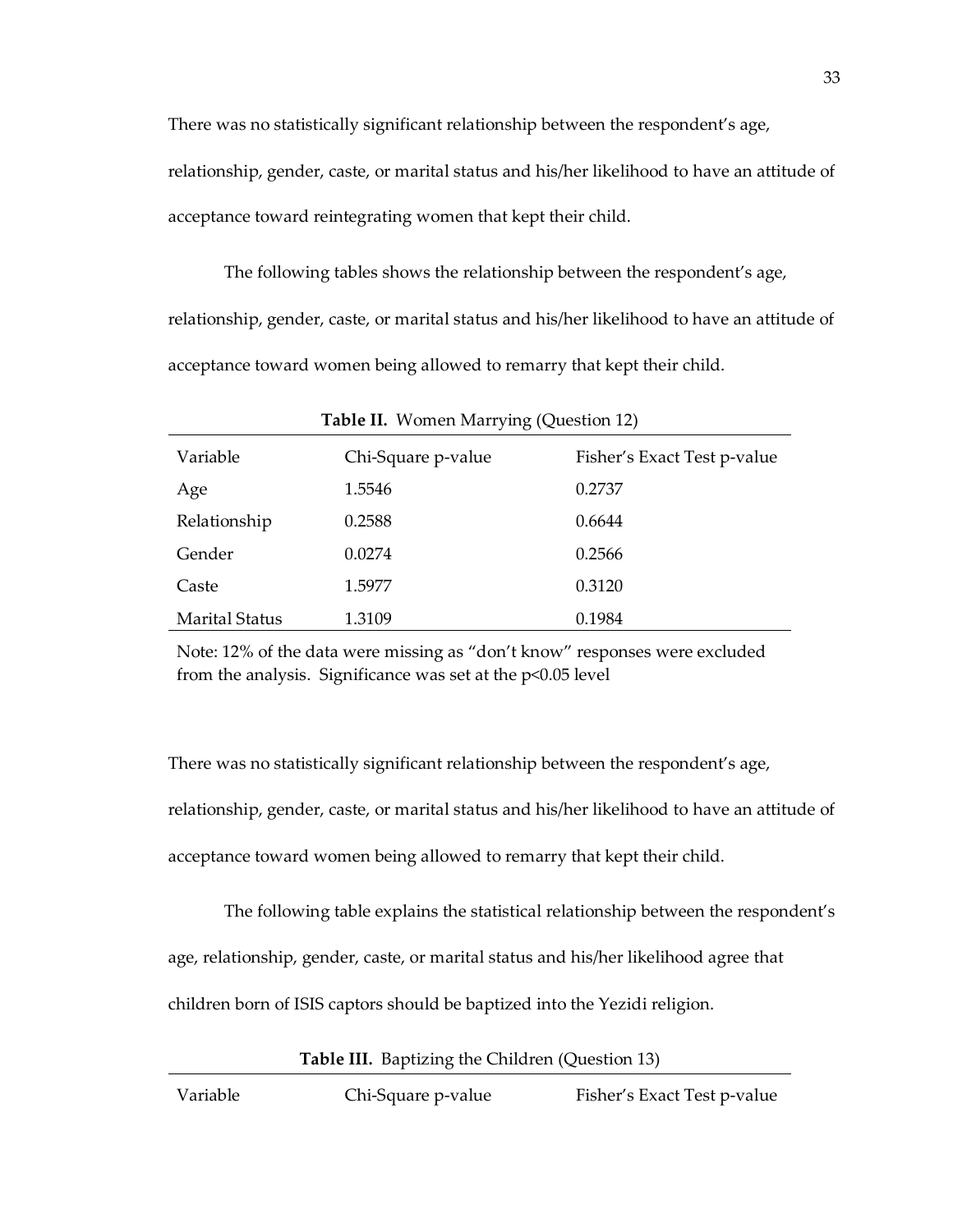| Age                   | 1.7160 | 0.0141 |
|-----------------------|--------|--------|
| Relationship          | 0.6979 | 0.7208 |
| Gender                | 1.2390 | 0.5874 |
| Caste                 | 2.8765 | 0.2566 |
| <b>Marital Status</b> | 0.0729 | 1.0000 |

Note: "don't knows" were included in this analysis. Significance was set at the p<0.05 level

There was no statistically significant relationship between the respondent's age, relationship, gender, caste, or marital status and his/her likelihood agree that children born of ISIS captors should be baptized into the Yezidi religion.

The following tables displays the relationship between the respondent's age, relationship, gender, caste, or marital status and his/her likelihood to agree that children born of ISIS captors ought to be adopted by the Yezidi husband of their mother.

|                       | $\cdot$            |                             |
|-----------------------|--------------------|-----------------------------|
| Variable              | Chi-Square p-value | Fisher's Exact Test p-value |
| Age                   | 1.8080             | 0.2624                      |
| Relationship          | 0.2009             | 0.6620                      |
| Gender                | 1.0573             | 0.1539                      |
| Caste                 | 0.0334             | 1.0000                      |
| <b>Marital Status</b> | 0.0000             | 1.0000                      |

**Table IV.** Yezidi Husband Adopting Child (Question 14)

Note: 10% of the data were missing as "don't know" responses were excluded from the analysis. Significance was set at the p<0.05 level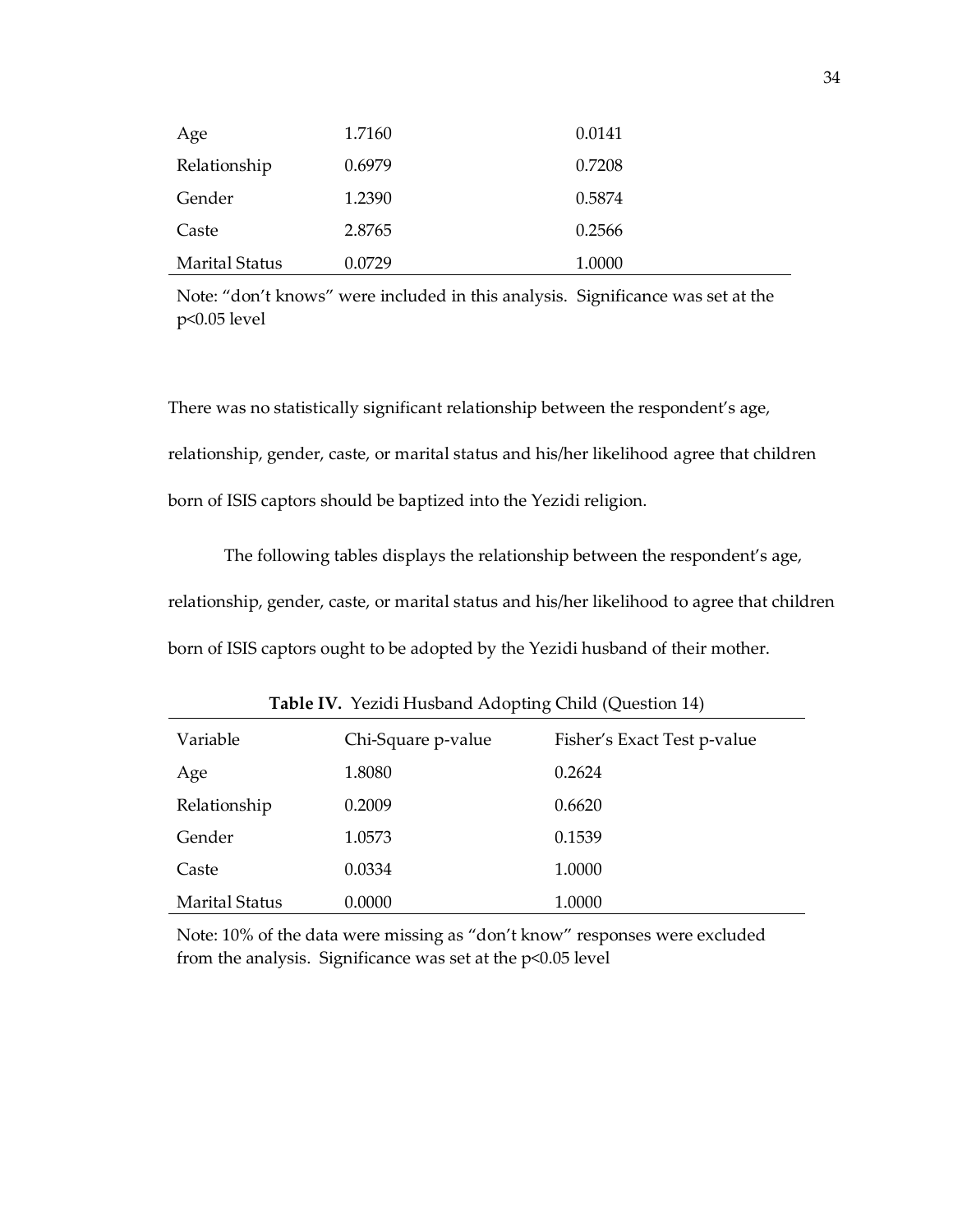There was no statistically significant relationship between the respondent's age, relationship, gender, caste, or marital status and his/her likelihood to agree that children born of ISIS captors ought to be adopted by the Yezidi husband of their mother.

The following table shows the relationship between the respondent's age, relationship, gender, caste, or marital status and his/her likelihood to believe that the Yezidis should protect the children sired by ISIS captors within their own communities.

| Table V. Protect Children in Yezidi Community (Question 17) |                    |                             |  |  |
|-------------------------------------------------------------|--------------------|-----------------------------|--|--|
| Variable                                                    | Chi-Square p-value | Fisher's Exact Test p-value |  |  |
| Age                                                         | 0.5455             | 0.5045                      |  |  |
| Relationship                                                | 0.1086             | 0.8222                      |  |  |
| Gender                                                      | 0.9445             | 0.3335                      |  |  |
| Caste                                                       | 0.3130             | 0.7980                      |  |  |
| <b>Marital Status</b>                                       | 0.9576             | 0.4406                      |  |  |

Note: 1% of the data were missing as "don't know" responses were excluded from the analysis. Significance was set at the p<0.05 level

There was no statistically significant relationship between the respondent's age, relationship, gender, caste, or marital status and his/her likelihood to believe that the Yezidis should protect the children sired by ISIS captors within their own communities.

The following table shows the relationship between the respondent's age, relationship, gender, caste, or marital status and his/her likelihood to agree that the Yezidi community has a responsibility to protect children born from ISIS captors.

**Table VI.** Responsibility to Protect Children (Question 18)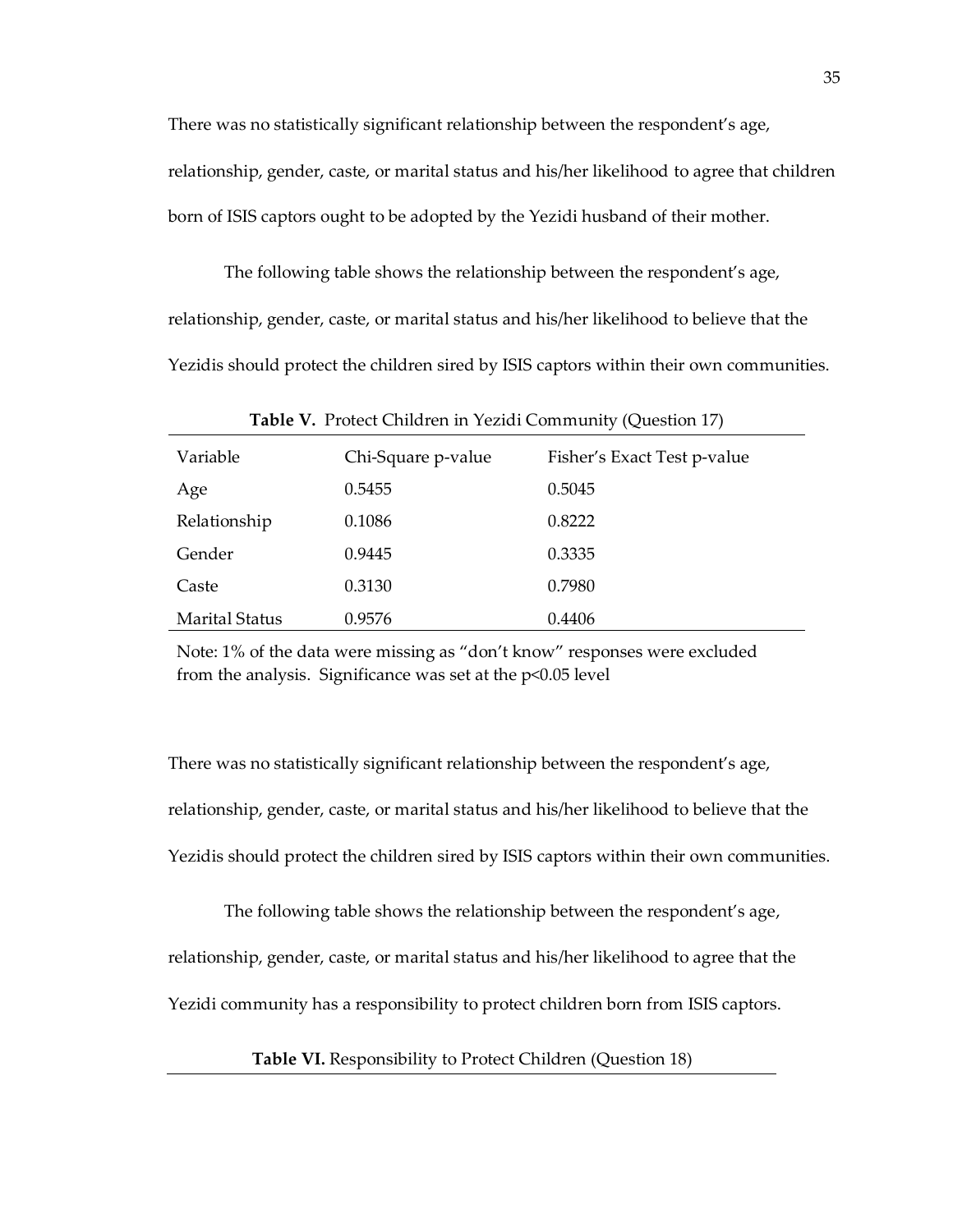| Variable              | Chi-Square p-<br>value | Fisher's Exact Test p-<br>value |
|-----------------------|------------------------|---------------------------------|
| Age                   | 1.2773                 | 0.3582                          |
| Relationship          | 0.9222                 | 0.3650                          |
| Gender                | 1.4769                 | 0.2970                          |
| Caste                 | 0.2898                 | 0.7966                          |
| <b>Marital Status</b> | 0.0192                 | 1.0000                          |

Note: 4% of the data were missing as "don't know" responses were excluded from the analysis. Significance was set at the p<0.05 level

There was no statistically significant relationship between the respondent's age, relationship, gender, caste, or marital status and his/her likelihood to agree that the Yezidi community has a responsibility to protect children born from ISIS captors.

The following table shows the relationship between the respondent's number of male and female children and his/her likelihood to agree that the Yezidi community has a responsibility to protect children born from ISIS captors.

|                                             | Yes    |        | No.    |        |         |
|---------------------------------------------|--------|--------|--------|--------|---------|
| Reintegrating Women That<br>Kept Child (Q8) | Mean   | StdDev | Mean   | StdDev | P-Value |
| Female Children                             | 3.1607 | 2.1301 | 3.3611 | 1.9443 | 0.6499  |
| Male Children                               | 3.2143 | 1.7655 | 3.3611 | 2.0860 | 0.7179  |
| Women Marrying (Q12)                        | Mean   | StdDev | Mean   | StdDev | P-Value |
| Female Children                             | 3.0741 | 2.0174 | 3.5294 | 1.8787 | 0.2929  |
| Male Children                               | 3.0370 | 1.6819 | 3.6471 | 2.0283 | 0.1300  |
| Baptizing the Children (Q13)                | Mean   | StdDev | Mean   | StdDev | P-Value |
| Female Children                             | 2.9000 | 2.1869 | 3.4864 | 2.0766 | 0.4903  |
| Male Children                               | 3.0667 | 1.7406 | 3.0667 | 1.8864 | 0.2920  |

**Table VII.** Male/Female T-Test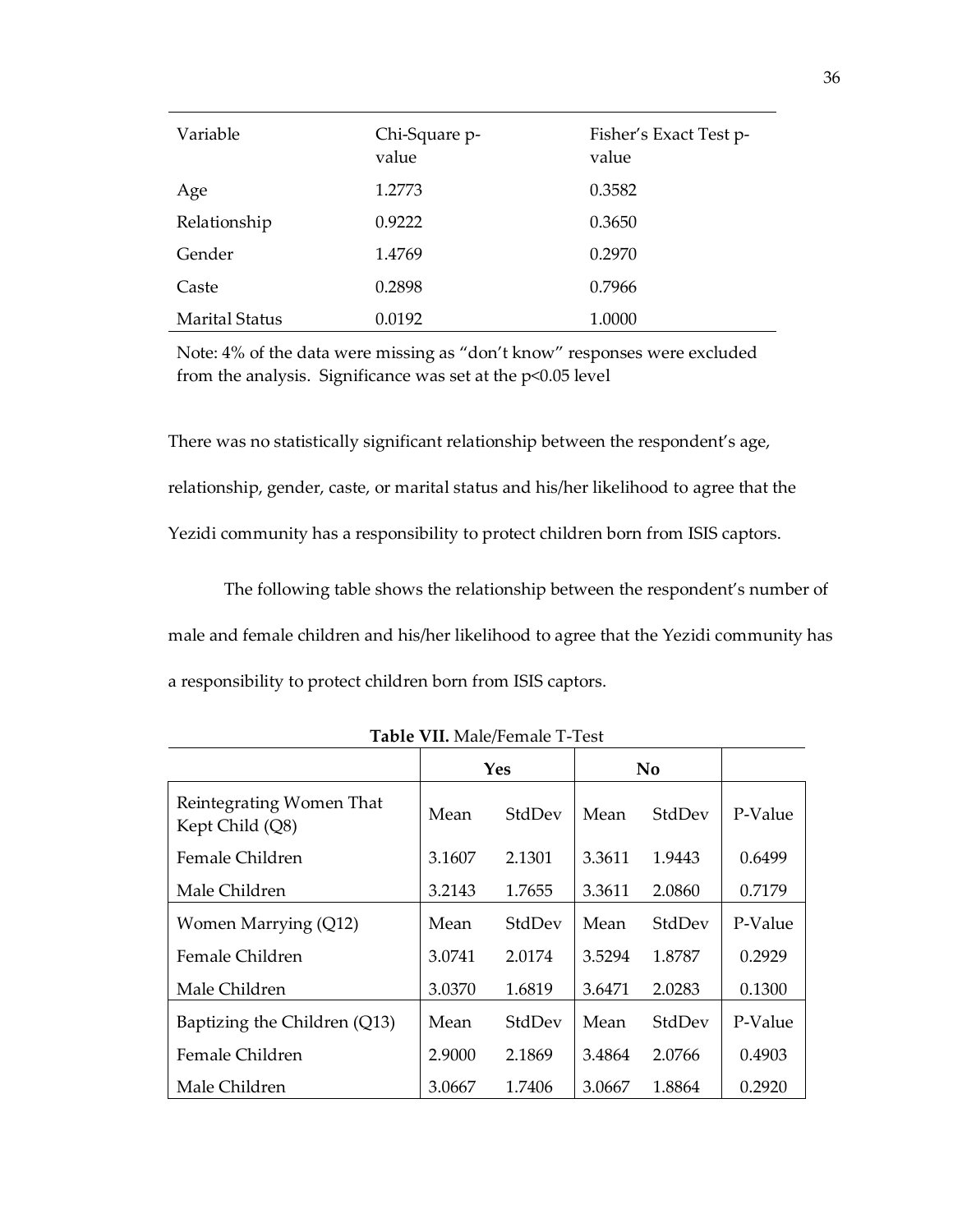| Yezidi Husband Adopting<br>Child (Question 14)        | Mean   | StdDev | Mean   | StdDev | P-Value |
|-------------------------------------------------------|--------|--------|--------|--------|---------|
| Female Children                                       | 3.4000 | 2.3282 | 3.2833 | 1.8964 | 0.7996  |
| Male Children                                         | 3.3000 | 1.7840 | 3.2500 | 1.9798 | 0.9074  |
| Protect Children in Yezidi<br>Community (Question 17) | Mean   | StdDev | Mean   | StdDev | P-Value |
| Female Children                                       | 3.2222 | 2.0364 | 3.3333 | 1.9415 | 0.8071  |
| Male Children                                         | 3.2083 | 1.8685 | 3.5556 | 1.9282 | 0.4163  |
| Protect Children in Yezidi<br>Community (Question 18) | Mean   | StdDev | Mean   | StdDev | P-Value |
| Female Children                                       | 3.2143 | 2.0493 | 3.0000 | 1.6733 | 0.6345  |
| Male Children                                         | 3.2571 | 1.8703 | 3.3846 | 1.9407 | 0.7696  |

Note: "don't know" responses were excluded from the analysis. Significance was set at the p<0.05 level

There was no statistically significant relationship between the respondent's number of male and female children and his/her likelihood to agree that the Yezidi community has a responsibility to protect children born from ISIS captors.

# **CHAPTER 5: DISCUSSION**

<span id="page-43-0"></span>Initially, the hope was that by surveying head of households, access would be made available to more women being involved in the survey process as it was not possible to ask to survey women alone. Nonetheless, the vast majority of participants who responded to the survey were men. Nonetheless, the community that was surveyed was more eager to answer the questions than first anticipated as every participant that was surveyed was willing to complete the questionnaire in full. It was expected that respondents would be married and approximately middle-aged with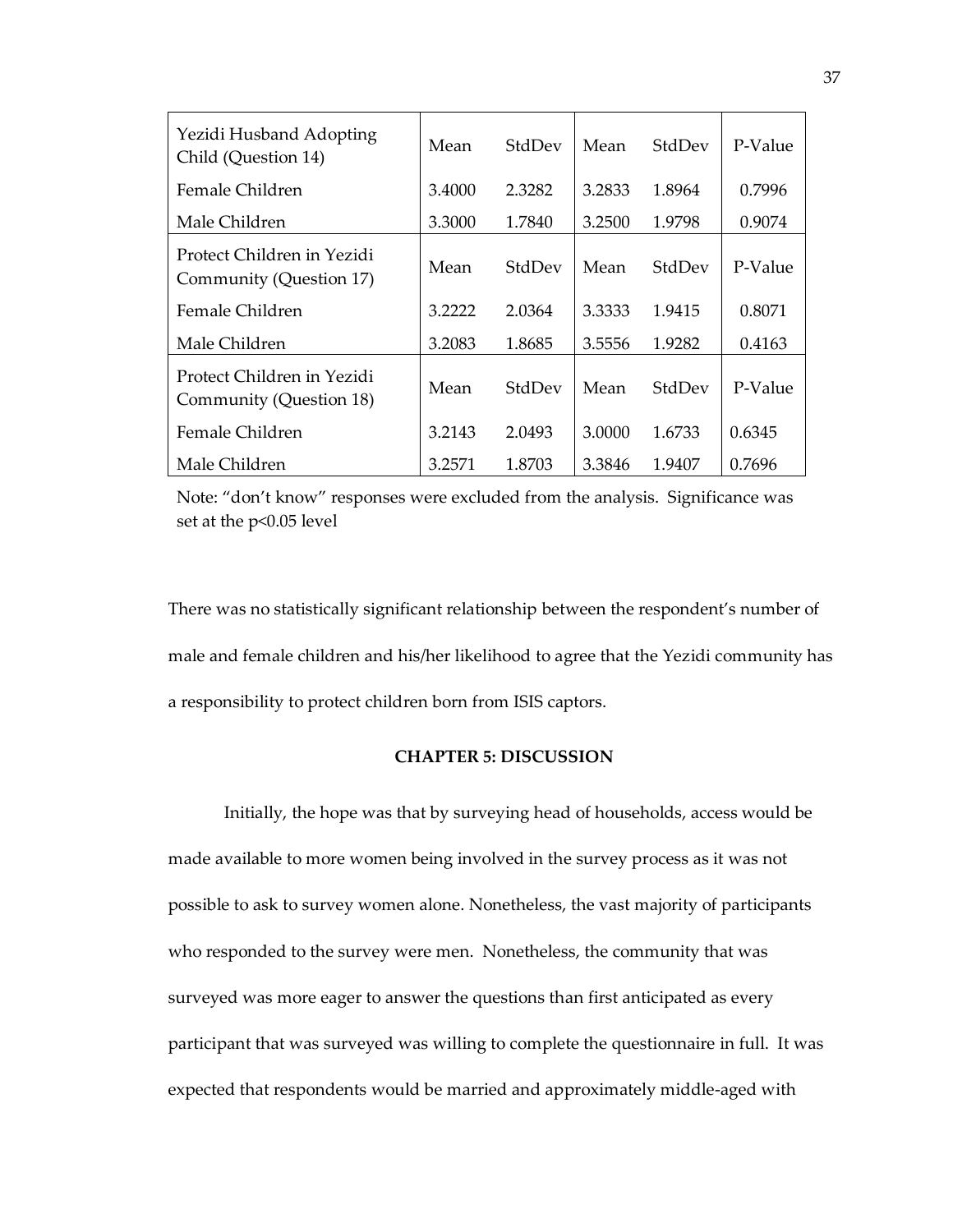children, as the survey focused primarily on individuals that were classified as head of households.

The Faqier caste translates literally to "poor" which is the majority population (caste) within Yezidi society and were the primary respondents of the survey. There were some respondents from other groups within the Mereed caste and a few Peer participants as well. There were no respondents from the Sheikh caste. It was unlikely to capture the opinion of an individual from the Sheik caste due to the limited number of those with the highest status of "Sheik" within Yezidi society.

It was not anticipated that the basic demographic information gathered from the participants would have no bearing on the attitudes of acceptance toward women, women with child, and the children. Surprisingly, the analysis of the data did not show any meaningful connection between any demographic information and a participant's attitudes of acceptance. Nonetheless, if more singles and women were surveyed there may have been data to support a greater correlation of variance among responses within those groups, but as discussed previously, the ability to gain access to those members of society was extremely limited. Additionally, it is worth noting that there was a marginally significant correlation between age group of respondents and the willingness to accept women who want to marry. It is possible, though not conclusive, that the younger participants from the study who were closer in age to those women returning from ISIS captivity, may more easily identify with the women and accept those who desire to marry and move forward with their lives within the Yezidi community.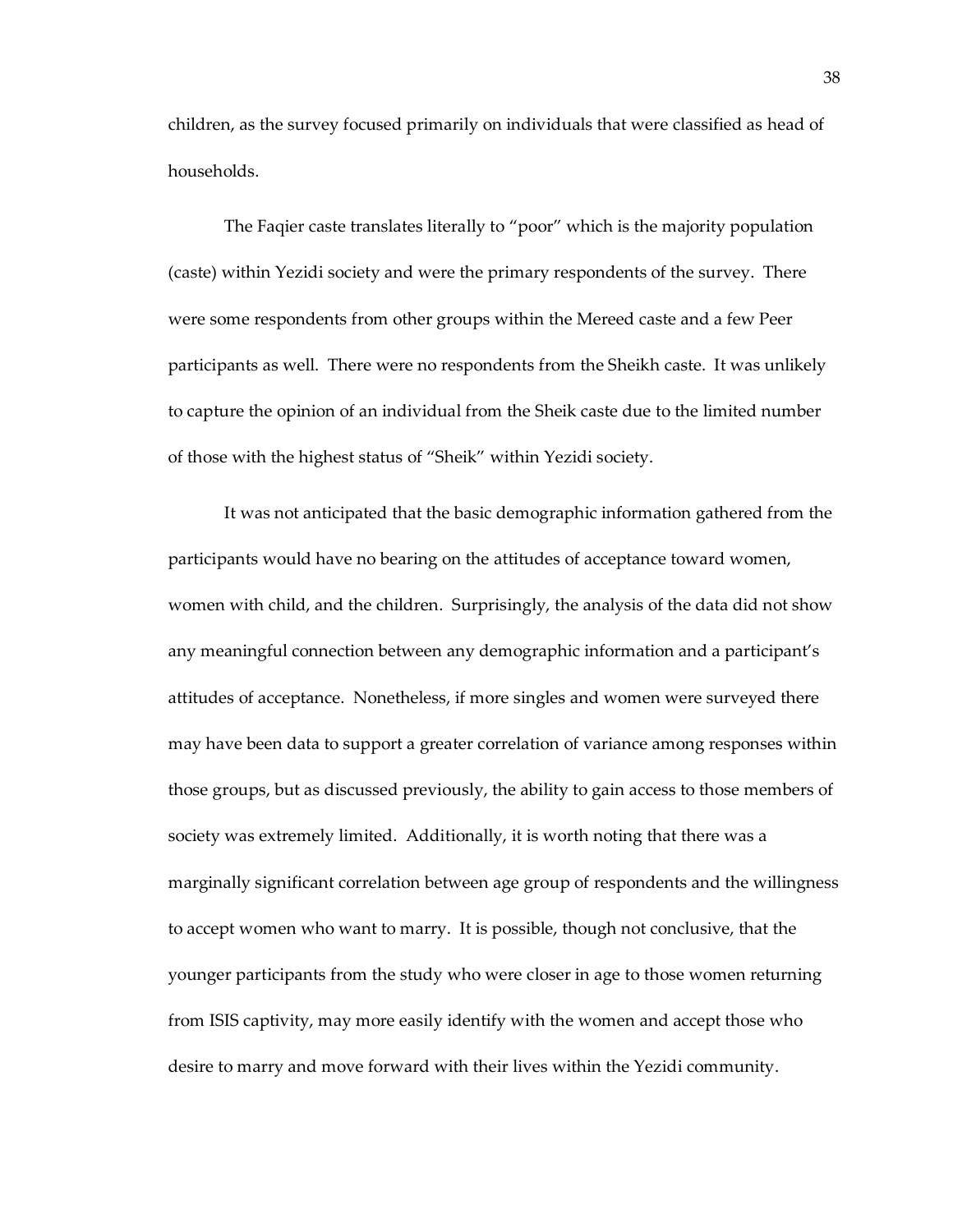Based on my own observations in the village studies, the Yezidi community is a small, tight-knit ethnic group that typically shares information freely from person to person quickly. For this reason, it was unexpected that only a third of the respondents indicated that they knew women who had been forcibly married and impregnated while in ISIS captivity. Almost all the participants who knew of these women were directly related to them. These findings may imply that the real stories of these women and their children are deliberately withheld from the community by their family members so as to not draw any unwanted attention to the matter.

It was unexpected that neither knowing a woman who was forcibly married and/or impregnated, nor being related to that woman had any significant influence on the attitude of acceptance toward the women, women with a child, or the child. These findings suggest that there was an undocumented variable (or variables) that was stronger than relational bonds or personal characteristics like age or number of children. It is possible, though unproven, that the missing variables were the deep rooted practices of the community's culture and religion. The population has been heavily influenced by their religion and their religious leaders' interpretation of their religion for generations. For generations this community has been largely untouched by outside influence and has been fully directed by their religious leaders, and though unproven, this study appears to indicate that cultural and religious convictions may be the true source of attitudinal unity within this community and this variable would be difficult to measure.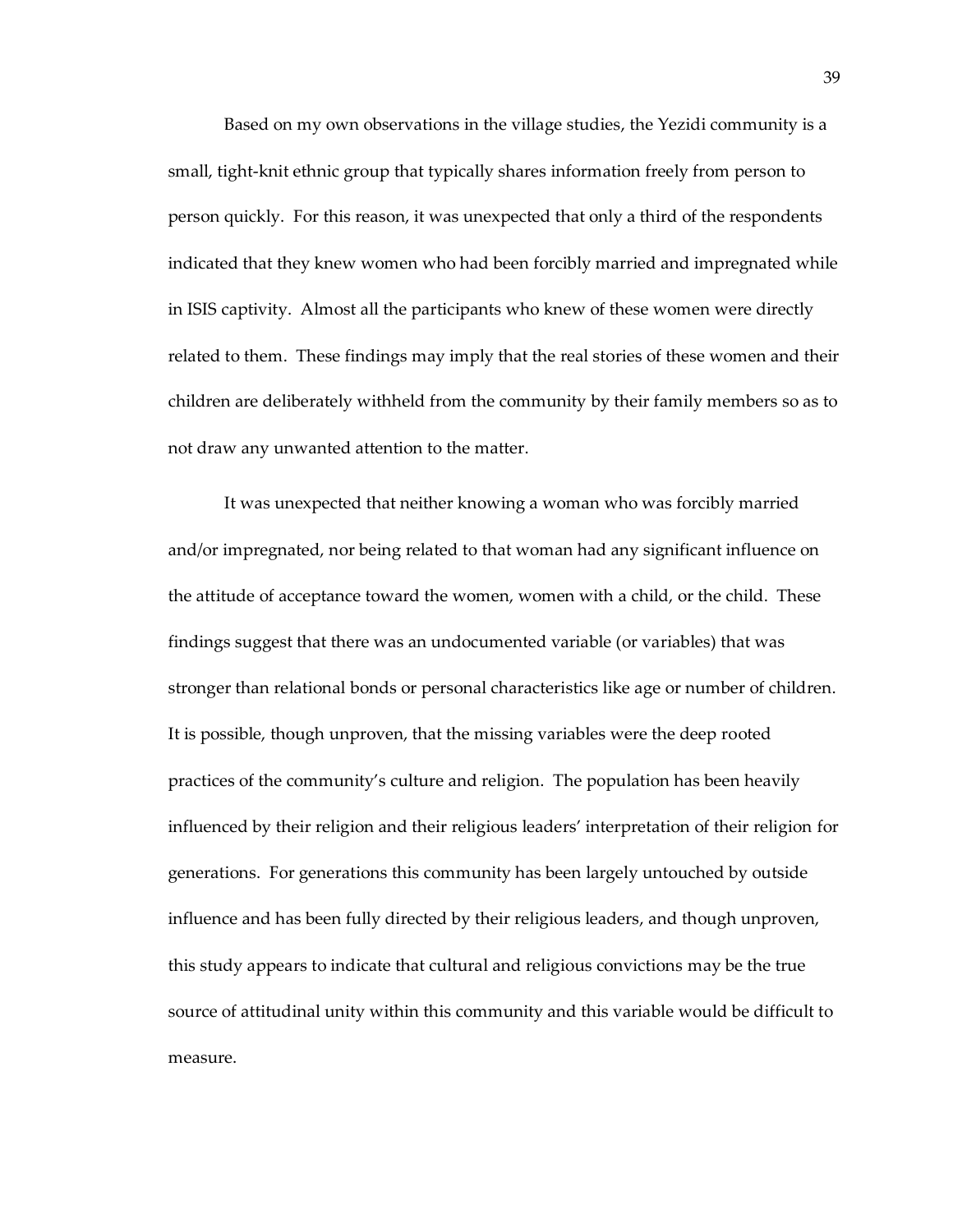Based on the case reports documented earlier, there was substantial anecdotal evidence that the community was knowingly rejecting the women who had been captured and forcibly married by ISIS. However, the results of this study unequivocally disproved that assumption, given the entire set of participants were in full agreement with the need to rally around and accept the women who had been captured by ISIS and returned without a child. Whether the woman was never impregnated, or she was impregnated but no longer had the child did not alter the almost complete support for these women. Clearly, the sympathy of the community lies with the women who were forcibly married and raped. Nonetheless, the assumption that there would be a lack of acceptance toward the child was proven to be true as this is consistent with what was found in the literature regarding RMA. It was when the participants were asked about women who returned with a child that was fathered by an ISIS captor that opinions began to be mixed. In fact, over a third of the study participants held an opinion toward non-acceptance of reintegrating the women in scenarios when the child of the ISIS father was still present with them. Thus, demonstrating there was hesitation toward accepting even the mother if she had returned to the community with an ISIS fathered child.

The pattern of acceptance toward the women but not the children sharpened when the questions turned toward marriage. Women who were not impregnated while in captivity or that were impregnated in captivity but returned without their child were universally considered able to marry a Yezidi man and return to full status and reintegration into the Yezidi community. Again, a third of the participants' attitudes moved toward rejecting the idea of allowing marriage for the women if they did return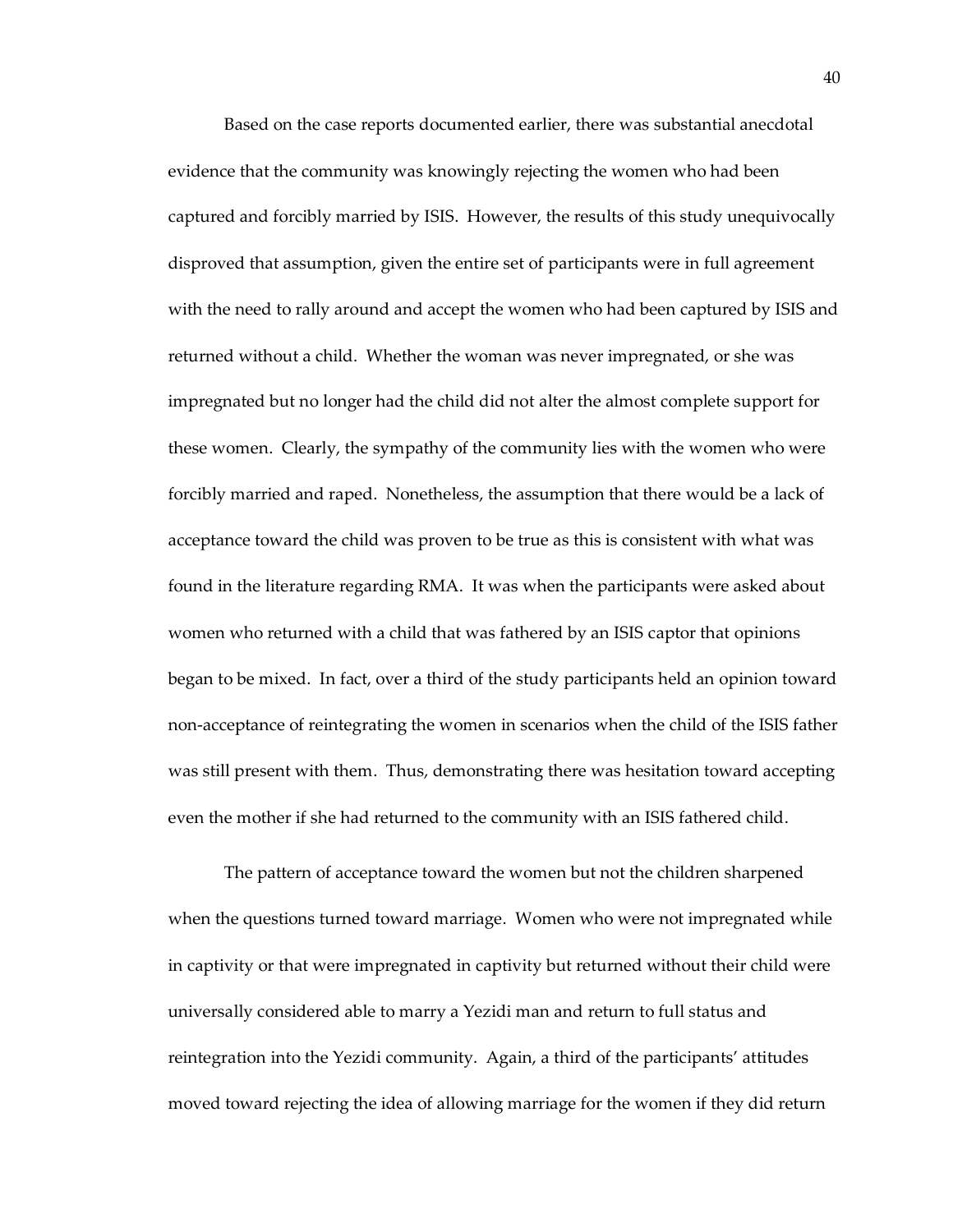to the community with an ISIS fathered child. This common theme demonstrates that empathy and support was afforded the women but not necessarily to her ISIS fathered children. The mere presence of the child with his/her mother was enough to shift a meaningful number of the participant's opinions toward rejection of full reintegration and rights of the mother.

As expected, the majority of the participants did not believe that children born from ISIS fathers ought to be baptized into the Yezidi religion which would ultimately provide the children full status and rights within the Yezidi community. The study respondents tended to see the father as the determinant of the baby's ethnicity in case of such a mixed marriage/rape. This concept is written into the law in Iraq (Coles  $\&$ Nabhan, 2018). The ISIS fathered children of the Yezidi women are labelled Muslim Arabs rather than Yezidis on their identification cards ("Children born," 2018). The children are given the name of their terrorist father and his father, rather than the names of any Yezidi males within their own family. According to Dr. Kingery of MedEast, there is no provision in the law for the Yezidi mother to have official custody of an Arab Muslim child born out of wedlock without a decision from a sympathetic judge (though there are some in the Kurdistan Region). The child is sometimes labeled as "ISIS" due to the father's membership in that group, and certain members of the community expect such children to grow up to be violently hostile toward the Yezidi people. This notion is consistent with reports in the literature that children born from war rape are often seen as a child of the enemy which is particularly true in strong patriarchal cultures wherein the father's identity dictates the child's identity (Hogwood, et. al., 2014, Weitsman,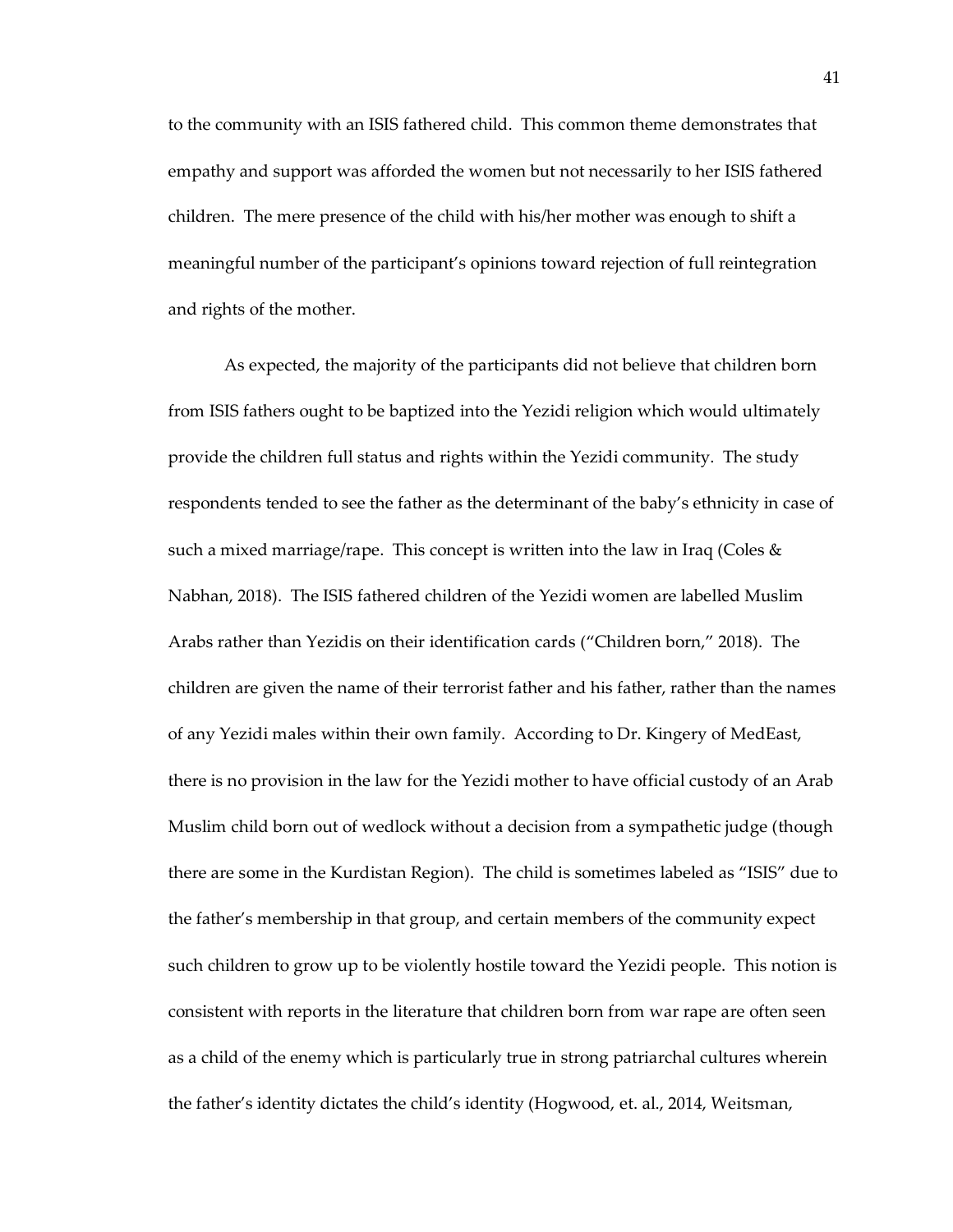2008). Thus, it is unsurprising that among Iraqi's strong patriarchal society both amongst its religion and its laws, there is an established bias that these children will grow to be their future enemies.

Within the same context, the majority of study participants agreed that a child fathered by an ISIS captor should not be adopted by a woman's new husband should she decide to marry. In fact, Iraqi law correspondingly prohibits Iraqis to obtain guardianship over a child of a different religious faith (Adoption, n.d.). Not only was there a lack of acceptance toward the idea of the husband adopting the child, the current Iraqi law prohibits this practice as well. Therefore, there are more hinderances to a child being accepted than cultural and religious beliefs at work in this scenario. There is also systematic language within the country's own law that enables the legal alienation of a child from access to not only the Yezidi community but to any local community within Iraq's society.

There was some sympathy, however, toward the children and the women who choose to stay with their children. Despite the lack of acceptance for the children to participate conventionally within their own community, it was unexpected that nearly all of the study participants agreed that the mother of a child fathered by an ISIS member ought to be able to live in a non-Yezidi community within Iraq. Furthermore, an even greater number of respondents approved that ISIS fathered children should have the right to stay with his/her mother within Iraq, however, just not within the normal context of the Yezidi community. Most of the study participants believed that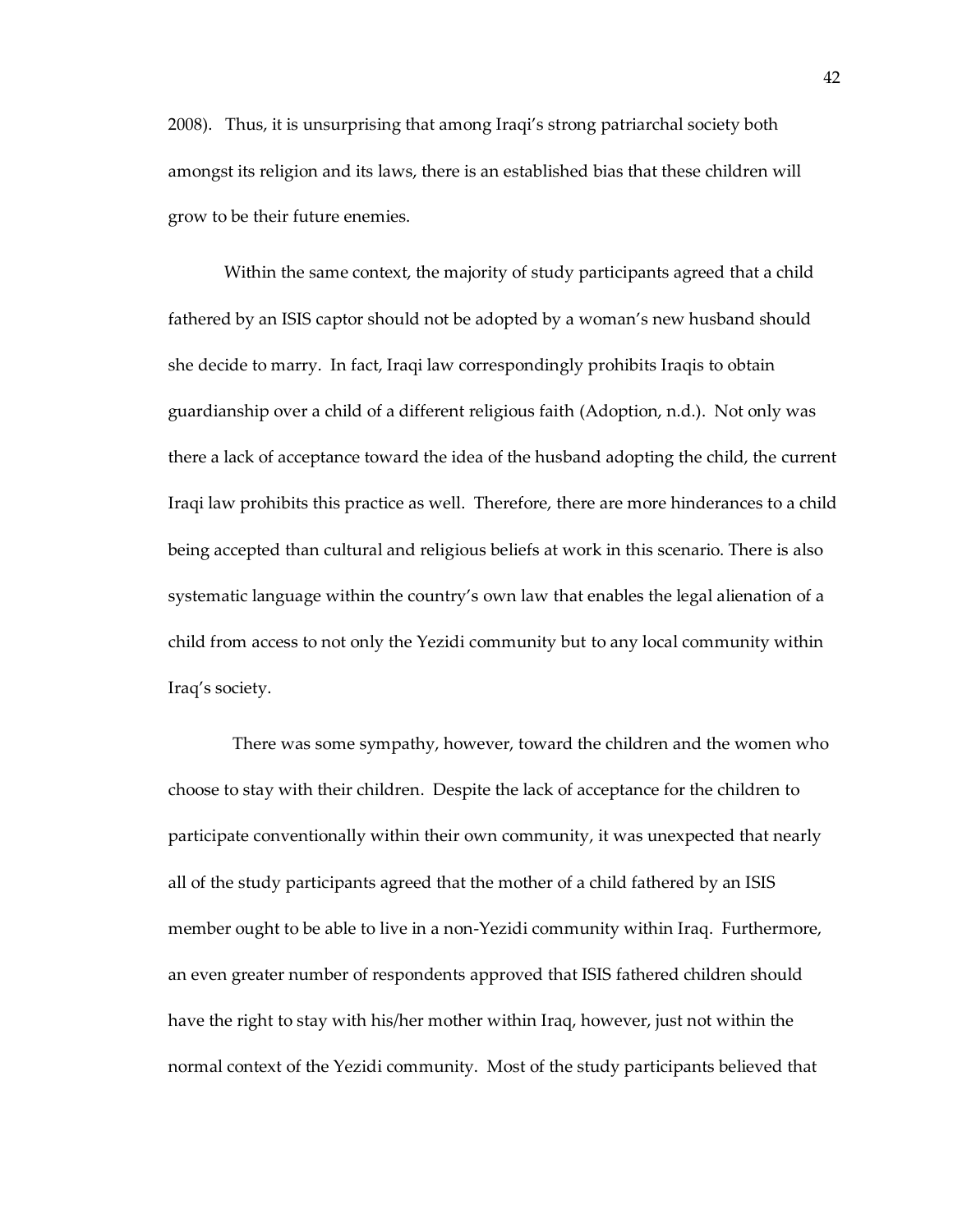the Yezidi community does have at least some level of responsibility in assuring that the children themselves are both protected and cared for. The complexity of the situation for these children cannot be understated as there was an unmistakable desire for these children to be protected, yet there is no acceptable place within their own Yezidi families or even the Iraqi society at large for these children and their mothers to freely belong.

Finally, almost all participants felt that there should be facilities within their own Yezidi community that actively protect the women and their ISIS fathered children who had returned from captivity. While this fact did not indicate a desire among study participants for a full societal integration, it was a glimmer of hope that the Yezidi community at large does genuinely feel at least some responsibility toward these women and children. By believing there should be a facility right within their own community, though separated, there is hope that future progress could be made toward a full integration of these women and children as the community heals from the war.

This study has demonstrated that both the Yezidi community and Iraqi law are under-equipped and insufficient to address the stark realities of long-term recovery of women and children that were victims of war rape. There is an underwhelming amount of resources of public health and safety infrastructure, organizations, and workers to aid in the long-term recovery of this community, the raped women, and the ISIS fathered children (Castelier & Daycard, 2018). Compounding the effect is that the Yezidi community has been generationally renown as isolationists that shy away from any interference into their community's culture, religion, and uniform practices (Ashper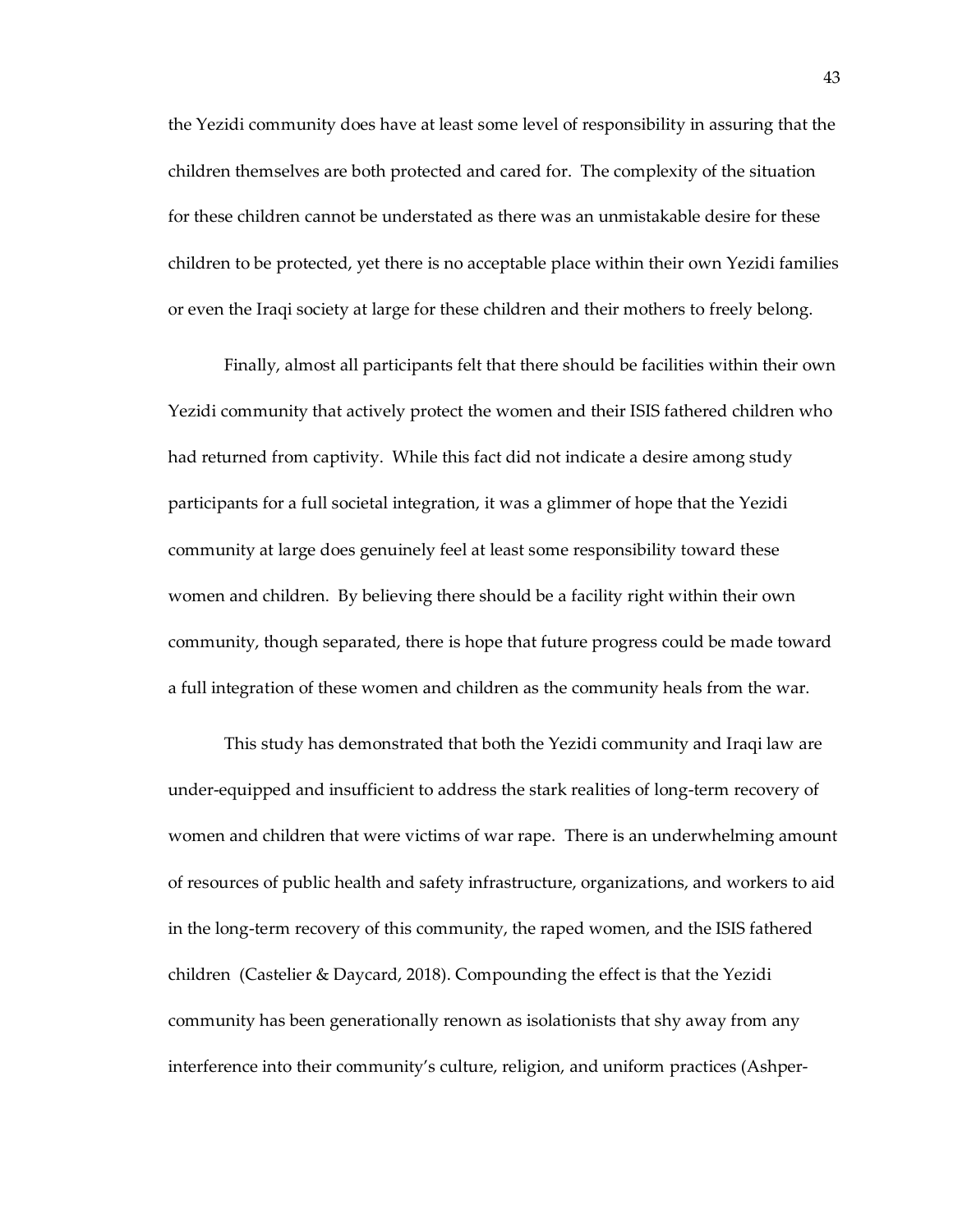schapiro, 2014; Green, 2014). As a result, there are no substantial arrangements in place to aid this community to overcome the difficult situations in which they find themselves, especially as it relates to those who have been the most affected by the war – captured women and ISIS fathered children.

The long-term implications of this study point to bleak outcomes for children sired by ISIS fathers if nothing is done to aid in their care, protection, and societal acceptance. The children that were the focus of this study will likely face the outcomes described by the WHO wherein these children may find themselves unwanted and socially ostracized, face infanticide, and potentially be neglected or stigmatized by their society ("World Health Organization," 2000). The mothers of these children will unfortunately be faced with the difficult decision to either abandon their children in order to gain their own acceptance or to keep their child and potentially face their own rejection by their society. This could lead to eventual feelings of ill-will and resentment between both mother and her child as it is fully possible that the child could even become the object of the mother's hatred (Erjavec & Volčič, 2010).

Further research should be undertaken in order to adequately understand the effect religious beliefs have on the outcome of acceptance of women who were captured by ISIS and gave birth to ISIS fathered children. It is very possible that the general religious beliefs could be the greatest factor in gaining acceptance by the community as the community's culture is directly intertwined with its religion. Further studies should also be completed to determine the level of influence the opinions of the religious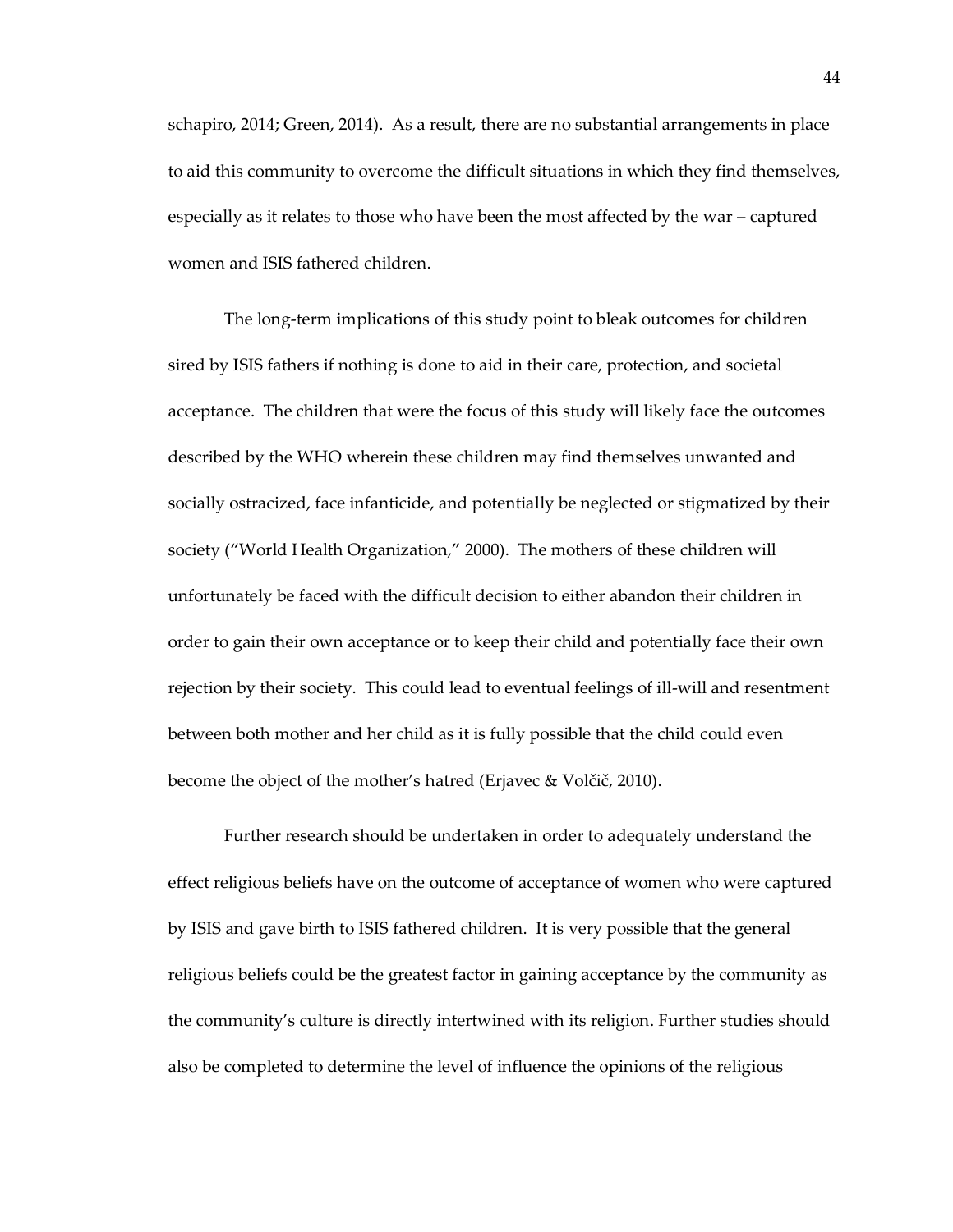leaders of the Yezidi religion have upon the overall attitude of acceptance toward these women and children. If a link is found and interventions developed to affect religious leader's attitudes, support could lead to the most complete and quickest path to acceptance and healing among the community. Lastly, further study is needed on the relationship between the Iraqi laws and rights afforded to raped women and their children in Iraqi society. Understanding the relationship between those laws and the individual's rights could determine whether a truly lawful path to acceptance exists within their country's justice system. This may lead to legislation by that could provide legal paths to facilitate reintegration and full societal acceptance into the Yezidi community for both the returning women and their children.

# <span id="page-51-0"></span>**Conclusion**

The Yezidi community has an overall attitude of acceptance toward the women who were captured and forcibly married to ISIS combatants, but the deeply engrained culture prefers that she not keep the ISIS fathered baby, or if she keeps the child, that they live outside of the traditional parameters of the Yezidi community and recognize that the child will not be accepted in the Yezidi culture and community. It is the child born of rape, therefore, who is the least supported individual in the Yezidi culture. Virtually all Yezidi girls who deliver babies from ISIS fighters want to keep those babies, but they have little chance of that child being accepted into the Yezidi community or even Iraqi society at large. The babies that are given up are usually kept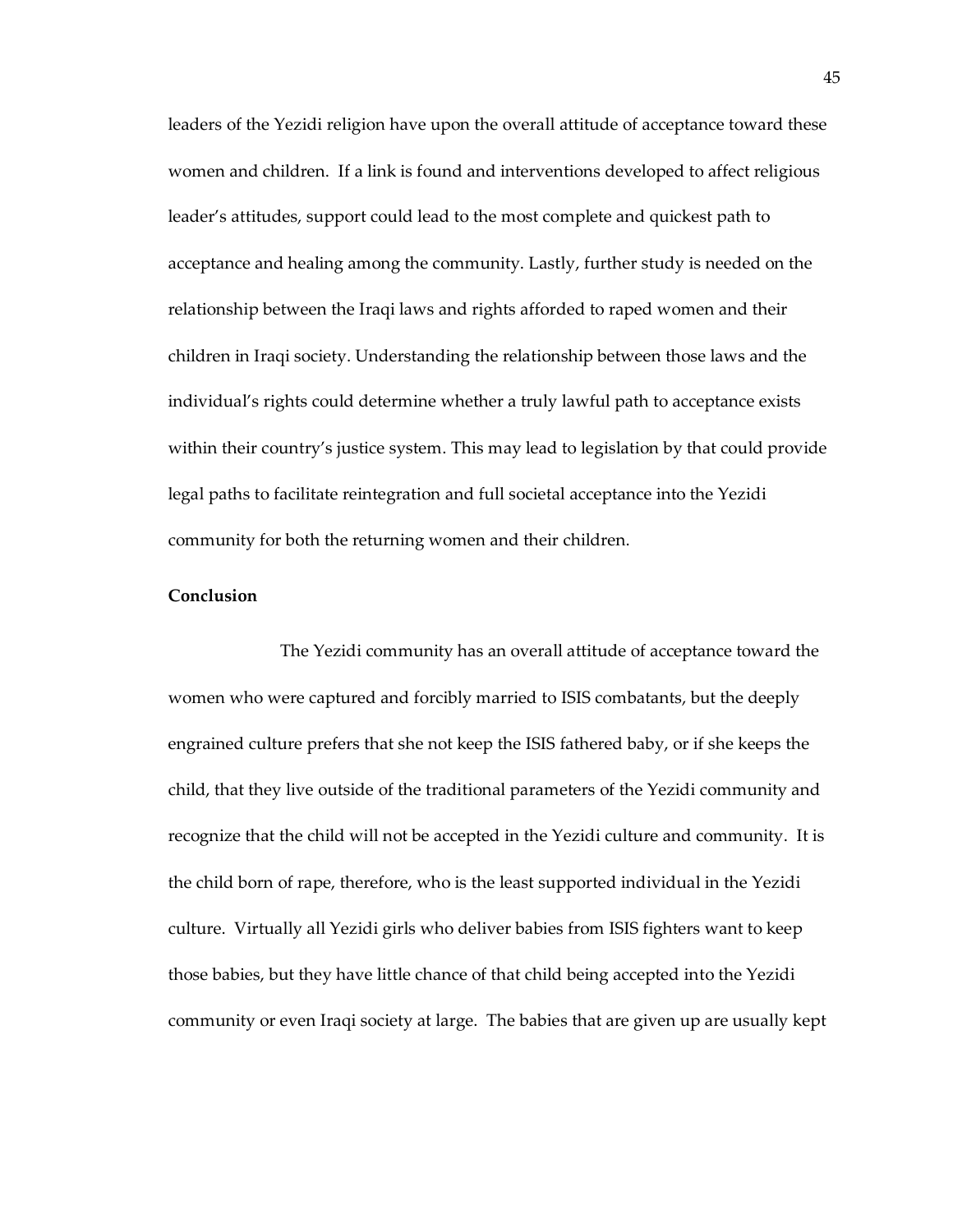briefly in the Kurdistan Region or in the city of Mosul, Iraq before they are claimed by authorities from Baghdad and relocated there.

From a humanitarian perspective, every effort should be made to involve Yezidis in the care of such children and their mothers, whether within the Yezidi community or elsewhere. There are virtually no such efforts underway at present, so this remains a significant gap in the long-term recovery from the Yezidi genocide. According to Dr. Kingery of MedEast, neither of the two shelters for women and children located in Yezidi communities in Nineveh accept mothers with babies sired by ISIS fighters. Purportedly, they are gruffly refused at the door and told to return to their rapists' families for any help that they need. The local government shelter in Dohuk accepts them, but they are subjected to inhumane treatment by the other Muslim women in the institution. Only one private facility exists in the region where a Yezidi mother of a child sired by an ISIS fighter can live safely together. It is located in the same village where the survey was conducted. Support for that single facility is of critical importance, as it attempts to build a new model for the care of these mothers and babies facing such extreme levels of bigotry and discrimination. As more such mothers and babies return from Syria and ISIS held regions of Iraq in the months ahead, the expansion of such facilities will be required for the long-term health and wellbeing of both woman and child.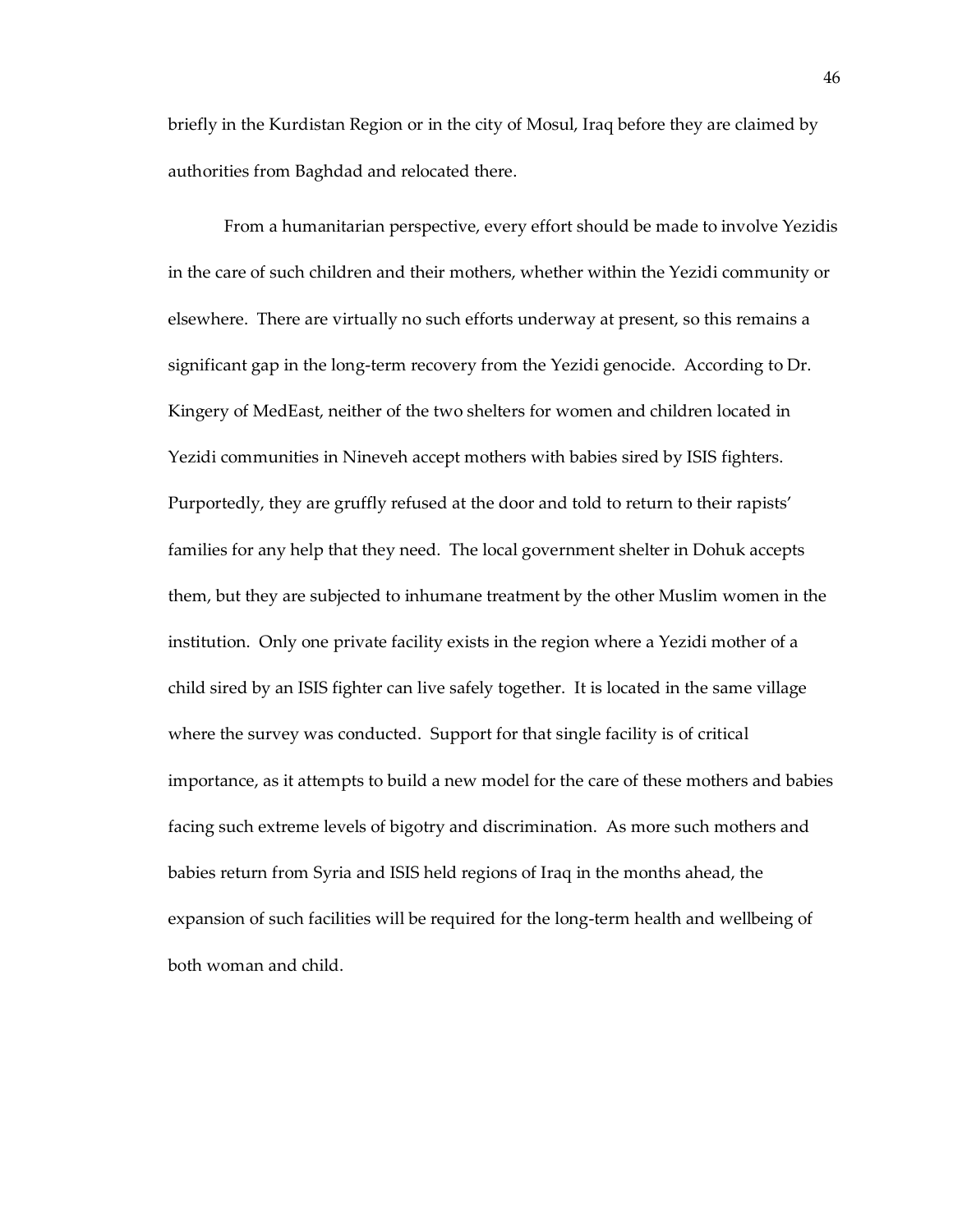# **Epilogue**

<span id="page-53-0"></span>The results of this study were presented at the First International Conference on the Yazidi Genocide on August 15, 2018 in Erbil, Iraq by Dr. Paul Kingery, the Executive Director of MedEast Organization. After the conference presentation, a front page Wall Street Journal article was published that highlighted the plight of the Yezidi women in question, as well as, the safe house being run by MedEast.

Conference Publication: [http://www.rudaw.net/english/world/15082018,](http://www.rudaw.net/english/world/15082018) Conference Video:<https://www.facebook.com/Rudaw.net/videos/449975492152502/> WSJ Article: [https://www.wsj.com/articles/nisreens-choice-women-rescued-from](https://www.wsj.com/articles/nisreens-choice-women-rescued-from-islamic-state-are-told-to-leave-children-behind-1535025600)[islamic-state-are-told-to-leave-children-behind-1535025600](https://www.wsj.com/articles/nisreens-choice-women-rescued-from-islamic-state-are-told-to-leave-children-behind-1535025600)

The findings were immediately embraced by the U.S. government's State Department in Washington, D.C. and are expected to lead to partnering between the U.S.A.I.D and MedEast in care for the Yezidi women and their babies of rape. The German government's organization GIZ also embraced the survey results and moved to collaborate with MedEast to improve the recruitment of the Yezidi girls and babies and to link them to streamlined immigration services to place them in Germany. The effects of the study on the Yezidi community, and their support/hindrance of the MedEast Safe Home Gula Nissani efforts to aid the girls and babies, remains unknown. Evidence of opposition to the MedEast efforts from organized Yezidi factions appeared to continue after presentation of the data to that community in the televised conference. Whether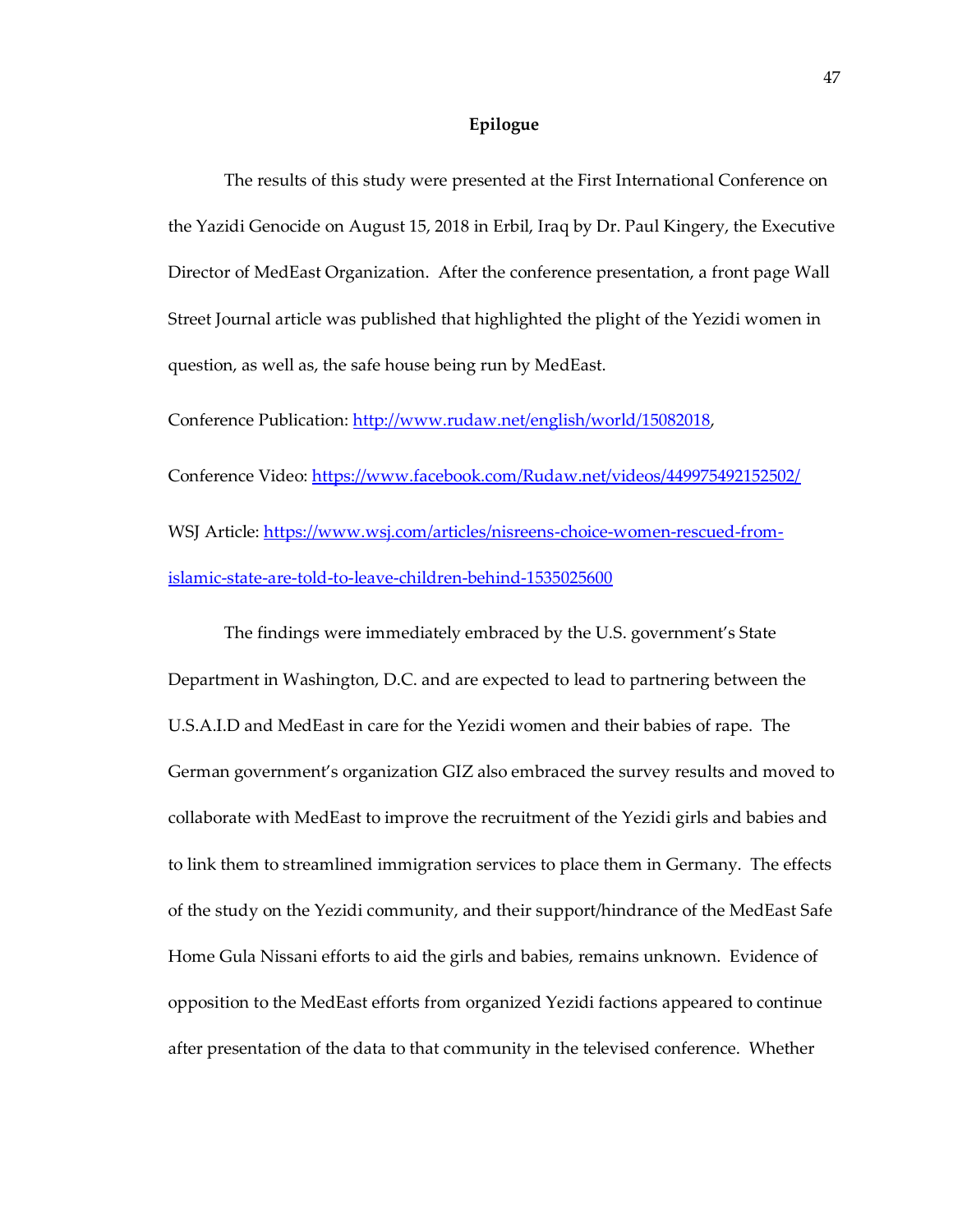the exposure of this issue to international public scrutiny will bring change in the desired direction of protection toward the girls and their babies remains to be seen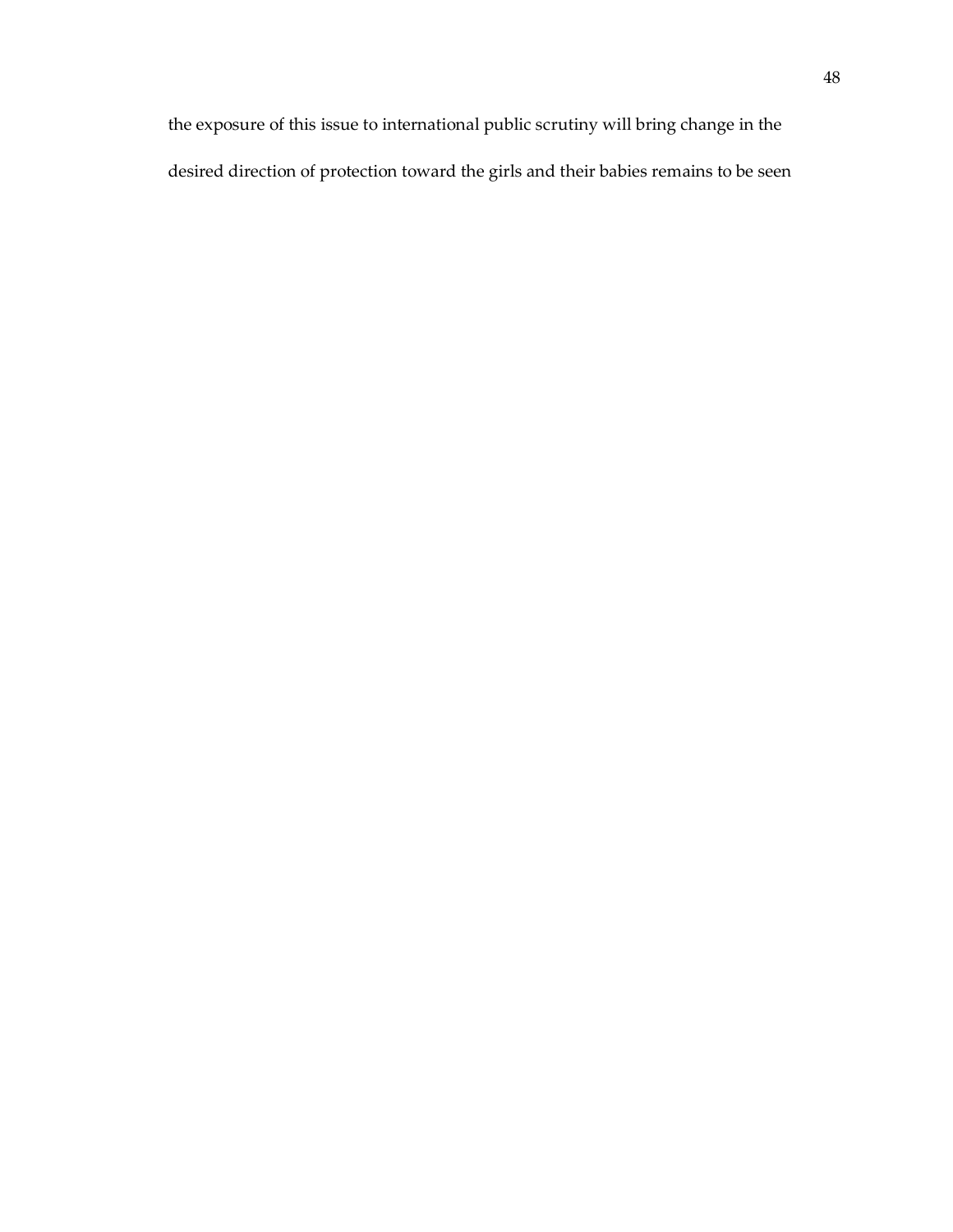Attitudes of Sinjari Yezidis in Iraq regarding the rape of Yezidi Women and the Babies Born from Rape During the ISIS Genocide 49

# **References**

<span id="page-55-0"></span>Adoption. (n.d.). Retrieved from https://iq.usembassy.gov/u-s-citizen-services/adoption/

A Call for Accountability and Protection: Yezidi Survivors of Atrocities Committed by ISIL.

(2016, August). Retrieved from

[http://www.ohchr.org/Documents/Countries/IQ/UNAMIReport12Aug2016\\_en.pdf](http://www.ohchr.org/Documents/Countries/IQ/UNAMIReport12Aug2016_en.pdf)

Allen, B. (1996). *Rape warfare the hidden genocide in Bosnia-Herzegovina and Croatia*.

Minneapolis: University of Minnesota Press.

Asher-schapiro, A. (2014, August 11). Who Are the Yazidis, the Ancient, Persecuted Religious Minority Struggling to Survive in Iraq? Retrieved from https://news.nationalgeographic.com/news/2014/08/140809-iraq-yazidis-minority-isilreligion-history/

Bavelas, J. & Coates, L. (2001). Is it sex or assault? Erotic vs. violent language in sex-ual assault trial judgments. Journal of Social Distress and the Homeless,10, 29-40

Betancourt, T. S. (2008). Child Soldiers: Reintegration, Pathways to Recovery, and Reflections from the Field. *Journal of Developmental & Behavioral Pediatrics,29*(2), 138-141. doi:10.1097/dbp.0b013e31816be946

Betancourt, T. S., Borisova, I., Williams, T., Brennan, R., Whitfield, T., Soudiere, M., ...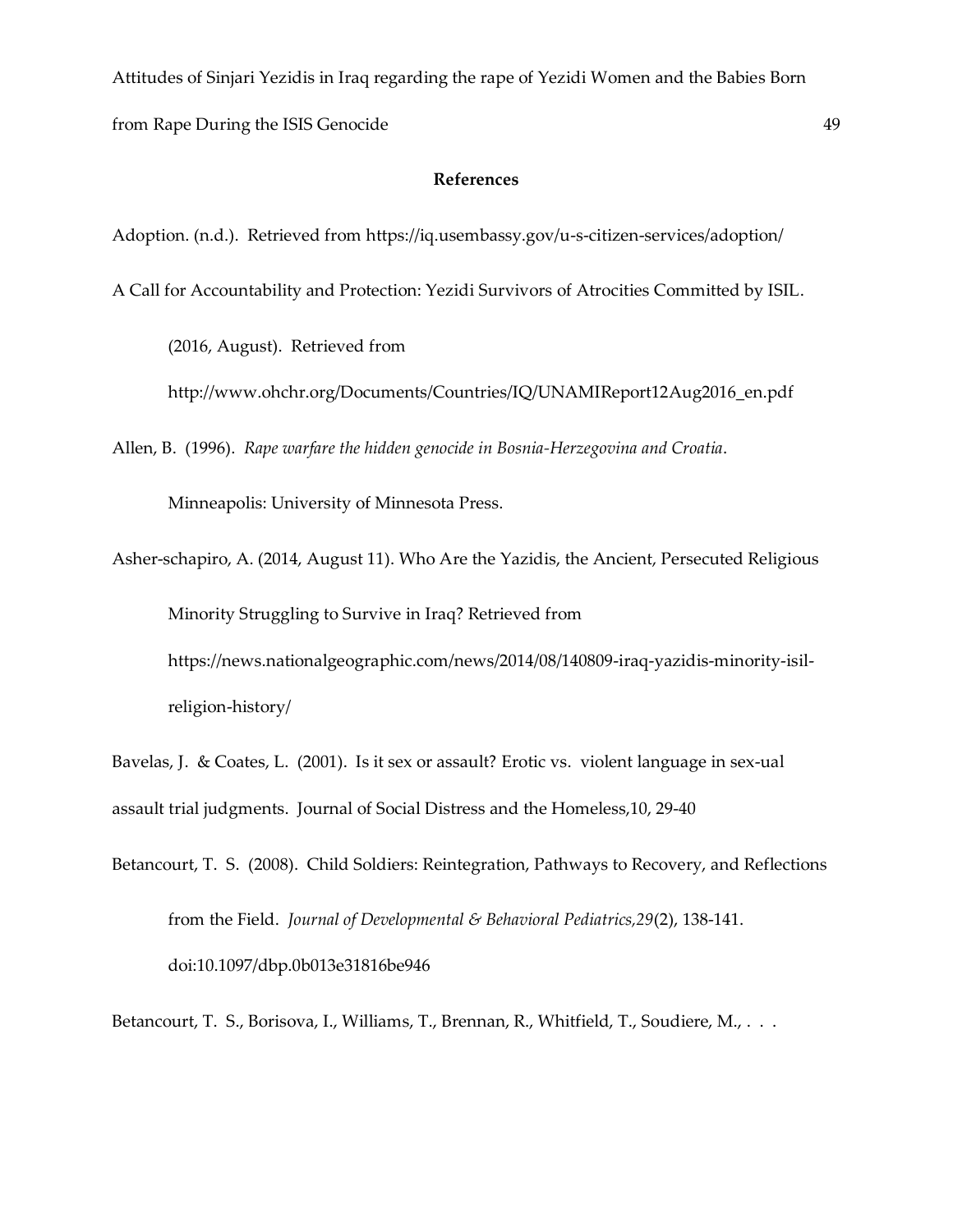Gilman, S. (2010). Sierra Leones Former Child Soldiers: A Follow-Up Study of Psychosocial Adjustment and Community Reintegration. *PsycEXTRA Dataset.*  doi:10.1037/e517292011-112

Brownmiller, S. (1975). *Against our will: Men, women, and rape*. New York: Penguin Books.

Card, C. (1996). Rape as a Weapon of War. *Hypatia,11*(4), 5-18. doi:10.1111/j.1527- 2001.1996.tb01031.x\

Carpenter, R. C. (2007). *Born of war: Protecting children of sexual violence survivors in conflict zones*. Bloomfield (Connecticut): Kumarian.

Carpenter R (2007). War's impact on children born of rape and sexual exploitation: Physical, economic and psychosocial dimensions. Retrieved from: <http://people.umass.edu/charli/childrenbornofwar/Carpenter-WP.pdf>

- Castelier, S., & Daycard, L. (2018, August). Back from hell: The Yazidi women who survived the Islamic State. Retrieved from [https://www.middleeasteye.net/in-depth/features/back](https://www.middleeasteye.net/in-depth/features/back-)from-hell-the-yazidi-women-who-survived-the-Islamic-State-1387555582
- Children born to Isil sex slaves face orphanage and ostracism. (2018, July 22). Retrieved from [https://www.independent.ie/world-news/middle-east/children-born-to-isil-sex-slaves](https://www.independent.ie/world-news/middle-east/children-born-to-isil-sex-slaves-)face-orphanage-and-ostracism-37141862.html
- Clifford, C. (1985). Long-term psychological effects of rape in 35 rape victims. *American Journal of Psychiatry,142*(11), 1338-1340. doi:10.1176/ajp.142.11.1338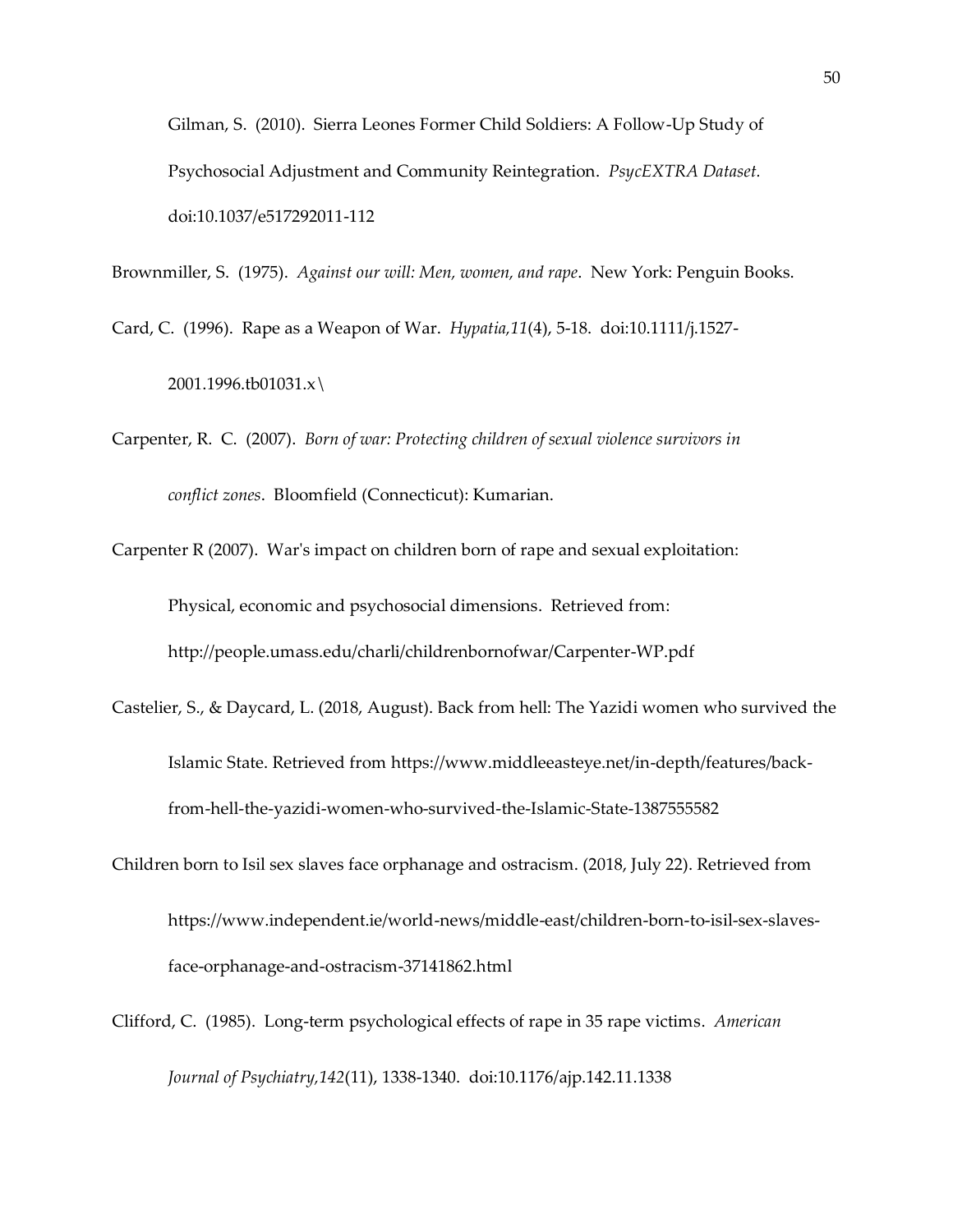Coles, I., & Nabhan, A. (2018, August 23). Nisreen's Choice: Women Rescued From Islamic State Are Told to Leave Children Behind. Retrieved from https://www.wsj.com/articles/nisreens-choice-women-rescued-from-islamic-state-aretold-to-leave-children-behind-1535025600

Cowan, G. (2000). Womens Hostility Toward Women and Rape and Sexual Harassment Myths. *Violence Against Women,6*(3), 238-246. doi:10.1177/10778010022181822

Crawley, K., & Simic, O. (2012). Unintended Consequences: Representations of Rwandan Women and their Children Born from Rape. *Australian Feminist Law Journal,36*(1), 87- 106. doi:10.1080/13200968.2012.10854469

Dabiq: The Failed Crusade. (2014, October). Retrieved from

<https://clarionproject.org/docs/islamic-state-isis-magazine-Issue-4-the-failed-crusade.pdf>

Daniel-Wrabetz, J. (2007). Children born of war rape in Bosnia-Herzegovina and the Convention on the Rights of the Child. Born of War. Protecting children of sexual violence survivors in conflict zones, 21-39.

Denov, M. (2015). Children born of wartime rape: The intergenerational realities of sexual violence and abuse. *Ethics, Medicine and Public Health,1*(1), 61-68. doi:10.1016/j.jemep.2015.02.001

Denov, M., Betancourt, T., Borisova, I., & Williamson, J. (2010). Sierra Leone's Child Soldiers: War Exposures and Mental Health Problems by Gender. *J Adolesc Health*.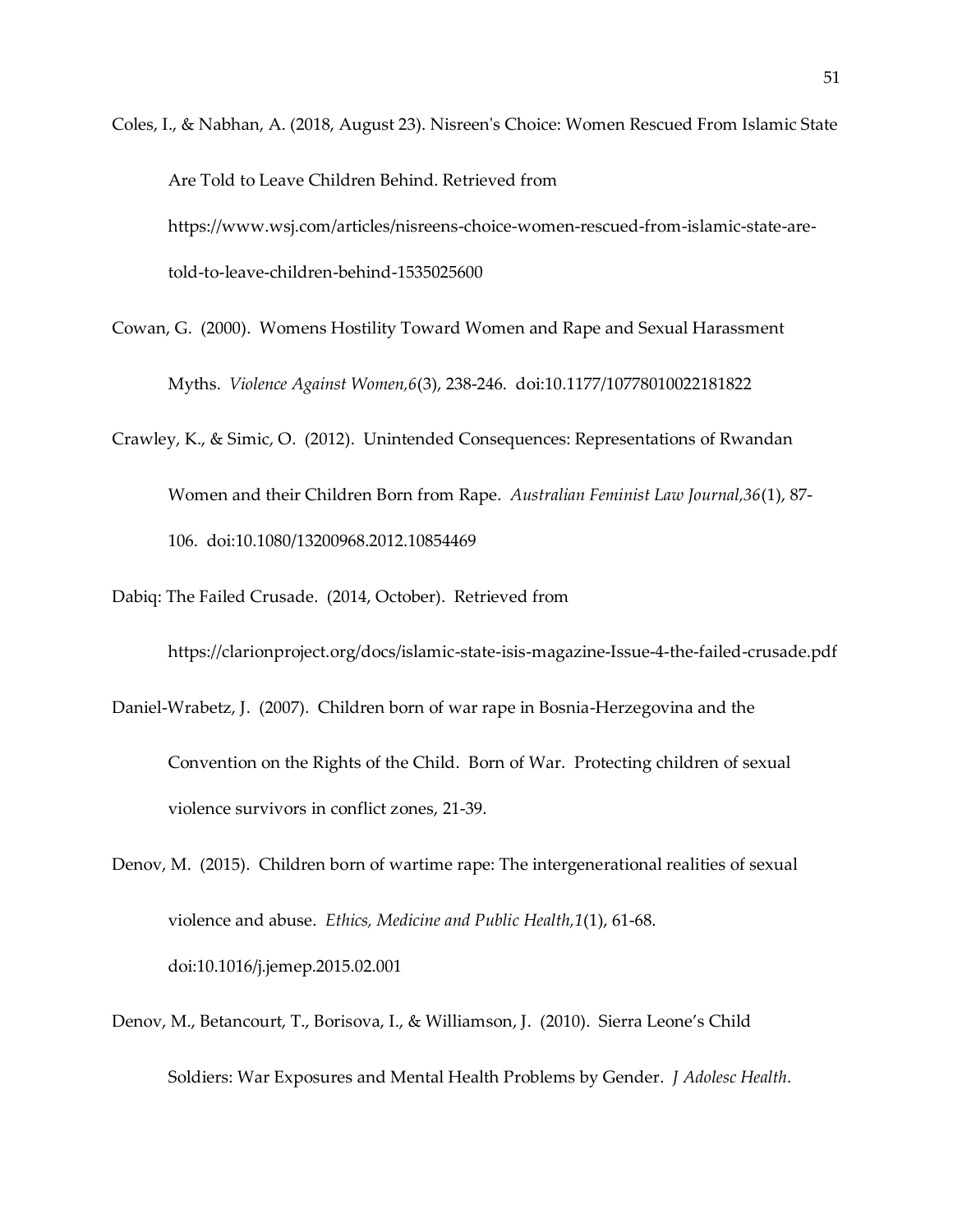- Diken, B., & Laustsen, C. B. (2005). Becoming Abject: Rape as a Weapon of War. *Body & Society,11*(1), 111-128. doi:10.1177/1357034x05049853
- Ee, E. V., & Kleber, R. J. (2013). Growing Up Under a Shadow: Key Issues in Research on and Treatment of Children Born of Rape. *Child Abuse Review,22*(6), 386-397. doi:10.1002/car.2270
- Ee, E. V., Kleber, R. J., & Mooren, T. T. (2012). War trauma lingers on: Associations between maternal posttraumatic stress disorder, parent-child interaction, and child development. Infant Mental Health Journal, 33(5), 459-468. doi:10.1002/imhj.21324
- Erjavec, K., & Volčič, Z. (2010). 'Target', 'cancer' and 'warrior': Exploring painful metaphors of self-presentation used by girls born of war rape. Discourse & Society, 21(5), 524-543. doi:10.1177/0957926510373981
- Graham-Harrison, E. (2017, July 01). 'I was sold seven times': Yazidi women welcomed back into the faith. Retrieved from [https://www.theguardian.com/global](https://www.theguardian.com/global-development/2017/jul/01/i-was-sold-seven-times-yazidi-women-welcomed-back-into-the-faith)[development/2017/jul/01/i-was-sold-seven-times-yazidi-women-welcomed-back-into](https://www.theguardian.com/global-development/2017/jul/01/i-was-sold-seven-times-yazidi-women-welcomed-back-into-the-faith)[the-faith](https://www.theguardian.com/global-development/2017/jul/01/i-was-sold-seven-times-yazidi-women-welcomed-back-into-the-faith)
- Green, E. (2014, August 19). The Yazidis, a People Who Fled. Retrieved from [https://www.theatlantic.com/international/archive/2014/08/the-yazidis-a-people-who](https://www.theatlantic.com/international/archive/2014/08/the-yazidis-a-people-who-)fled/375964/
- Hogwood, J., Auerbach, C., Munderere, S., & Kambibi, E. (2014). Rebuilding the social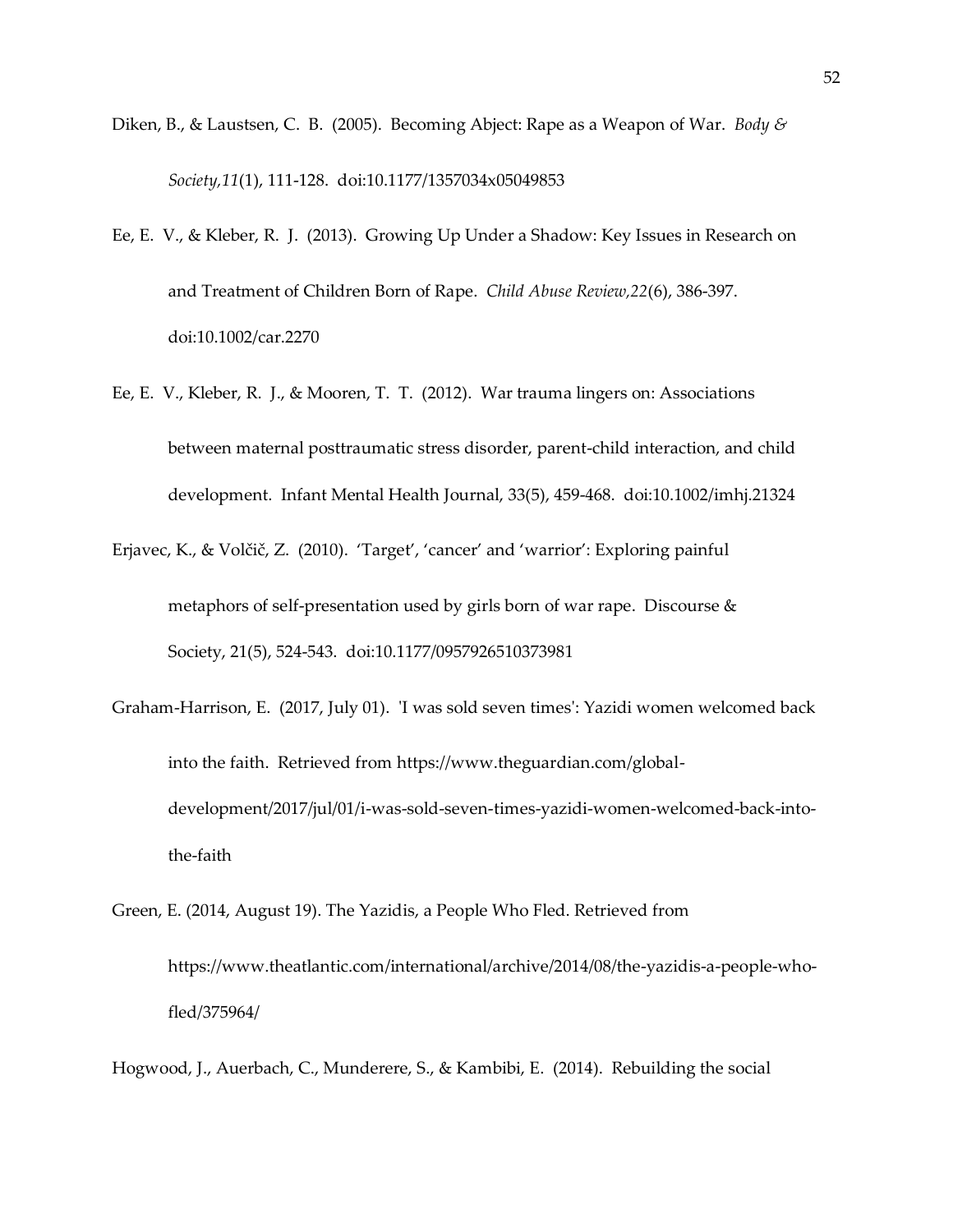fabric. *Intervention,12*(3), 393-404. doi:10.1097/wtf.0000000000000053

Housing, Land and Property (HLP) Issues facing Returnees in Retaken Areas of Iraq. (2016, September). Retrieved from [https://www.iom.int/sites/default/files/our\\_work/DOE/LPR](https://www.iom.int/sites/default/files/our_work/DOE/LPR) /Hijra-Amina-HLP-return-assessment.pdf

Integrated Location Assessment II. (2017). Retrieved from

http://iraqdtm.iom.int/LastDTMRound/ILA II\_PART2 Governorate Profiles.pdfOCHA

- Kumar, K. (Ed.). (1997). *Rebuilding Societies After Civil War Critical Roles for International Assi~tance*. Boulder, Colorado: Lynne Rienner.
- Edwards, K. M., Turchik, J. A., Dardis, C. M., Reynolds, N., & Gidycz, C. A. (2011). Rape Myths: History, Individual and Institutional-Level Presence, and Implications for Change. *Sex Roles,65*(11-12), 761-773. doi:10.1007/s11199-011-9943-2
- Flash Update: Iraq Crisis Significant Displacement from Sinjar, No. 2 | 4 August 2014. (2014, August). Retrieved from [https://reliefweb.int/report/iraq/ocha-flash-update-iraq](https://reliefweb.int/report/iraq/ocha-flash-update-iraq-)crisis-significant-displacement-sinjar-no-2-4-august-2014
- Lavoie, J. (2006). Under Grace: Legal Isolation and the Children of the Old Order Amish. *Modern America,2*(1). Retrieved May 19, 2018.
- Loh, C., Gidycz, C. A., Lobo, T. R., & Luthra, R. (2005). A prospective analysis of sexual assault perpetration: Risk factors related to perpetrator characteristics. *Journal of Interpersonal Violence, 20*, 1325–1348. doi: [10.1177/0886260505278528.](https://doi-org.library1.unmc.edu/10.1177/0886260505278528)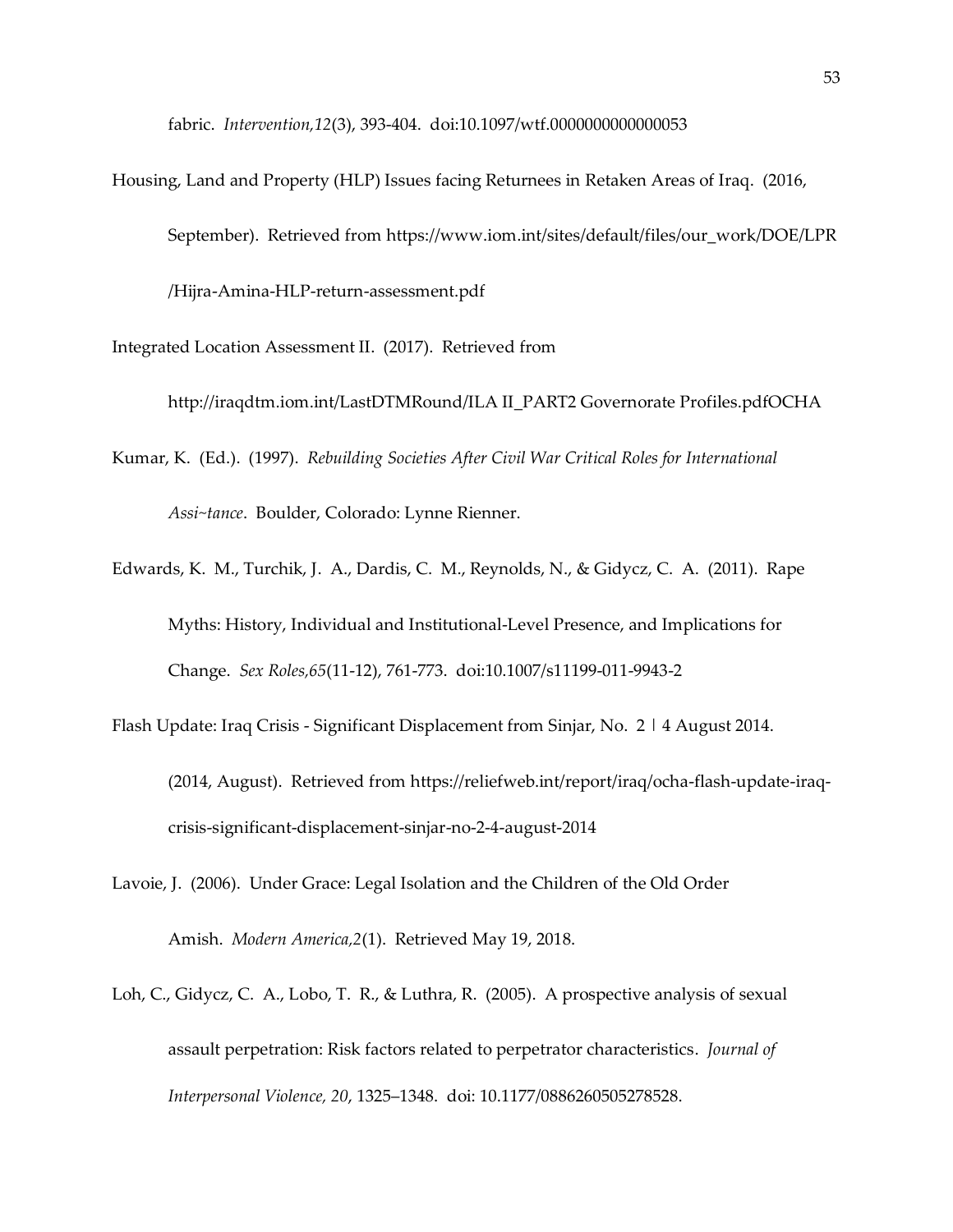Maedl, A. (2011). Rape as Weapon of War in the Eastern DRC?: The Victims'

Perspective. *Human Rights Quarterly,33*(1), 128-147. doi:10.1353/hrq.2011.0005

Martinez, J. (2017, June 06). Marked With An "X" | Iraqi Kurdish Forces' Destruction of Villages, Homes in Conflict with ISIS. Retrieved from

[https://www.hrw.org/report/2016/11/13/marked-x/iraqi-kurdish-forces-destruction](https://www.hrw.org/report/2016/11/13/marked-x/iraqi-kurdish-forces-destruction-villages-homes-conflict-isis)[villages-homes-conflict-isis](https://www.hrw.org/report/2016/11/13/marked-x/iraqi-kurdish-forces-destruction-villages-homes-conflict-isis)

- Meznaric, Silva (1994) 'Gender as an Ethno-Marker: Rape, War and Identity in the Former Yugoslavia', in Valentine M. Moghadam (ed.) Identity Politics and Women: Cultural Reassertion and Feminism in International Perspective, pp. 76–97. Boulder, CO: Westview.
- Moor, A. (2007). When recounting traumatic memories is not enough: Treating persistent selfdevaluation associated with rape and victim-blaming rape myths. Women & Therapy, 30, 19-33.
- Mukamana, D., & Brysiewicz, P. (2008). The Lived Experience of Genocide Rape Survivors in Rwanda. *Journal of Nursing Scholarship,40*(4), 379-384. doi:10.1111/j.1547- 5069.2008.00253.x
- Niarchos, C. N. (1995). Women, War, and Rape: Challenges Facing The International Tribunal for the Former Yugoslavia. *Human Rights Quarterly,17*(4), 649-690. doi:10.1353/hrq.1995.0041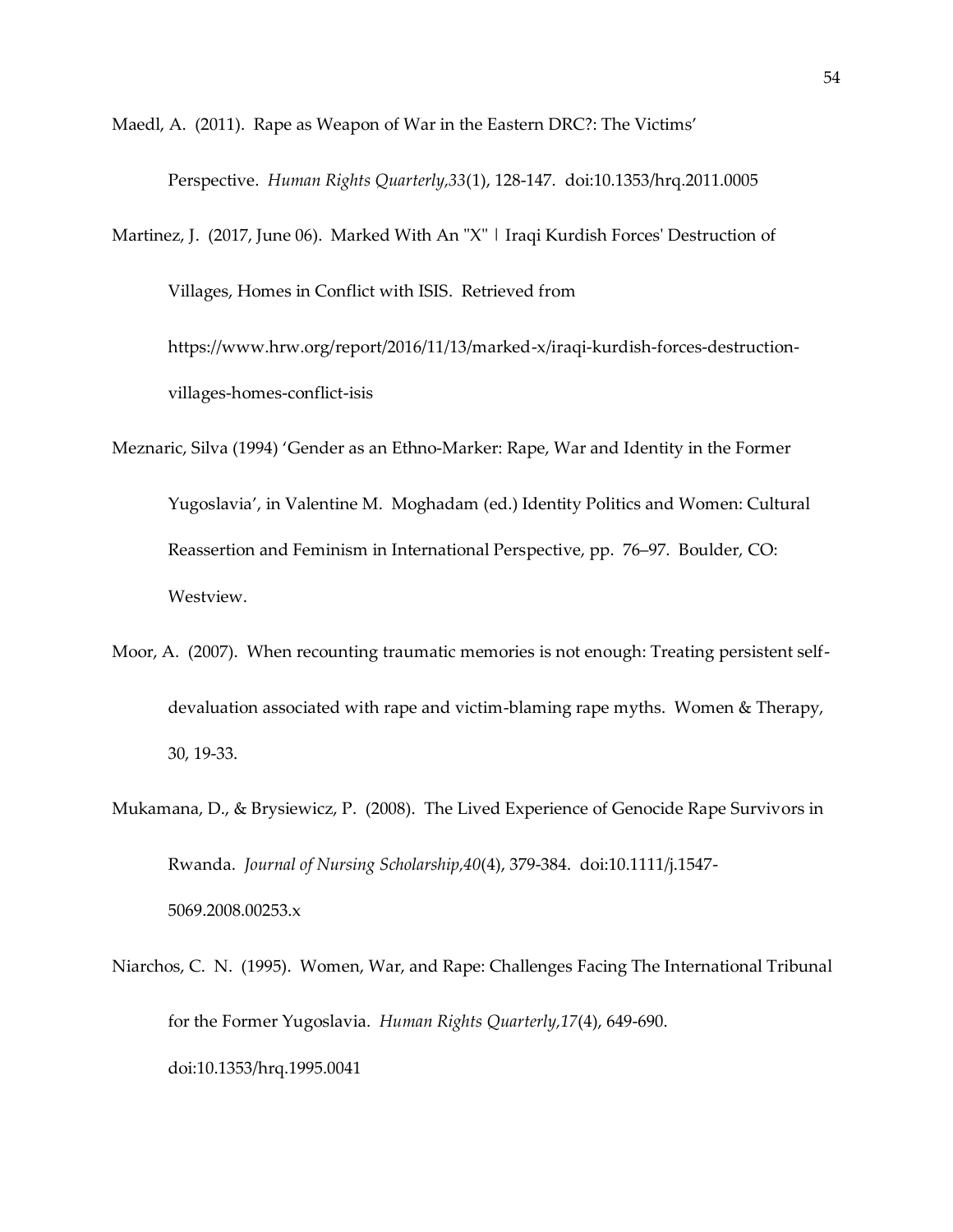Obstacles to Return in Retaken Areas of Iraq. (2017, March). Retrieved from

<http://iraqdtm.iom.int/specialreports/obstaclestoreturn06211701.pdf>

Report on the Protection of Civilians in the Armed Conflict in Iraq: 1 May – 31 October 2015.

(2015, October). Retrieved from <http://www.ohchr.org/Documents/Countries/IQ/UNAMIReport1May31October2015.pdf>

Payne, D., Lonsway, K., & Fitzgerald, F. (1994). Rape myth acceptance: Exploration of its structure and its measurement using the Illinois Rape Myth Awareness Scale. *Journal of Research in Personality, 33*, 27–68. doi: [10.1006/jrpe.1998.2238.](https://doi-org.library1.unmc.edu/10.1006/jrpe.1998.2238)

Pratt, M., & Werchick, L. (2004). Sexual Terrorism: Rape as a Weapon of War in Eastern Democratic Republic of Congo An assessment of programmatic responses to sexual violence in North Kivu, South Kivu, Maniema, and Orientale Provinces. *USAID/DCHA ASSESSMENT REPORT*. Retrieved May 19, 2018.

Penn, M., & Nardos, R. (2003). Overcoming violence against women and girls: The international campaign to eradicate a worldwide problem. *Choice Reviews Online,41*(02). doi:10.5860/choice.41-1170

Promotion and Protection of Rights of Victims of Sexual Violence Captured by ISIL/or in Areas Controlled by ISIL in Iraq. (2017, August). Retrieved from [http://www.ohchr.org/Documents/Countries/IQ/UNAMIReport22Aug2017\\_EN.pdf](http://www.ohchr.org/Documents/Countries/IQ/UNAMIReport22Aug2017_EN.pdf) Punished for Daesh's Crimes: Displaced Iraqis Abused by Militias and Government Forces.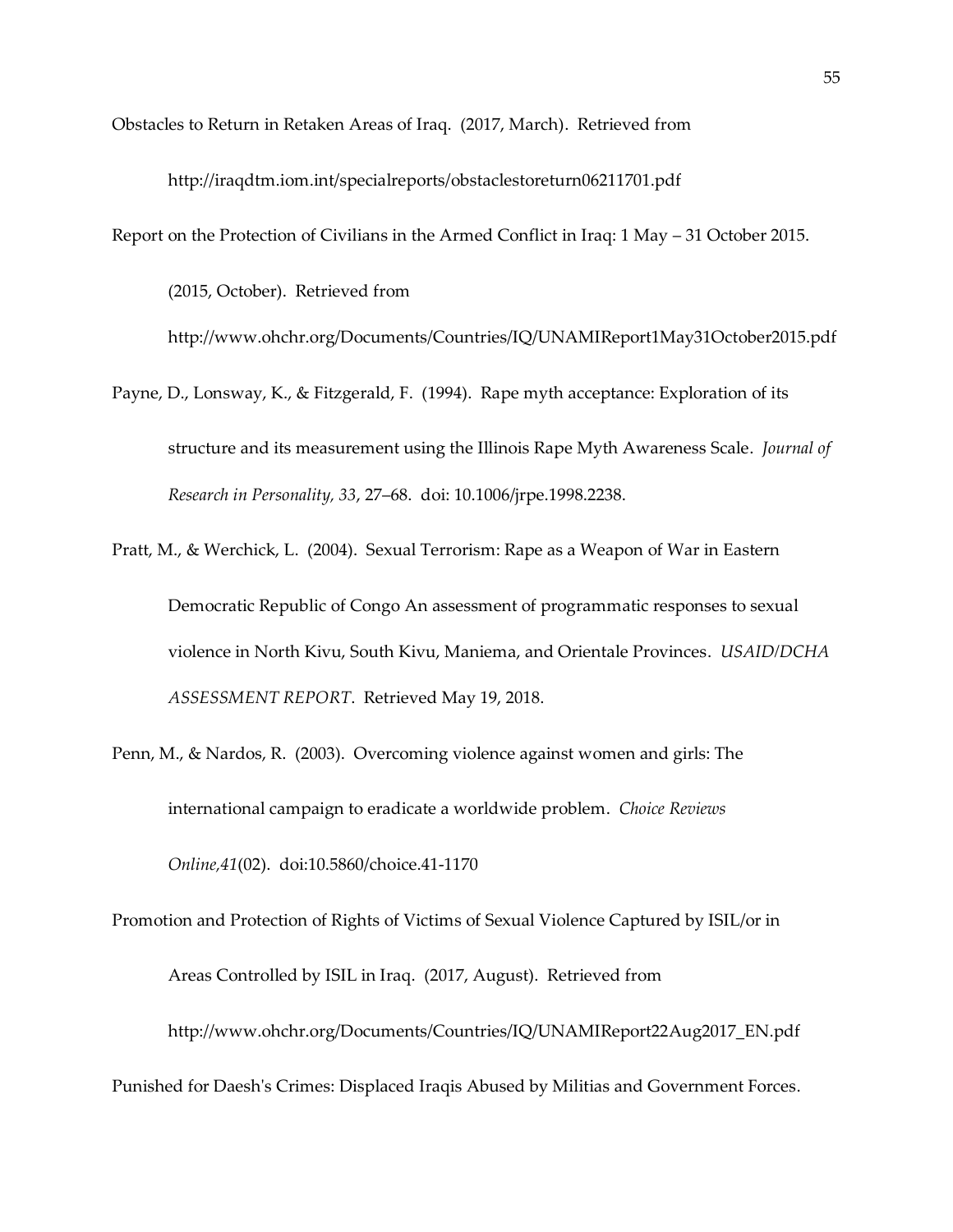(2016). Retrieved from<https://www.amnesty.org/download/Documents/>

## MDE1449622016ENGLISH.PDF

Roth, K. (2016, March 18). Slavery: The ISIS Rules. Retrieved from

<https://www.hrw.org/news/2015/09/05/slavery-isis-rules>

- Salzman, T. A. (1998). Rape Camps as a Means of Ethnic Cleansing: Religious, Cultural, and Ethical Responses to Rape Victims in the Former Yugoslavia. *Human Rights Quarterly,20*(2), 348-378. doi:10.1353/hrq.1998.0019
- Sharlach, L. (2000). Rape as Genocide: Bangladesh, the Former Yugoslavia, and Rwanda. *New Political Science,22*(1), 89-102. doi:10.1080/713687893
- Skjelsbæk, I. (2012). *The political psychology of war rape: Studies from Bosnia-Herzegovina*. London: Routledge.
- Schott, R. M. (2011). War rape, natality and genocide. *Journal of Genocide Research,13*(1-2), 5-21. doi:10.1080/14623528.2011.559111

Sexual violence against children. (2018, January 03). Retrieved from

[https://www.unicef.org/protection/57929\\_58006.html](https://www.unicef.org/protection/57929_58006.html)

Trenholm, J., Olsson, P., & Ahlberg, B. (2009). Battles on womens bodies: War, rape and traumatisation in eastern Democratic Republic of Congo. *Global Public Health,6*(2), 139- 152. doi:10.1080/17441690903212065

Weitsman, P. A. (2008). The Politics of Identity and Sexual Violence: A Review of Bosnia and